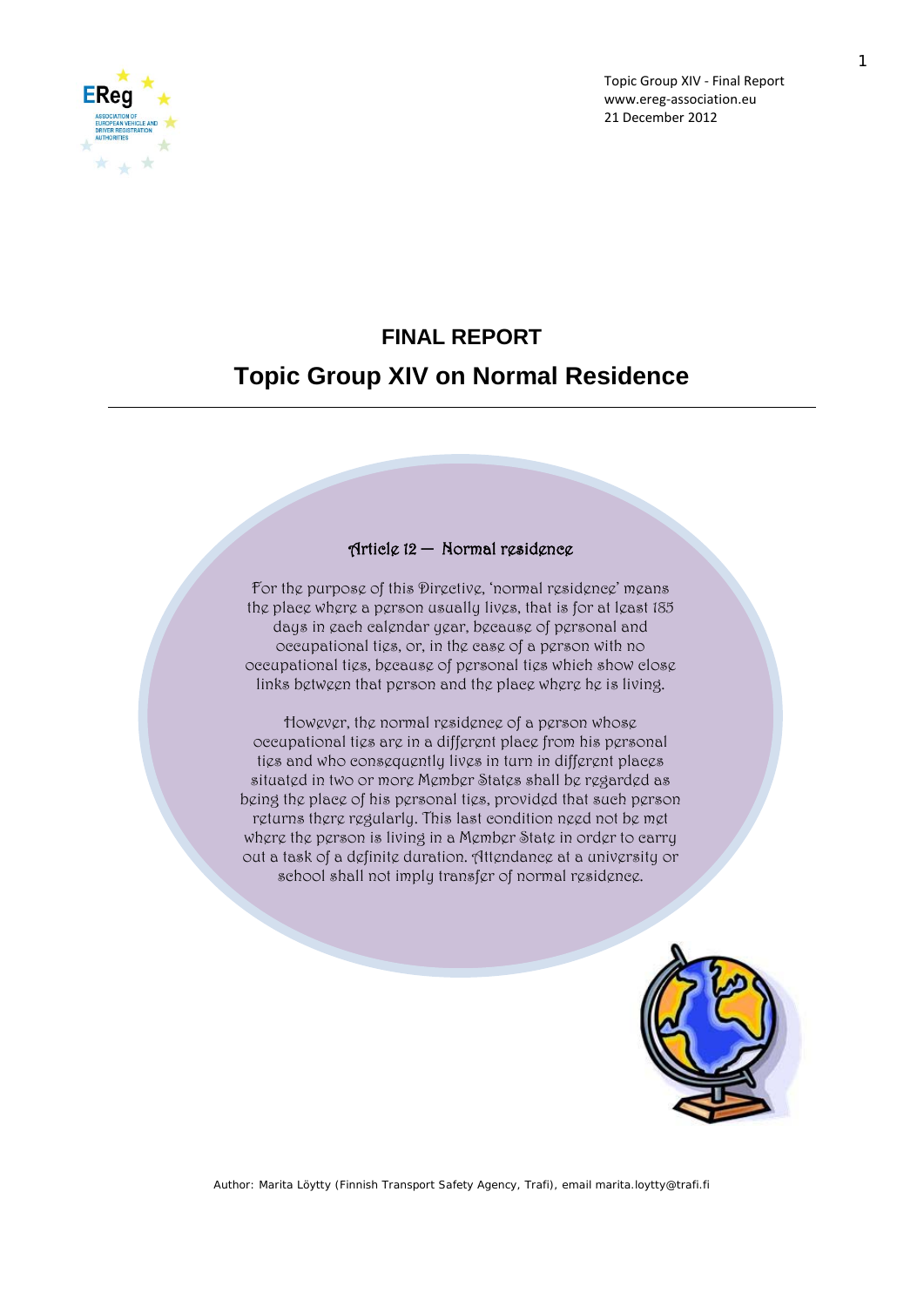

### **Contents**

| 4.1. Recommendations for establishing normal residence in the final report of Topic Group X  11 |  |
|-------------------------------------------------------------------------------------------------|--|
|                                                                                                 |  |
|                                                                                                 |  |
|                                                                                                 |  |
|                                                                                                 |  |
|                                                                                                 |  |
|                                                                                                 |  |
|                                                                                                 |  |

**Annex 1.** Answers from the other EReg members to the questions on Normal Residence (received in May─June 2012; the original questionnaire submitted in summer 2010)............................................ 24

**Annex 2.** Judgement of the Court, 26 April 2012: Refusal by a MS to recognize, in favor of a person whose driving licence was withdrawn on its territory, the validity of a driving licence issued by another MS.......................................................................................................................................................... 29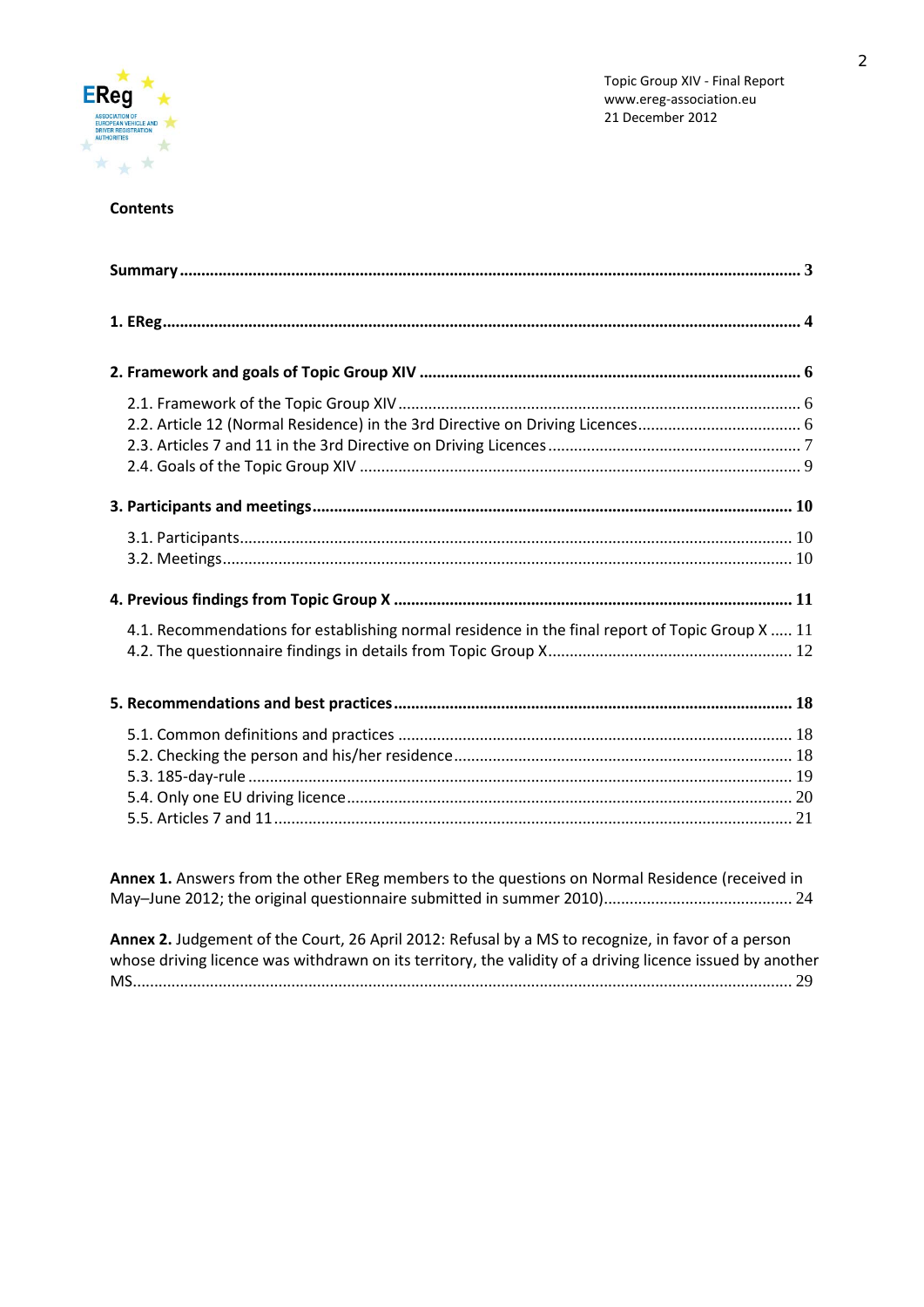

#### **Summary**

The topic of EReg's Topic Group XIV was *Normal Residence.* The goals regarding the normal residence of driving licence applicants and holders were to analyze the current problems and challenges, to suggest common procedures for all Member States how to establish normal residence, and to recommend new regulations and changes to the current regulations.

Representatives of seven member organizations participated in the work and the meetings of the group. Additionally, the group had reading members from eight EReg member organizations.

The previous Topic Group X on *Driving Licence Tourism* submitted a questionnaire to all EReg member organizations in summer 2010. The questionnaire contained seven questions regarding normal (permanent) residence. Some additional answers from the remaining member organizations were received in summer 2012. Answers to these questions were used as a base for the work of this Topic Group XIV.

The Topic Group gave out fourteen recommendations combined with several examples of current good practices in various Member States. The recommendations were divided into five subcategories: 1) Common definitions and practices, 2) Checking the person and his/her residence, 3) 185-day-rule, 4) Only one EU driving licence and 5) Revision of Articles 7 and 11.

The final report contains also a Judgement of the Court of Justice of the European Union on 26 April 2012: *Refusal by a Member State to recognize, in favor of a person whose driving licence was withdrawn on its territory, the validity of a driving licence issued by another Member State* (Annex 2).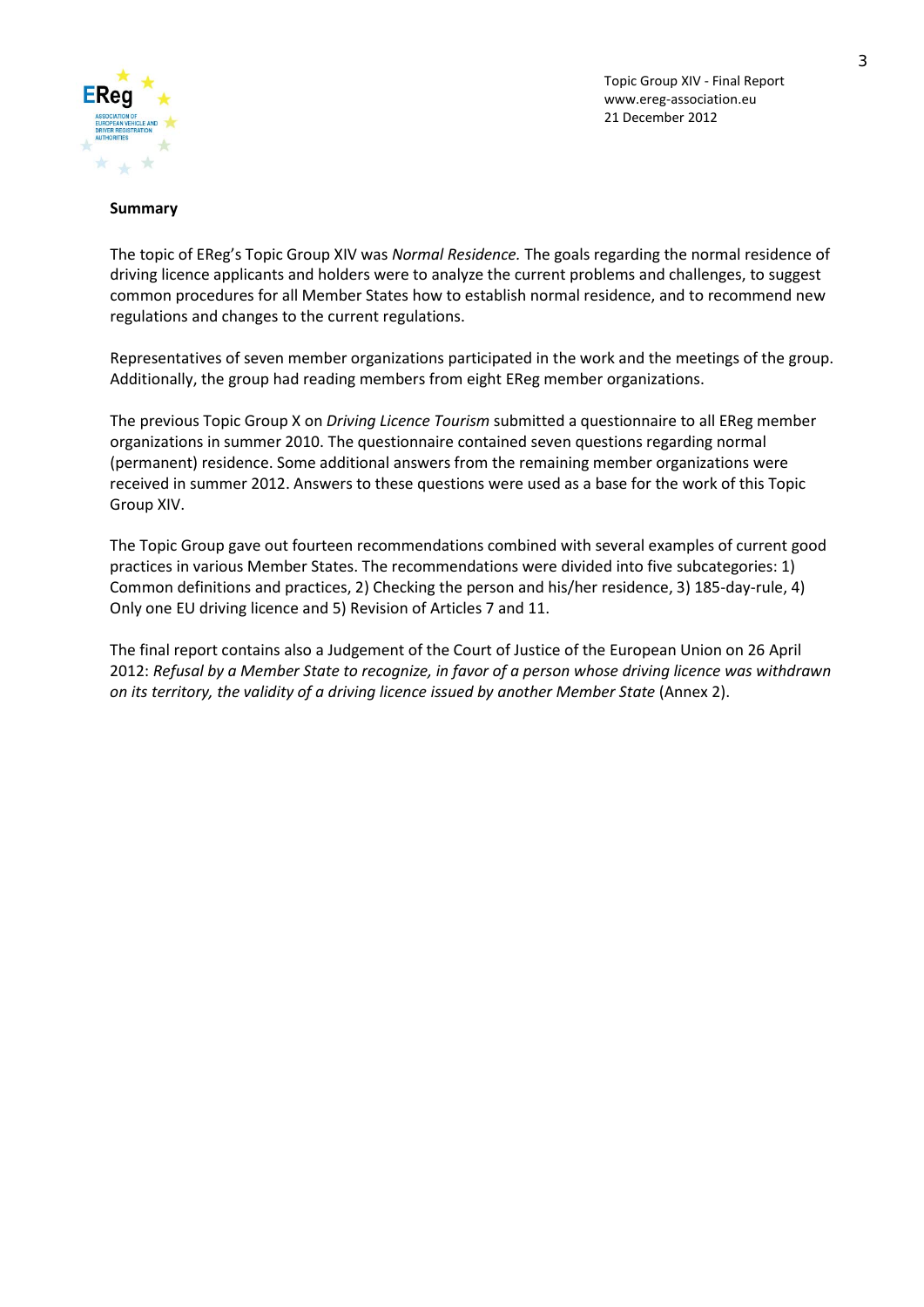

# **1. EReg**

EReg is the Association of European Vehicle and Driver Registration Authorities, a co-operation dealing with subjects concerning registration and documentation of vehicles and drivers. The structure of EReg includes a Plenary Board, a Chairman, a Secretariat, an Advisory Group and several Topic Groups.

At the moment the Association has members from 27 countries in Europe:

- 1. DIV (Vehicle Registration Service) from *Belgium*,
- 2. Department of Road Transport from *Cyprus*,
- 3. SKAT (Tax Administration) from *Denmark*,
- 4. *Estonian* Road Administration,
- 5. *Finnish* Transport Safety Agency (Trafi),
- 6. Agence Nationale des Titres Sécurisés from *France,*
- 7. KBA (Kraftfahrt-Bundesamt) from *Germany*,
- 8. MVTC (Department of Transport Motor Vehicle Test Centre) from *Gibraltar*,
- 9. Central Office for Administrative and Electronic Public Services from *Hungary*,
- 10. Umferoarstofa from *Iceland*,
- 11. Department of Transport Tourism and Sport from *Ireland*,
- 12. Department of Infrastructure from *Isle of Man*,
- 13. CSDD (Road Traffic Safety Directorate) from *Latvia*,
- 14. REGITRA from *Lithuania*,
- 15. SNCT (Société Nationale de Controle Technique) from *Luxembourg*,
- 16. ADT (*Malta* Transport Authoirty),
- 17. RDW (Centre for Vehicle Technology and Information) from *the Netherlands*,
- 18. DVA (Driver & Vehicle Agency) from *Northern Ireland*,
- 19. *Norwegian* Public Roads Administration, Ministry of Transport,
- 20. Ministry of Transport, Construction and Maritime Economy and Ministry of Interior from / Department of State Records and ICT from *Poland*,
- 21. IMTT (Instituto da Mobilidade e dos Transportes Terrestres) from *Portugal*,
- 22. Ministry of Administration and Interior and RAR (Romanian Automotive Register) from *Romania*,
- 23. Department of Documents and Record from *Slovakia*,
- 24. Ministry of Transport from *Slovenia*,
- 25. *Swedish* Transport Agency,
- 26. ASTRA (Bundesamt für Strassen) from *Switzerland* and
- 27. DVLA (Driver and Vehicle Licensing Agency) from *United Kingdom*.

The member organizations have the legal status of central vehicle registration and/or driver registration authority in their country.

The main objective of EReg is to bring together the European Registration Authorities to be able to:

- 1. Share knowledge, experience and good practices
- 2. Identify, follow and influence European developments and regulations
- 3. Take initiatives aimed at improving the performance of tasks by the members as European partners
- 4. Establish exchange and cooperation arrangements with relevant other parties
- 5. Promote effective and efficient data exchange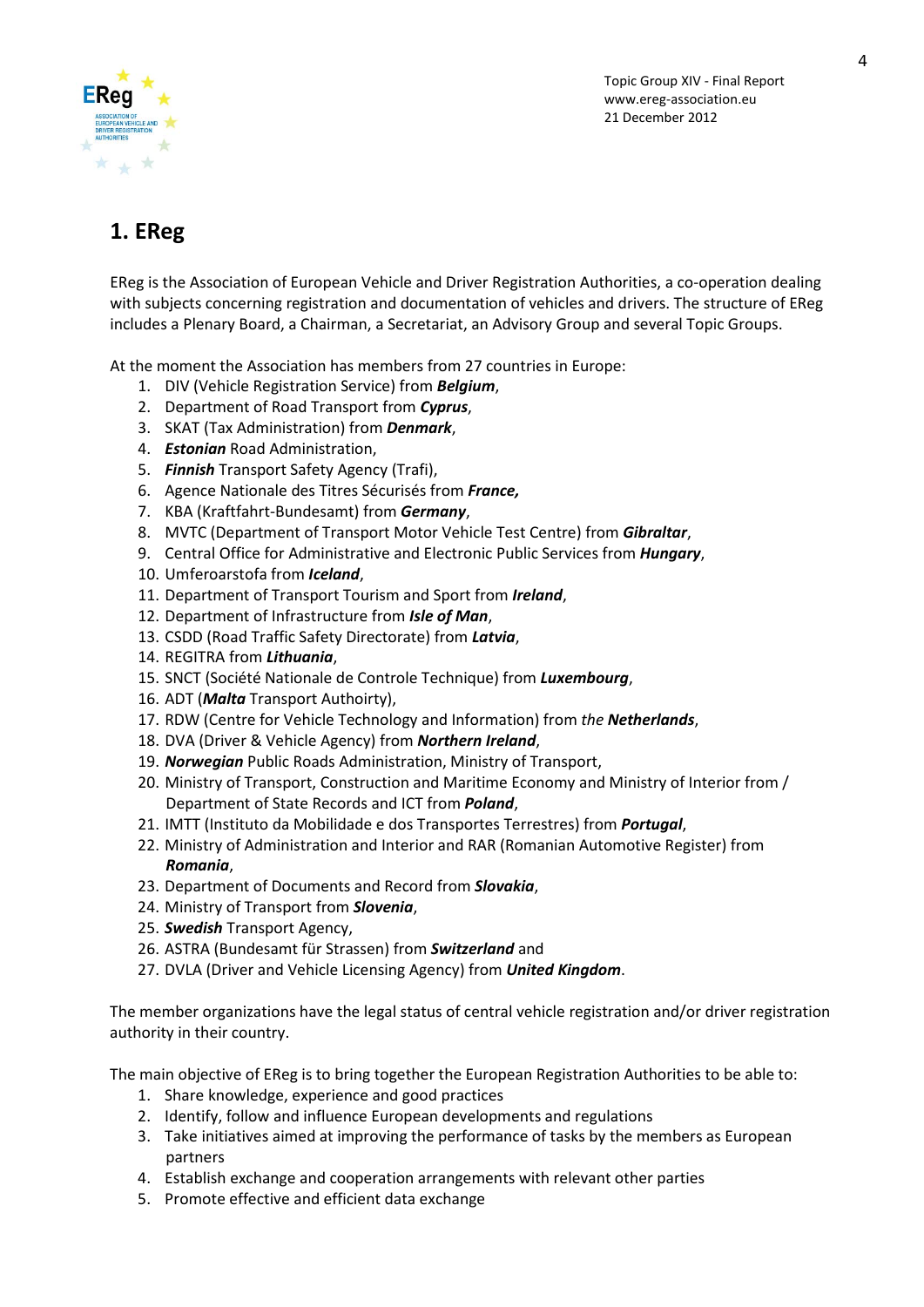

5

The members of EReg work together on several important subjects in the EReg Topic Groups. Since autumn 2008 there has been fourteen Topic Groups, namely:

- I. International data exchange
- II. Re-registration of vehicle within the EU
- III. Vehicle end of life directive (2000/53/EC)
- IV. Harmonisation of commercial plates
- V. Smart (card) vehicle documents
- VI. Vehicle registration procedures vehicle registration to the internet
- VII. 3rd directive on driving licences
- VIII.Smart card driving license technical chip standards
- IX. CO2 Data monitoring
- X. Driving licence tourism
- XI. Uninsured driving
- XII. CO2 Data exchange
- XIII. Vehicle mileage registration
- XIV. Normal residence

The final reports of the Topic Groups can be found at [https://www.ereg](https://www.ereg-association.eu/documents/index.php)[association.eu/documents/index.php](https://www.ereg-association.eu/documents/index.php) --> Publications --> Final reports Topic Groups.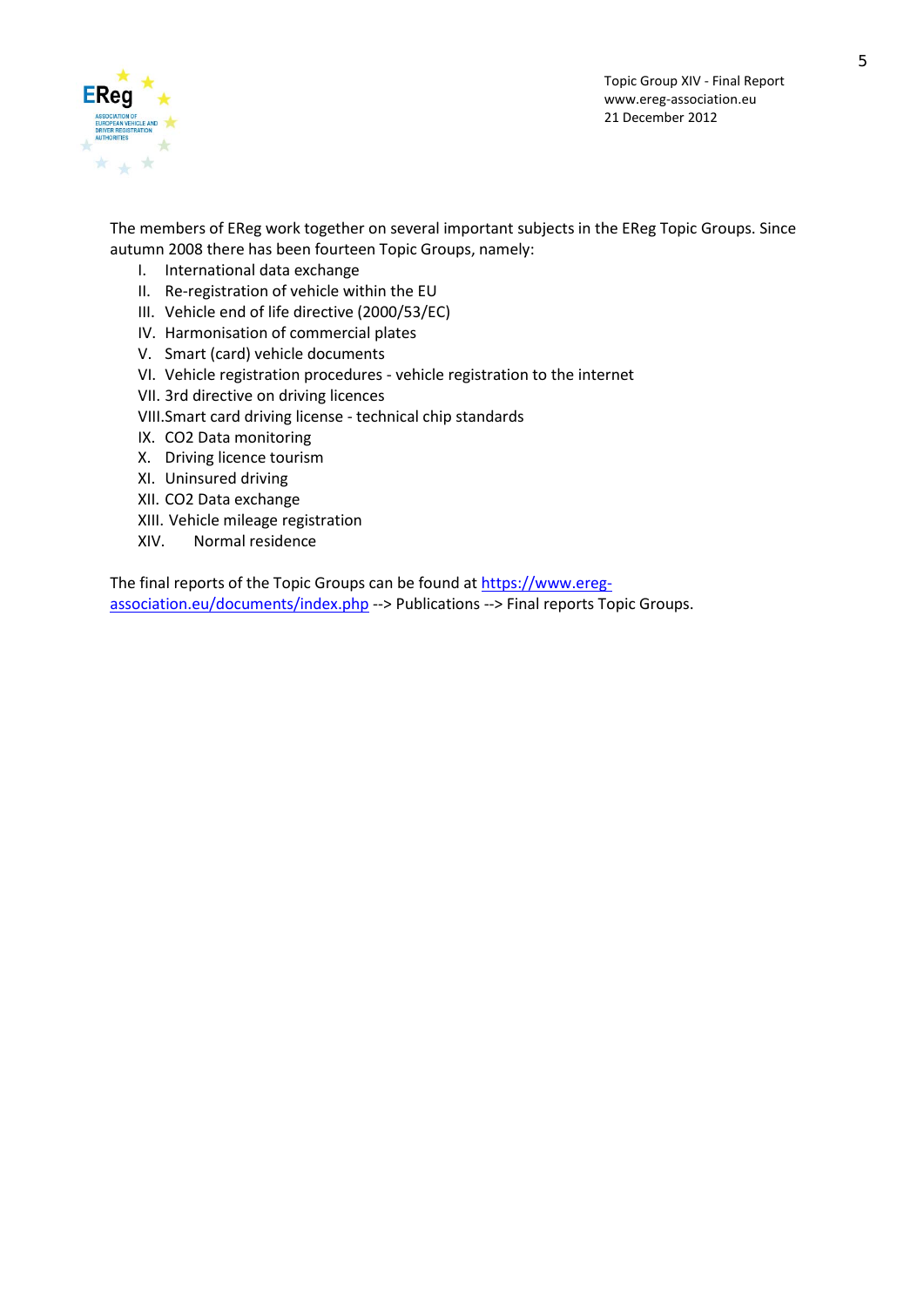

# **2. Framework and goals of Topic Group XIV**

## *2.1. Framework of the Topic Group XIV*

The European Union has issued three directives for driving licences in order to improve road safety and to facilitate free movement of citizens between Member States. In the directives there has been introduced a Community model driving licence that is mutually recognised by all MS<sup>[1](#page-5-0)</sup> without any obligation to exchange.

The first directive was issued in December 1980 (Council Directive 80/1263/EEC). The 2nd Directive 91/439/EEC from July 1991 was amended several times. Finally, Directive 2006/126/CE was completed in December 2006, known as the 3rd Directive. MS shall adopt and publish by 19th January 2011 the laws, regulations and administrative provisions necessary to comply with the 3rd Directive. Those provisions shall be applied as from 19th January 2013.

The Topic Group VII of EReg covered the 3rd Directive on Driving Licences. The focus was on the intended implementation of the Directive. One of the recommendations of Topic Group VII was to set up a new Topic Group for analyzing in details a phenomenon called *Driving Licence Tourism*.

In spring 2010 there was set up Topic Group X for *Driving Licence Tourism*. One of the recommendations of the group was to start a small working group on the issue establishing *Normal Residence*. In the beginning of 2012 EReg started a new Topic Group XIV on the issue.

Within the scope of EReg there are also other European regulations that are affected by "normal residence", in relation to e.g. tachograph, liability for vehicle insurance and reregistering of a vehicle.

# *2.2. Article 12 (Normal Residence) in the 3rd Directive on Driving Licences*

Directive 2006/126/EC of the European Parliament and of the Council of 20 December 2006 on driving licences

### **Article 12 ─ Normal residence**

For the purpose of this Directive, 'normal residence' means the place where a person usually lives, that is for at least 185 days in each calendar year, because of personal and occupational ties, or, in the case of a person with no occupational ties, because of personal ties which show close links between that person and the place where he is living.

However, the normal residence of a person whose occupational ties are in a different place from his personal ties and who consequently lives in turn in different places situated in two or more Member States shall be regarded as being the place of his personal ties, provided that such person returns there regularly. This last condition need not be met where the person is living in a Member State in order to

<u>.</u>

<span id="page-5-0"></span><sup>1</sup> MS = Member State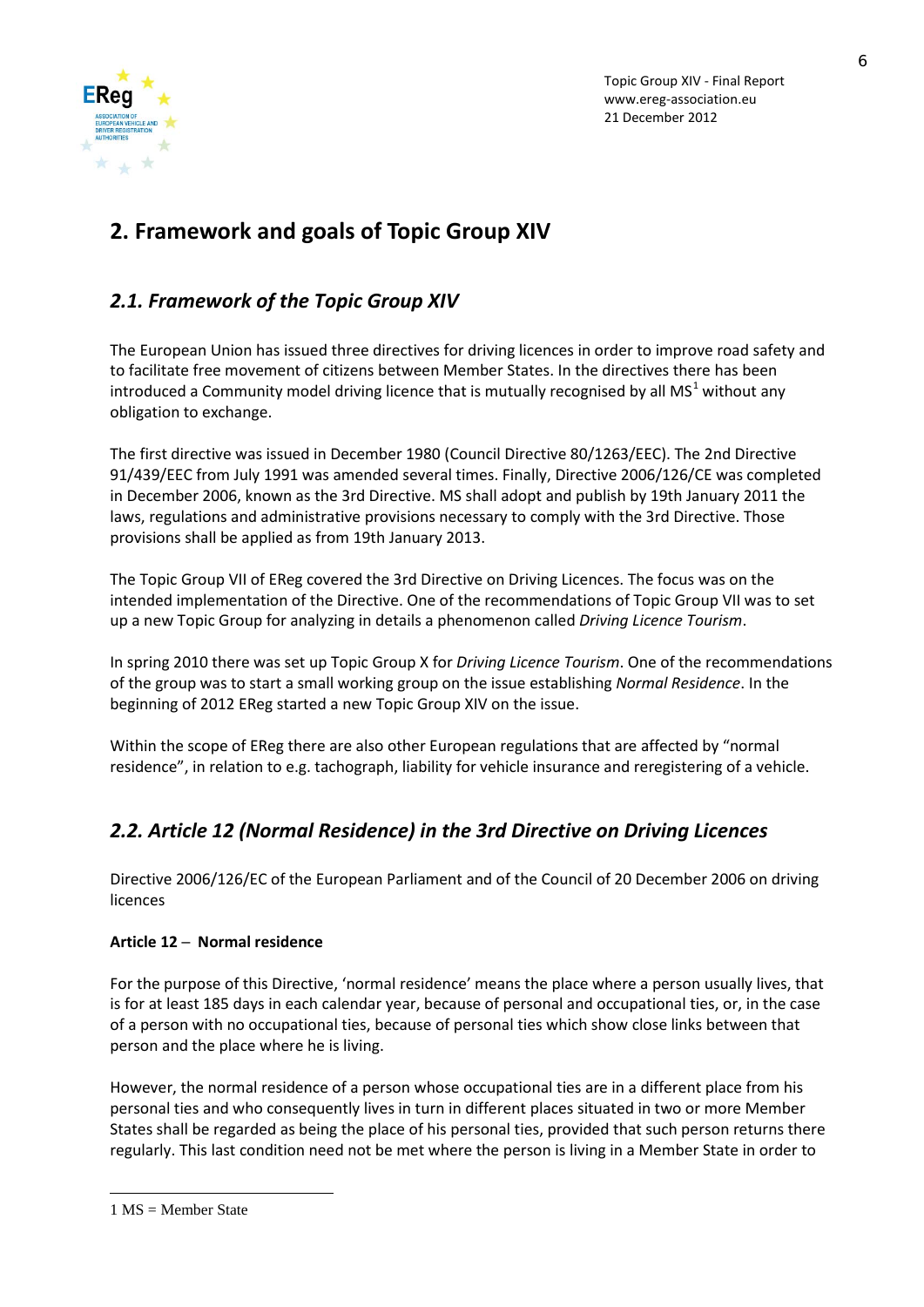

carry out a task of a definite duration. Attendance at a university or school shall not imply transfer of normal residence.

## *2.3. Articles 7 and 11 in the 3rd Directive on Driving Licences*

In the 3rd Directive on driving licences also the articles 7 and 11 are relevant to the issue of *Normal Residence*.

### **Article 7 ─ Issue, validity and renewal**

1. Driving licences shall be issued only to those applicants:

(a) who have passed a test of skills and behaviour and a theoretical test and who meet medical standards, in accordance with the provisions of Annexes II and III;

(b) who have passed a theory test only as regards category AM; Member States may require applicants to pass a test of skills and behaviour and a medical examination for this category. For tricycles and quadricycles within this category, Member States may impose a distinctive test of skills and behaviour. For the differentiation of vehicles in category AM, a national code may be inserted on the driving licence;

(c) who have, as regards category A2 or category A, on the condition of having acquired a minimum of 2 years' experience on a motorcycle in category A1 or in category A2 respectively, passed a test of skills and behaviour only, or completed a training pursuant to Annex VI;

(d) who have completed a training or passed a test of skills and behaviour, or completed a training and passed a test of skills and behaviour pursuant to Annex V as regards category B for driving a vehicle combination as defined in the second subparagraph of Article 4(4)(b);

(e) who have their normal residence in the territory of the Member State issuing the licence, or can produce evidence that they have been studying there for at least six months.

2. (a) As from 19 January 2013, licences issued by Member States for categories AM, A1, A2, A, B, B1 and BE shall have an administrative validity of 10 years. A Member State may choose to issue such licences with an administrative validity of up to 15 years;

(b) As from 19 January 2013, licences issued by Member States for categories C, CE, C1, C1E, D, DE, D1, D1E shall have an administrative validity of 5 years;

(c) The renewal of a driving licence may trigger a new administrative validity period for another category or categories the licence holder is entitled to drive, insofar as this is in conformity with the conditions laid down in this Directive;

(d) The presence of a microchip pursuant to Article 1 shall not be a prerequisite for the validity of a driving licence. The loss or unreadability of the microchip, or any other damage thereto, shall not affect the validity of the document.

3. The renewal of driving licences when their administrative validity expires shall be subject to:

(a) continuing compliance with the minimum standards of physical and mental fitness for driving set out in Annex III for driving licences in categories C, CE, C1, C1E, D, DE, D1, D1E; and

(b) normal residence in the territory of the Member State issuing the licence, or evidence that applicants have been studying there for at least six months.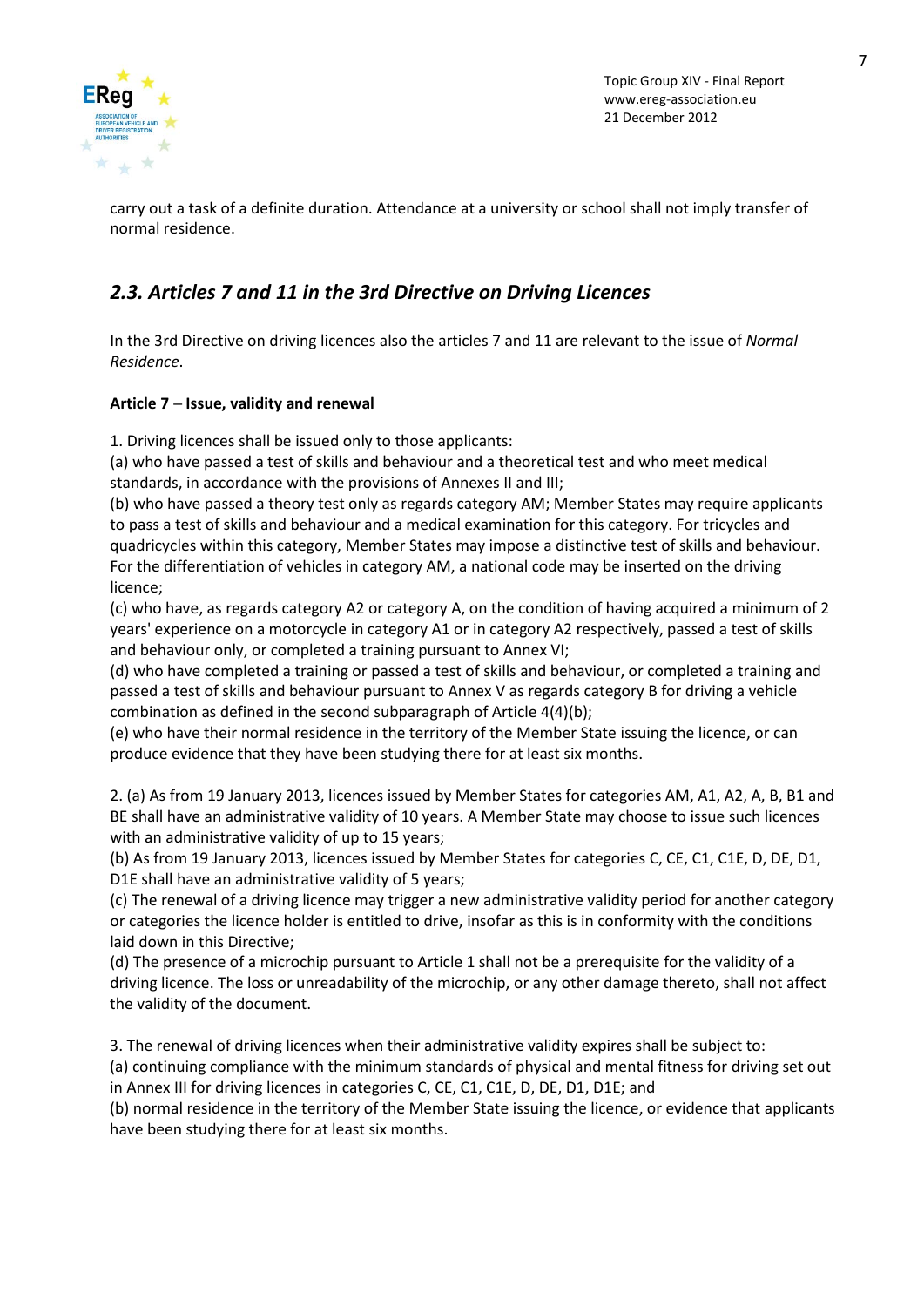

Member States may, when renewing driving licences in categories AM, A, A1, A2, B, B1 and BE, require an examination applying the minimum standards of physical and mental fitness for driving set out in Annex III.

Member States may limit the period of administrative validity set out in paragraph 2 of driving licences issued to novice drivers for any category in order to apply specific measures to such drivers, aiming at improving road safety.

Member States may limit the period of administrative validity of the first licence issued to novice drivers for categories C and to 3 years in order to be able to apply specific measures to such drivers, so as to improve their road safety.

Member States may limit the period of administrative validity set out in paragraph 2 of individual driving licences for any category in case it is found necessary to apply an increased frequency of medical checks or other specific measures such as restrictions for traffic offenders.

Member States may reduce the period of administrative validity set out in paragraph 2 of driving licences of holders residing on their territory having reached the age of 50 years in order to apply an increased frequency of medical checks or other specific measures such as refresher courses. This reduced period of administrative validity can only be applied upon renewing the driving licence.

4. Without prejudice to national criminal and police laws, Member States may, after consulting the Commission, apply to the issuing of driving licences the provisions of their national rules relating to conditions other than those referred to in this Directive.

5. (a) No person may hold more than one driving licence;

(b) A Member State shall refuse to issue a licence where it establishes that the applicant already holds a driving licence;

(c) Member States shall take the necessary measures pursuant to point (b). The necessary measures as regards the issue, replacement, renewal or exchange of a driving licence shall be to verify with other Member States where there are reasonable grounds to suspect that the applicant is already the holder of another driving licence;

(d) In order to facilitate the checks pursuant to point (b), Member States shall use the EU driving licence network once it is operational.

Without prejudice to Article 2, a Member State issuing a licence shall apply due diligence to ensure that a person fulfils the requirements set out in paragraph 1 of this Article and shall apply its national provisions on the cancellation or withdrawal of the right to drive if it is established that a licence has been issued without the requirements having been met.

#### **Article 11 ─ Various provisions concerning the exchange, the withdrawal, the replacement and the recognition of driving licences**

1. Where the holder of a valid national driving licence issued by a Member State has taken up normal residence in another Member State, he may request that his driving licence be exchanged for an equivalent licence. It shall be for the Member State effecting the exchange to check for which category the licence submitted is in fact still valid.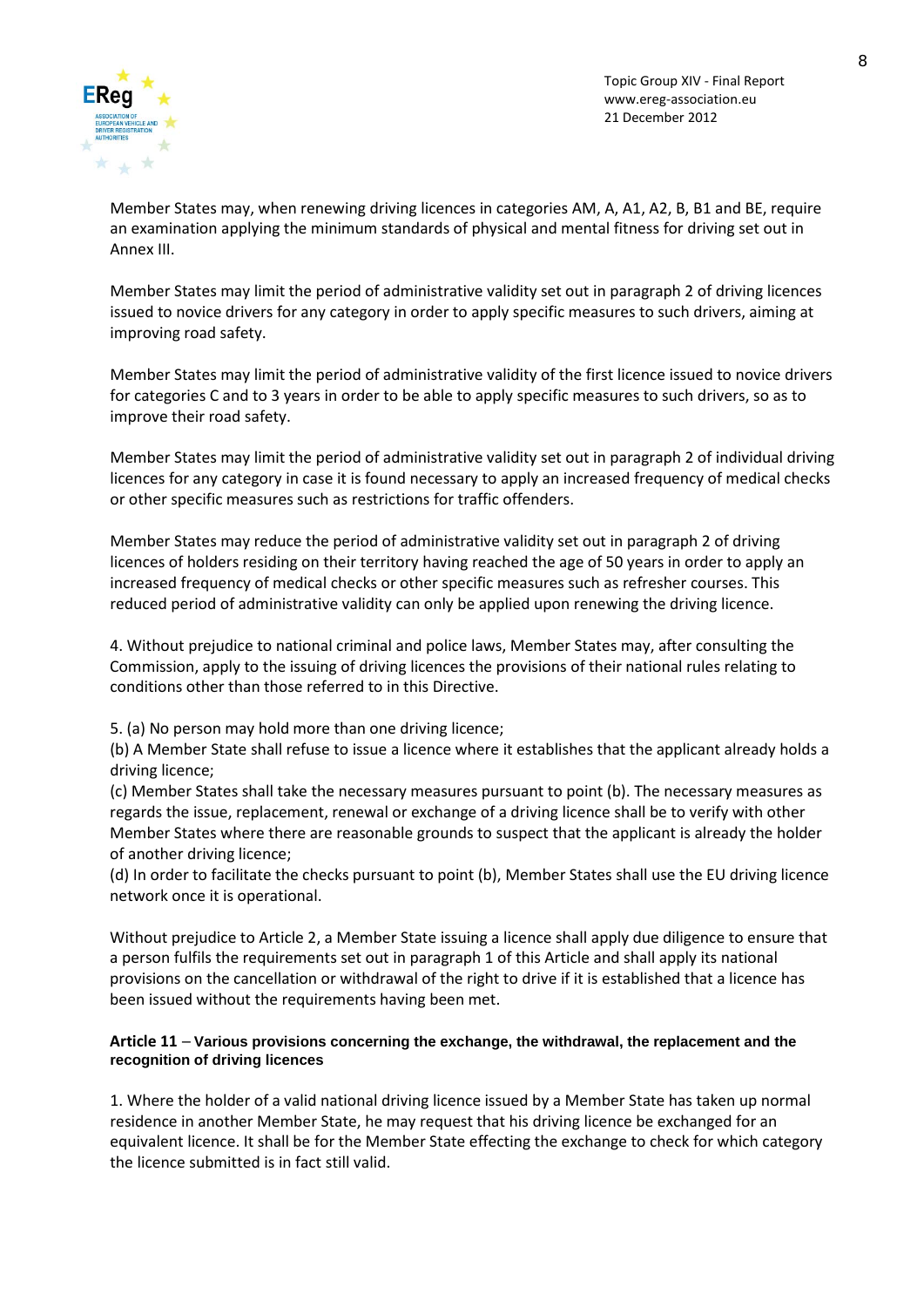

9

2. Subject to observance of the principle of territoriality of criminal and police laws, the Member State of normal residence may apply its national provisions on the restriction, suspension, withdrawal or cancellation of the right to drive to the holder of a driving licence issued by another Member State and, if necessary, exchange the licence for that purpose.

3. The Member State effecting the exchange shall return the old licence to the authorities of the Member State which issued it and give the reasons for doing so.

4. A Member State shall refuse to issue a driving licence to an applicant whose driving licence is restricted, suspended or withdrawn in another Member State.

A Member State shall refuse to recognise the validity of any driving licence issued by another Member State to a person whose driving licence is restricted, suspended or withdrawn in the former State's territory.

A Member State may also refuse to issue a driving licence to an applicant whose licence is cancelled in another Member State.

5. A replacement for a driving licence which has, for example, been lost or stolen may only be obtained from the competent authorities of the Member State in which the holder has his normal residence; those authorities shall provide the replacement on the basis of the information in their possession or, where appropriate, proof from the competent authorities of the Member State which issued the original licence.

6. Where a Member State exchanges a driving licence issued by a third country for a Community model driving licence, such exchange shall be recorded on the Community model driving licence as shall any subsequent renewal or replacement.

Such an exchange may occur only if the licence issued by the third country has been surrendered to the competent authorities of the Member State making the exchange. If the holder of this licence transfers his normal residence to another Member State, the latter need not apply the principle of mutual recognition set out in Article 2.

## *2.4. Goals of the Topic Group XIV*

The EC-rules regarding normal residence are indistinct. According to the Driving Licence Directive you may have your normal residence only in one MS. Nevertheless, more the one MS may independently (without co-operation with other MS) decide that a person has his/her normal residence in their country. Indistinct rules regarding normal residence also obstruct citizens free movement in the EU.

Checking normal residence requires better contacts between the MS. Normal residence should be established the same way in every MS.

The goals of the Topic Group XIV were to

- 1. Analyze the current problems and challenges
- 2. Suggest common procedures for all MS how to establish normal residence
- 3. Recommend new regulations and changes to the current regulations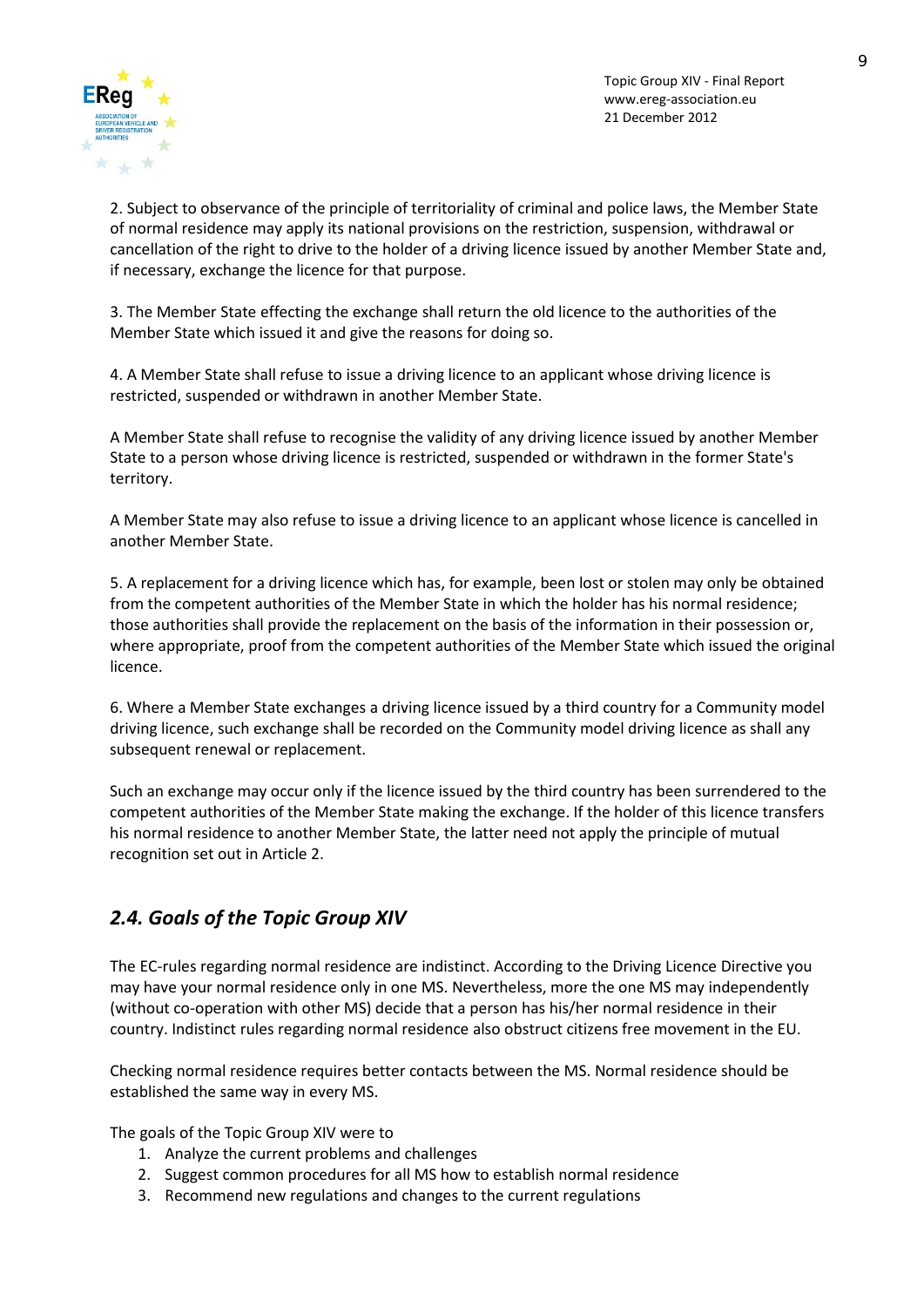

# **3. Participants and meetings**

# *3.1. Participants*

Seven member organizations of EReg participated in the work of Topic Group XIV:

- 1. Sweden, Swedish Transport Agency [Birgit Sääv, Pär-Ola Skarviken and Sven Hultman (the 2nd day of the 1st meeting)]
- 2. Germany, Kraftfahrt-Bundesamt [Carsten Schröder]
- 3. Lithuania, Regitra [Saulius Sciuplys]
- 4. Estonia, Estonian Road Administration [Heikki Käo (the 1st meeting)]
- 5. Netherlands, RDW [Johan Boxma and Christien Jonker]
- 6. United Kingdom, Driver and Vehicle Licensing Agency [Dean Lewis, Carole Philpin (the 2nd meeting)]
- 7. Finland, Finnish Transport Safety Agency [Marita Löytty] and additionally, as the issuing authority of driving licences, National Police Board, Licence Administration [Kimmo Pylväs [the 2nd meeting)]

In addition, the Topic Group had eight reading members:

- 1. Luxembourg, SNCA, Société Nationale de Circulation Automobile
- 2. National Public Roads Administration, Norway
- 3. Federal Public Service Mobility and Road Transport-Mobility and Road Safety, Belgium
- 4. Danish Taks Administration, Denmark
- 5. Central Office for Administrative and Electronic Public Services, Hungary
- 6. CDSS (RTSD), Latvia
- 7. Driving Licence and Vehicle Registration within the Ministry of Administration and Interior, Romania
- 8. Federal Roads Office (FEDRO), Switzerland

The Topic Group was chaired by Mrs. Birgit Sääv (Swedish Transport Agency). Mrs. Marita Löytty (Finnish Transport Safety Agency) was the secretary and co-chairman of the Topic Group.

# *3.2. Meetings*

The Topic Group participants got together two times:

- 1. The Swedish Transportstyrelsen (Swedish Transport Agency) hosted the first meeting in Stockholm on 5th and 6th March 2012.
- 2. The second meeting was held in Swansea (Wales, UK) on May 15th and 16th 2012. Driver and Vehicle Licensing Agency (DVLA) hosted the meeting.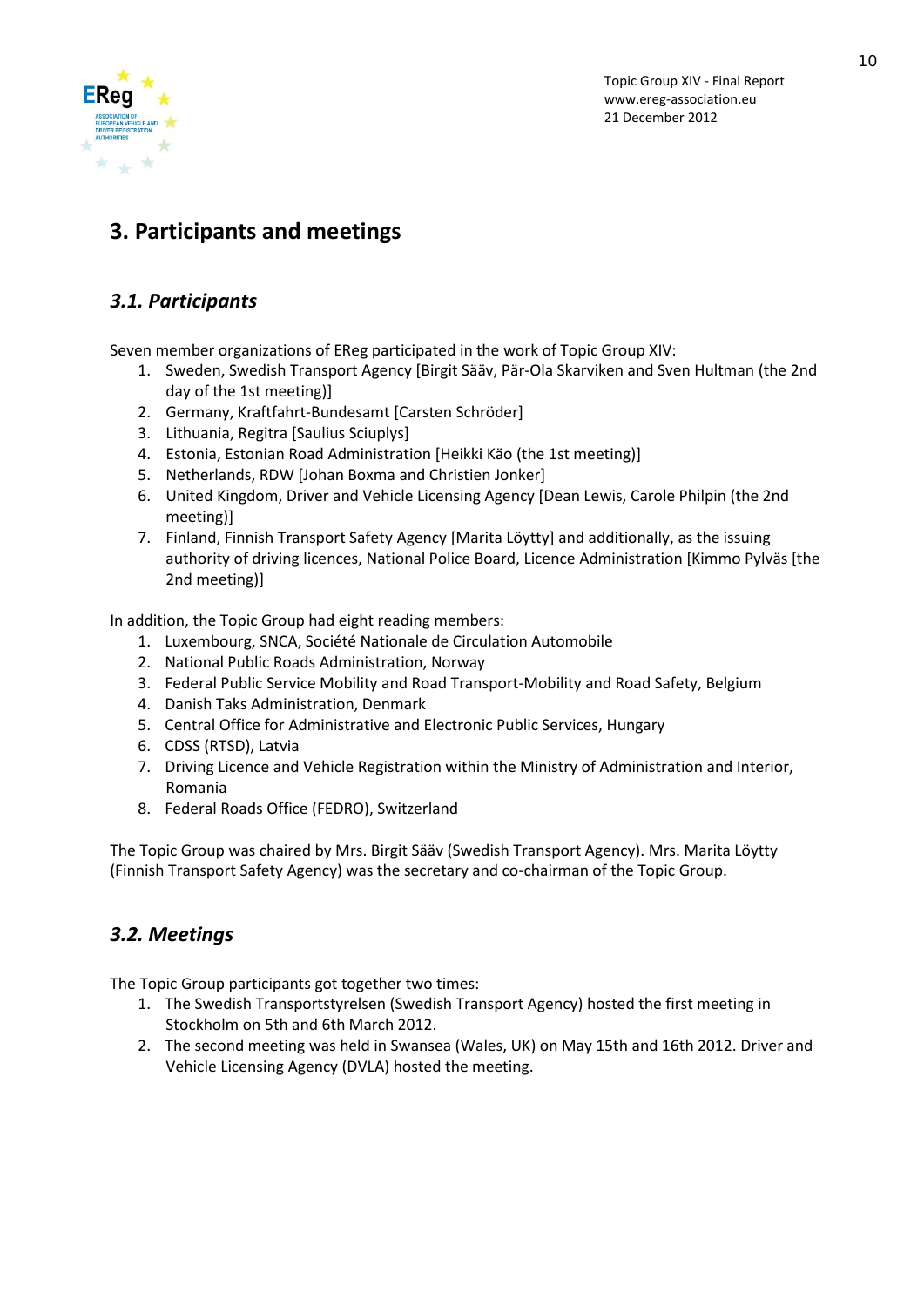

# **4. Previous findings from Topic Group X**

The previous Topic Group X on *Driving Licence Tourism* submitted a questionnaire to all EReg member organizations. The questionnaire was distributed in June 2010. Answers were received from thirteen member organizations by autumn 2010.

The questionnaire contained seven questions regarding normal (permanent) residence.

## *4.1. Recommendations for establishing normal residence in the final report of Topic Group X*

Establishing *normal residence* is a fundamental problem for MS. It is also a major factor behind *driving licence tourism*. So called 185-day-rule is one problem. Another problem is a situation where a person does not live in any MS for 185 days. Indistinct EC-rules regarding permanent residence also obstruct a citizen's free movement in the EU.

Answers to the questionnaire give clear evidence that MS have various practices and procedures in establishing normal residence*.* It is problematic for the Member States to establish normal residence. For example only one third (31 %) of the countries that answered the questionnaire, have a national procedure on checking if the person has a bona fide address. Furthermore, only one third (31 %) of the countries do act on requests from another MS to check bona fide addresses. Majority (77 %) of the countries does not communicate with other MS about a case where a person does not live in any country for 185 days.

### **Recommendations and remarks from the Topic Group X:**

- Checking permanent residence requires better contacts between MS. There should be a list of authorities or persons to contact for checking the permanent residence. It is proposed that the EReg secretariat would maintain the list on EReg's website.
- Permanent residence should be established the same way in every MS. There should be a common procedure how to establish it. It is recommended that there shall be a small working group within EReg on the issue. Answers to question number 10 are a good base for the work of the working group.
- At least the 4th Driving Licence Directive should authorize MS driving licence authorities to inquire the permanent residence of a person from other authorities for purposes of issuing a driving licence.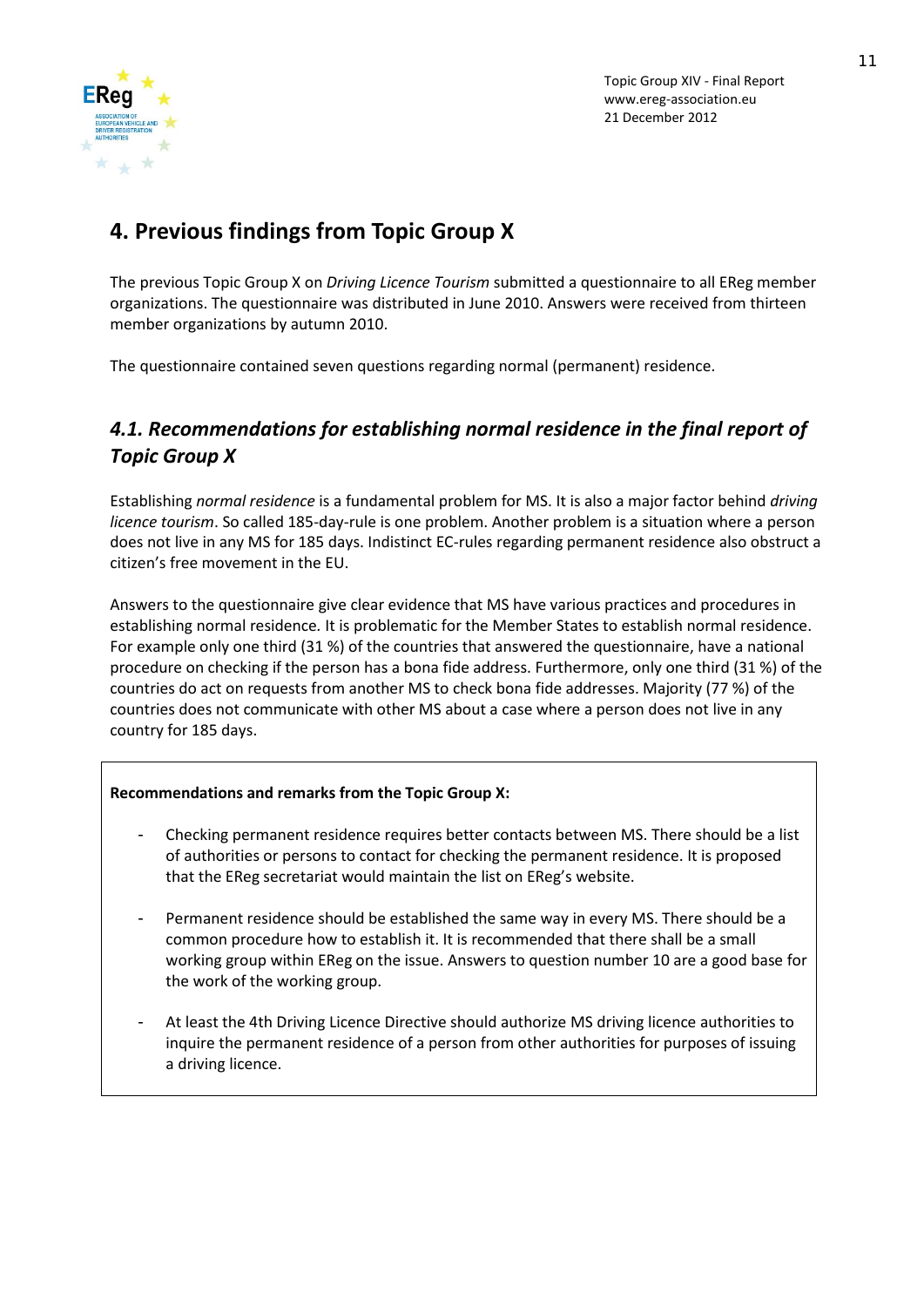

# *4.2. The questionnaire findings in details from Topic Group X*

### **4.2.1. How is normal residence established in your country?**

| <b>COUNTRY</b>     | <b>Answer</b>                                                                                                                                                                                                                                                                                                                                                                                                                                                                                                                                                                                                                                                                                                                                                                                                                                                                                                                    |
|--------------------|----------------------------------------------------------------------------------------------------------------------------------------------------------------------------------------------------------------------------------------------------------------------------------------------------------------------------------------------------------------------------------------------------------------------------------------------------------------------------------------------------------------------------------------------------------------------------------------------------------------------------------------------------------------------------------------------------------------------------------------------------------------------------------------------------------------------------------------------------------------------------------------------------------------------------------|
| <b>Belgium</b>     | Currently, "normal residence" is defined by Royal Decree as the place where<br>a person usually lives, that is for at least 185 days in each calendar year,<br>because of personal and occupational ties, or, in the case of a person with no<br>occupational tie, because of personal ties which show close links between<br>that person and the place where he is living.<br>However, the normal residence of a person whose occupational ties are in a<br>different place from his personal ties and who consequently lives in turn in<br>different places situated in two or more MS shall be regarded as being the<br>place of his personal ties, provided that such a person returns there<br>regularly. This last condition need not net where the person is living in a MS<br>in order to carry out a task of a definite duration. Attendance at a university<br>or school shall not imply transfer of normal residence. |
| <b>Estonia</b>     | What concerns driving licences a person must just be registered at the<br><b>Estonian Population Register.</b>                                                                                                                                                                                                                                                                                                                                                                                                                                                                                                                                                                                                                                                                                                                                                                                                                   |
| <b>Finland</b>     | As it is in the Directive.                                                                                                                                                                                                                                                                                                                                                                                                                                                                                                                                                                                                                                                                                                                                                                                                                                                                                                       |
| Germany            | The person has to make an announcement in the local population register at<br>the place of residence. For exchanging a driving licence it is normally<br>sufficient to declare the intention to live in this place for 185 days in the<br>future.                                                                                                                                                                                                                                                                                                                                                                                                                                                                                                                                                                                                                                                                                |
| Latvia             | By data provided by Population Register.                                                                                                                                                                                                                                                                                                                                                                                                                                                                                                                                                                                                                                                                                                                                                                                                                                                                                         |
| Lithuania          | We use the Resident's Register for checking if person lives 185 days each<br>calendar year. For citizens which have returned from abroad is enough to<br>have intention to live in country and they have to present a proof about that<br>(document about studying, work contract, and the similar).                                                                                                                                                                                                                                                                                                                                                                                                                                                                                                                                                                                                                             |
| Luxemburg          | Luxembourg has a official Register of the persons that are resident. A new<br>resident will have the obligation to inform the Commune of residence, who<br>will transmit the data to the Register.                                                                                                                                                                                                                                                                                                                                                                                                                                                                                                                                                                                                                                                                                                                               |
| <b>Netherlands</b> | You can get a first issue or new category when you are living or at least 185<br>days in the NL. A renewal or exchange can take place from the moment you<br>live in the NL.                                                                                                                                                                                                                                                                                                                                                                                                                                                                                                                                                                                                                                                                                                                                                     |
| <b>Norway</b>      | § 3-2 of the Norwegian Driving Licence Regulation:<br>- By normal residence is meant the place at which the person usually lives,<br>i.e. at least 185 days every calendar year, because of personal and<br>occupational ties or, if the case involves a person without occupational ties,<br>because of personal ties which show close links between that person and the<br>place where he is living.<br>- If a person has personal ties to another place than the place to which he is<br>occupationally tied and the person therefore resides alternately in different<br>places in two or more states, the normal residence of the person in question<br>shall nonetheless be deemed to be the place to which he has personal ties.                                                                                                                                                                                          |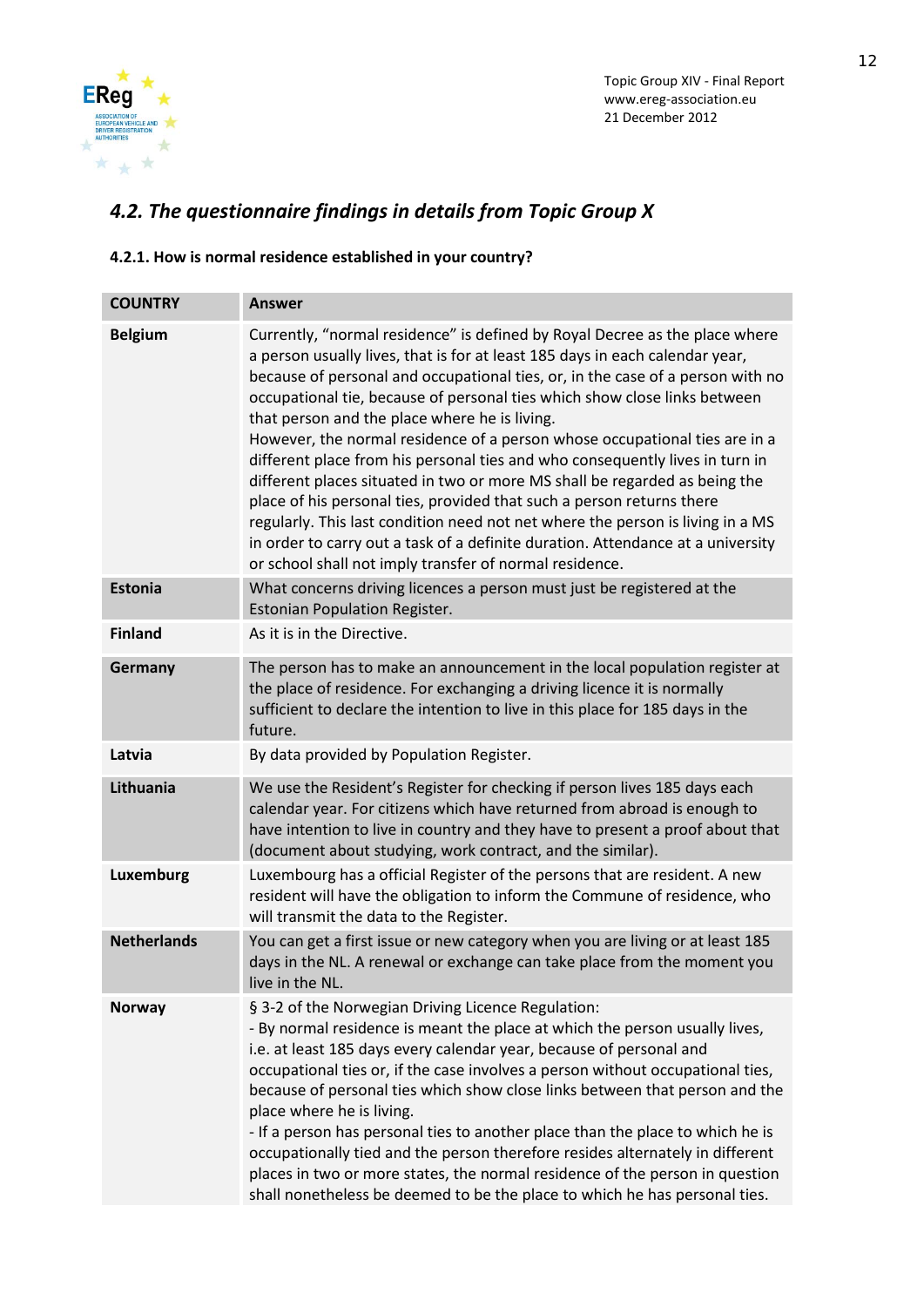



|                       | provided that he returns there regularly. It is not necessary to meet this last<br>condition if the person is staying in another state in order to perform a task<br>of a definite duration. Attendance at a university or school shall not imply<br>transfer of normal residence.<br>- Normal residence is usually reckoned from such time a as the person is<br>question receives, or should have received, a Norwegian personal identity<br>number from the National Population Register. For a person who applies for<br>asylum, normal residence is deemed to be established from the time the<br>person in question has been registered, or should have been registered, in<br>Norway by the Norwegian authorities. |
|-----------------------|---------------------------------------------------------------------------------------------------------------------------------------------------------------------------------------------------------------------------------------------------------------------------------------------------------------------------------------------------------------------------------------------------------------------------------------------------------------------------------------------------------------------------------------------------------------------------------------------------------------------------------------------------------------------------------------------------------------------------|
| Portugal              | Normal residence means the place where a person usually lives, that it at<br>least 185 days in each calendar year, because of personal and occupational<br>ties, or in the case of a person with no occupational ties, because of personal<br>ties which show close links between that person and the place where he is<br>living.                                                                                                                                                                                                                                                                                                                                                                                        |
| Sweden                | Immigration date is checked. If there is no immigration the applicant is<br>required to fill in a form to certify normal residence.                                                                                                                                                                                                                                                                                                                                                                                                                                                                                                                                                                                       |
| <b>Switzerland</b>    | Indicating an address to a residents' registration office, proving that you may<br>reside in Switzerland.                                                                                                                                                                                                                                                                                                                                                                                                                                                                                                                                                                                                                 |
| <b>United Kingdom</b> | EEA/EEC licences: normal residence is established by self declaration.<br>Non-EEA/EEC members: normal residency is established by immigration<br>status.                                                                                                                                                                                                                                                                                                                                                                                                                                                                                                                                                                  |
|                       |                                                                                                                                                                                                                                                                                                                                                                                                                                                                                                                                                                                                                                                                                                                           |

### **4.2.2. Is there a procedure (in your country, including also other authorities, e.g. tax authorities) to check if the person has a bona fide address?**

Yes; please explain the procedure No Other; please explain

| <b>COUNTRY</b> | <b>Answer</b> | <b>Additional information</b>                                                                                                                   |
|----------------|---------------|-------------------------------------------------------------------------------------------------------------------------------------------------|
| <b>Belgium</b> | Yes           | Every citizen, upon registration in a municipality, will be<br>visited by the local police who verifies the bona fide nature of<br>the address. |
| <b>Estonia</b> | Other         | We don't know about other authorities, but we can use only<br>Population Register and the addresses there are not "bona<br>fide" every time.    |
| <b>Finland</b> | Other         | Basically we do check our own database (population register),<br>but we don't maintain any liaison with other authorities.                      |
| Germany        | <b>No</b>     |                                                                                                                                                 |
| Latvia         | Yes           | Person's is checked in Population Register.                                                                                                     |
| Lithuania      | <b>No</b>     |                                                                                                                                                 |
| Luxemburg      | Other         | Official register of the persons that are resident.                                                                                             |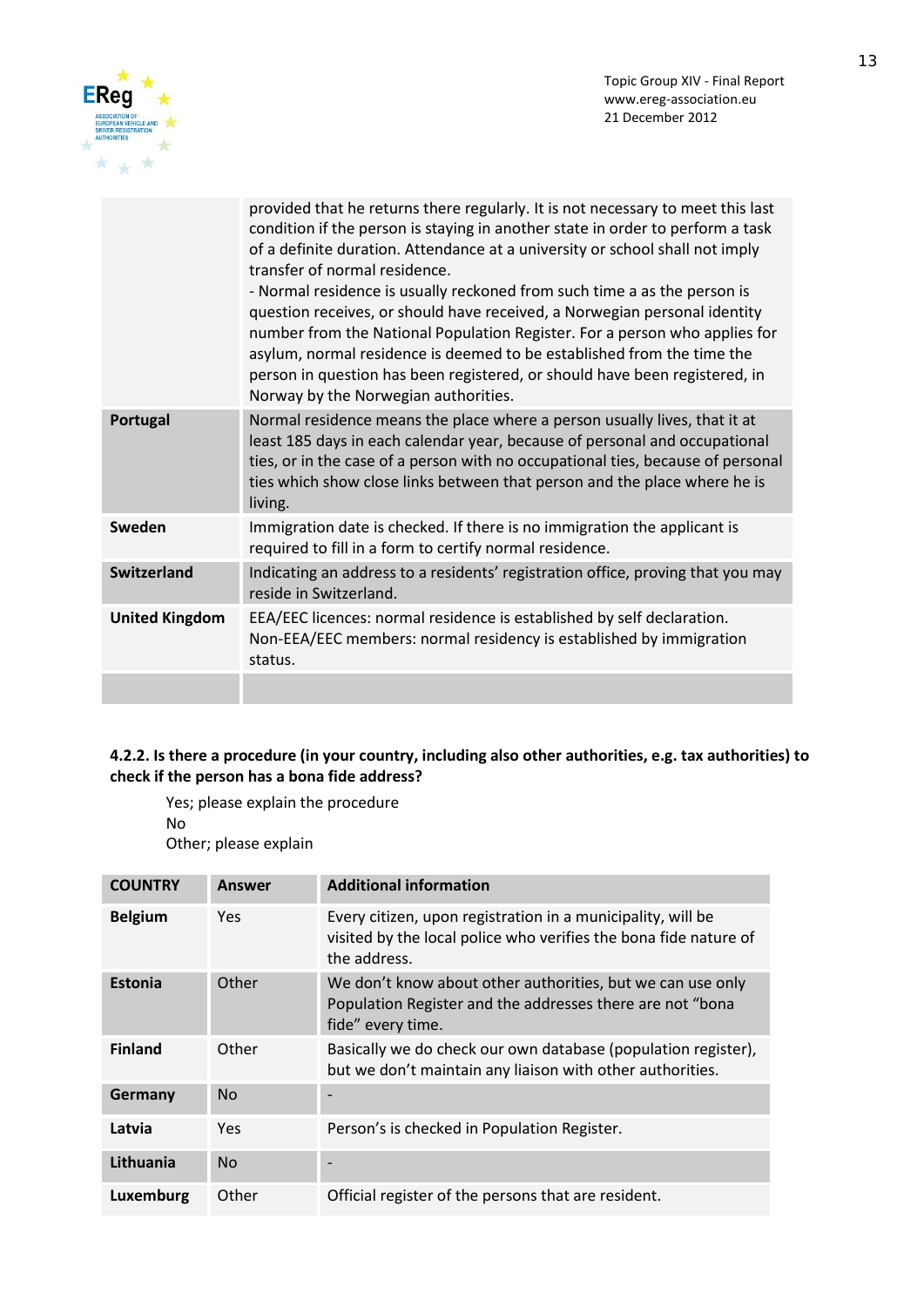



| <b>Netherlands</b>       | Yes            | Registration is at the Municipality and they check if someone<br>is living on the address.                                                                                                                                                                                                                                                                              |
|--------------------------|----------------|-------------------------------------------------------------------------------------------------------------------------------------------------------------------------------------------------------------------------------------------------------------------------------------------------------------------------------------------------------------------------|
| <b>Norway</b>            | Yes            | We check all addresses against the National Population<br>Register, which is what the tax authorities use. If they are not<br>registered there, they have a temporary registration number<br>due to taxes, and they have to prove that they for instance are<br>employed in Norway, e.g. by shoeing us a contract, and are<br>supposed to stay here more than 185 days. |
| Portugal                 | Yes            | If we have doubts about the residence, we ask the driver his<br>proof of residence, through the tax authorities.                                                                                                                                                                                                                                                        |
| Sweden                   | N <sub>0</sub> |                                                                                                                                                                                                                                                                                                                                                                         |
| <b>Switzerland</b>       | Other          | Basically not, if the road traffic office at a Canton wanted to<br>check some address, they would ask the resident's<br>registration office.                                                                                                                                                                                                                            |
| <b>United</b><br>Kingdom | No.            |                                                                                                                                                                                                                                                                                                                                                                         |
|                          |                |                                                                                                                                                                                                                                                                                                                                                                         |

### **4.2.3. Do you act on requests from another MS to check the bona fide addresses?**

Yes; please explain the procedure No

Other; please explain

| <b>COUNTRY</b>     | <b>Answer</b> | <b>Additional information</b>                                                                                                                                    |
|--------------------|---------------|------------------------------------------------------------------------------------------------------------------------------------------------------------------|
| <b>Belgium</b>     | Other         | We only check for 3 <sup>rd</sup> countries. For MS it will be checked by<br>the issuing authority after we sent them the original licence<br>we have exchanged. |
| Estonia            | <b>No</b>     |                                                                                                                                                                  |
| <b>Finland</b>     | Other         | We normally don't have any liaison with other MS n relation<br>to requests related to driving licences.                                                          |
| Germany            | <b>Yes</b>    | We will contact the local licence offices to check the status.                                                                                                   |
| Latvia             | Yes           | We provide with data at out disposal.                                                                                                                            |
| Lithuania          | Other         | We did not get such requests. If we'll receive them, we can<br>check in the Register.                                                                            |
| Luxemburg          | <b>No</b>     |                                                                                                                                                                  |
| <b>Netherlands</b> | <b>No</b>     |                                                                                                                                                                  |
| <b>Norway</b>      | Yes           | So far we have not received requests about this that we<br>know about, but the procedure would be to check with the<br>National Population Register.             |
| Portugal           | Yes           | $\qquad \qquad$                                                                                                                                                  |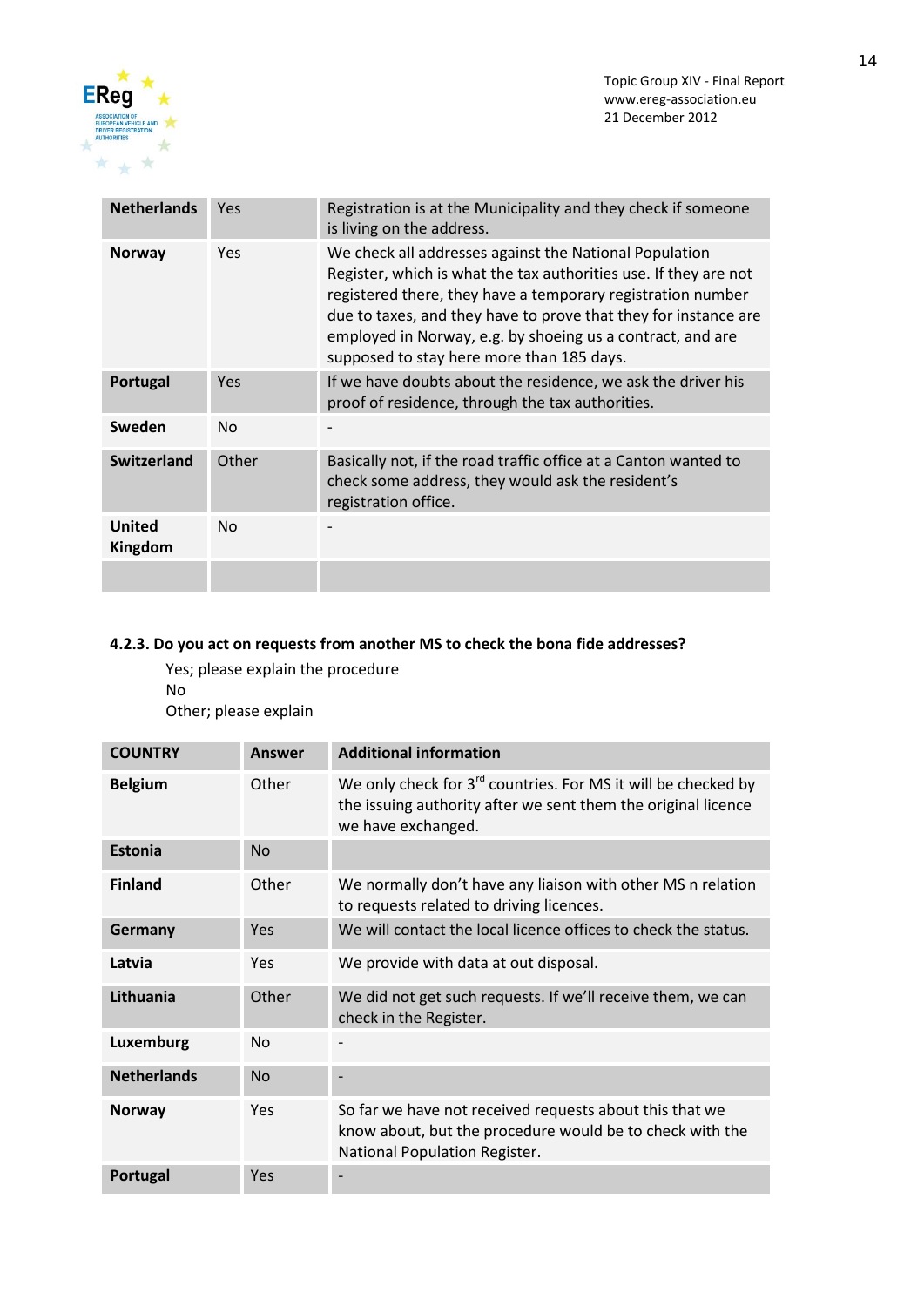

| Sweden                | No.   | $\overline{\phantom{0}}$  |
|-----------------------|-------|---------------------------|
| Switzerland           | Other | We don't know such cases. |
| <b>United Kingdom</b> | No.   | $\overline{\phantom{0}}$  |
|                       |       |                           |

**4.2.4. How many false cases (concerning normal residence or suspected false normal residence) do you reveal per year [in 2009, actual figure (A) or an estimate (E)]?**

**4.2.5. How do you deal with a case when a person does not live in any country for 185 days? (2nd Directive Article 9/2; 3rd Directive, Article 12/2)**

| <b>COUNTRY</b>     | <b>Answer 4.2.4.</b>                                                                                                                                                                                                                        | <b>Answer 4.2.5.</b>                                                                                                                                                                                                                            |
|--------------------|---------------------------------------------------------------------------------------------------------------------------------------------------------------------------------------------------------------------------------------------|-------------------------------------------------------------------------------------------------------------------------------------------------------------------------------------------------------------------------------------------------|
| <b>Belgium</b>     | n/a                                                                                                                                                                                                                                         | Concrete conditions for exchange render<br>checking the 185 days rule redundant.                                                                                                                                                                |
| <b>Estonia</b>     | 0(A)                                                                                                                                                                                                                                        | The person must just ne registered at the<br>Estonian Population Register and we'll issue a<br>licence for him or her. We don't count days.                                                                                                     |
| <b>Finland</b>     | n/a                                                                                                                                                                                                                                         | This is a problem. There have been several cases<br>where a person has not had a permanent<br>residence in any country. We advise them to get<br>a permanent official residence in some country<br>and then return to this competent authority. |
| Germany            | 2174 (A) of false residences<br>in other EU MS.<br>10 (A) cases of probably false<br>residency in Germany.<br>In both cases it is difficult to<br>prove the residency as they<br>are legally and officially<br>registered in two countries. | When a person is registered in a local German<br>population register, this address is accepted as<br>"normal residence". A registration in two or<br>more countries is possible.                                                                |
| Latvia             | 5(E)                                                                                                                                                                                                                                        | No such a cases detected.                                                                                                                                                                                                                       |
| Lithuania          | Just a few, we have no<br>statistical data on this issue.                                                                                                                                                                                   | We have not had such cases as yet.                                                                                                                                                                                                              |
| Luxemburg          | No cases known.                                                                                                                                                                                                                             | Has not been the case so far.                                                                                                                                                                                                                   |
| <b>Netherlands</b> | 500 $(E)$                                                                                                                                                                                                                                   | Then we say the person has to choose in which<br>country he is living. In the NL you must be<br>registrated living here at a municipality to<br>renewal your licence or you have to live a third<br>country. Additional information on page 24. |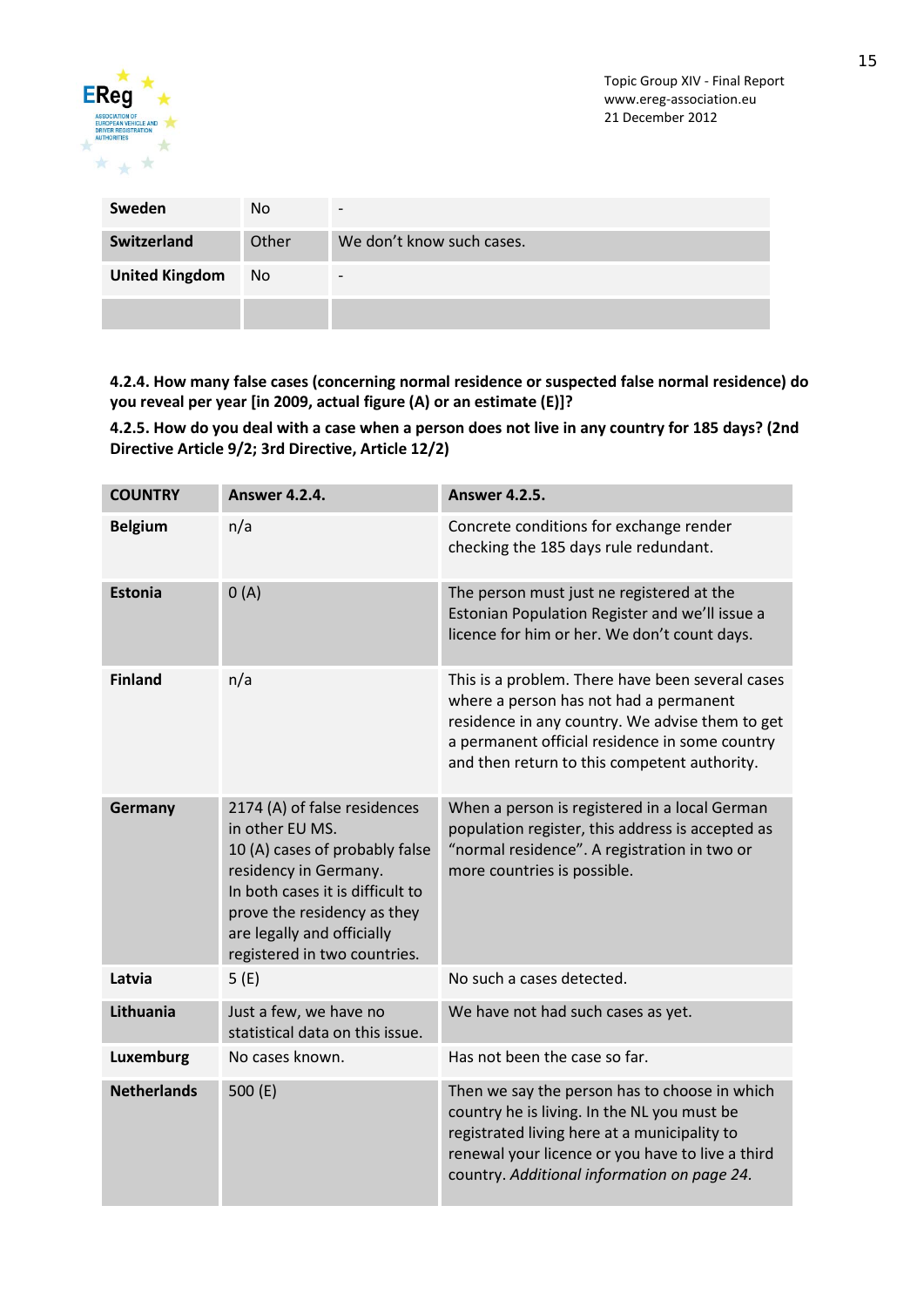

| <b>Norway</b>            | This is handled by the<br>National Population Register,<br>the tax authorities. | We reject the application for an exchange.                                                                                                                 |
|--------------------------|---------------------------------------------------------------------------------|------------------------------------------------------------------------------------------------------------------------------------------------------------|
| Portugal                 | 40                                                                              | We allow to drive during 185 days.                                                                                                                         |
| Sweden                   | $\Omega$                                                                        | Application is denied.                                                                                                                                     |
| <b>Switzerland</b>       | n/a                                                                             | Compare with the answer to Q 8. Yet<br>Switzerland isn't applying the "185-day-rule"<br>but defines residence according to the<br>definition in civil law. |
| <b>United</b><br>Kingdom | 617(A)                                                                          | We do not issue a driving licence to these<br>individuals.                                                                                                 |
|                          |                                                                                 |                                                                                                                                                            |

### **4.2.6. Do you communicate with other MS about this issue (ref. question 4.2.5.)?**

Yes; actual number of contacts or an estimate (year 2009)

No

Other; please explain

| <b>COUNTRY</b>        | <b>Answer</b> | <b>Additional information</b>                        |
|-----------------------|---------------|------------------------------------------------------|
| <b>Belgium</b>        | No            |                                                      |
| <b>Estonia</b>        | <b>No</b>     |                                                      |
| <b>Finland</b>        | No            |                                                      |
| Germany               | Yes           | 50(E)                                                |
| Latvia                | No            | $\overline{\phantom{0}}$                             |
| Lithuania             | Other         | We have not had such cases as yet.                   |
| <b>Luxemburg</b>      | <b>No</b>     | ٠                                                    |
| <b>Netherlands</b>    | <b>No</b>     | -                                                    |
| <b>Norway</b>         | No / Other    | This is handled by the National Population Register. |
| Portugal              | <b>No</b>     | -                                                    |
| Sweden                | No            | ۰                                                    |
| <b>Switzerland</b>    | <b>No</b>     | ٠                                                    |
| <b>United Kingdom</b> | No            | ٠                                                    |
|                       |               |                                                      |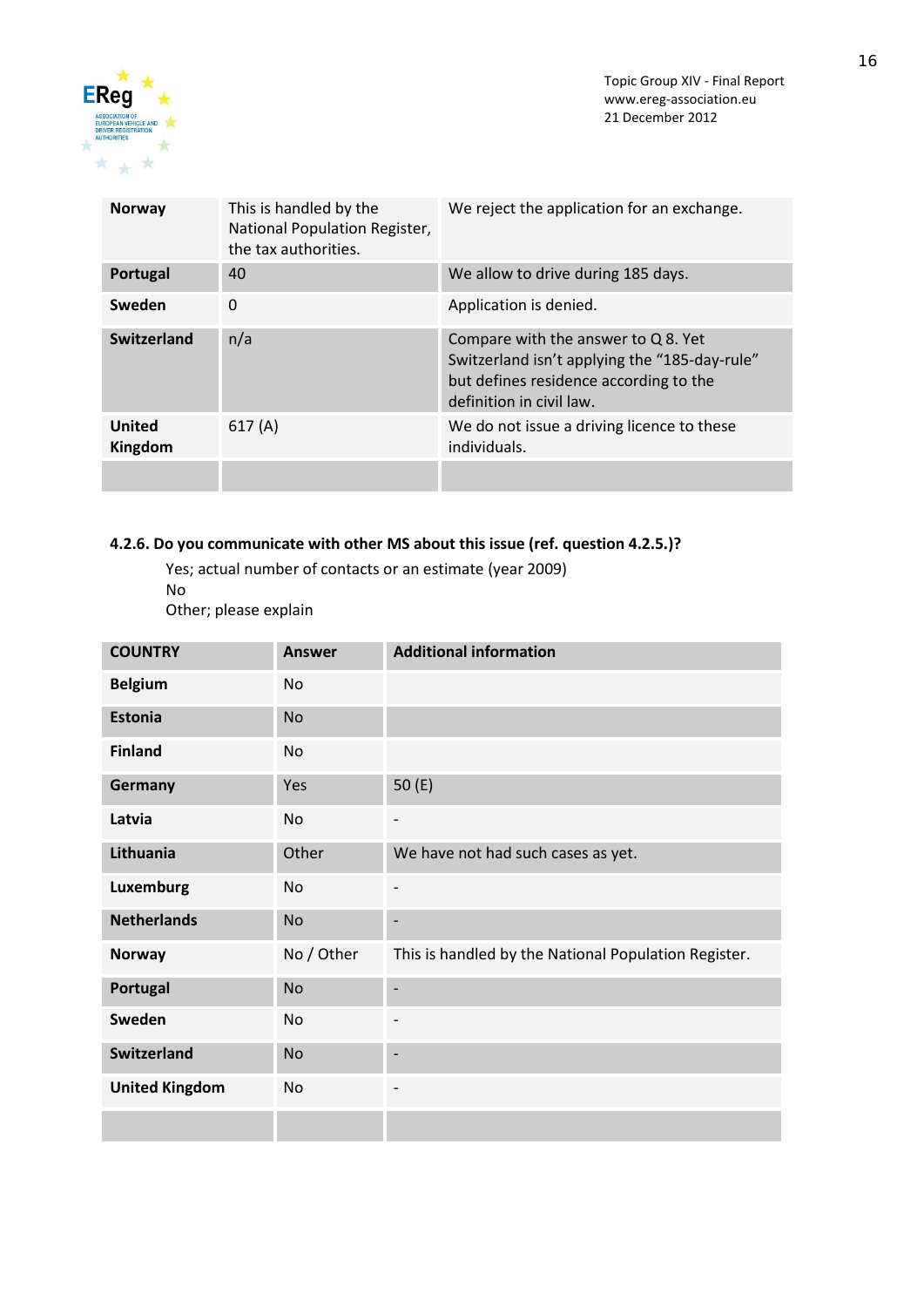

**4.2.7. How often (year 2009) did you refuse an application for driving licence exchange, renewal or first issue because of the 185-day-rule? Please tell the actual figure (A) or an estimate (E). If you don't have any figures, please explain your procedure.**

Number of cases Description of the procedure

| <b>COUNTRY</b>        | <b>Answer</b> | <b>Additional information</b>                                                                                                                                                                                                  |
|-----------------------|---------------|--------------------------------------------------------------------------------------------------------------------------------------------------------------------------------------------------------------------------------|
| <b>Belgium</b>        | n/a           | Our conditions for exchange make such a procedure<br>unnecessary.                                                                                                                                                              |
| <b>Estonia</b>        | 0(A)          | The person must just be registered at the Estonian<br>Population Register.                                                                                                                                                     |
| <b>Finland</b>        | n/a           | Unfortunately we don't have any specific statistics on this<br>issue due to different compilation of statistics in every police<br>station.                                                                                    |
| Germany               | n/a           | Unknown, because 620 local authorities are in charge.                                                                                                                                                                          |
| Latvia                | 20(E)         |                                                                                                                                                                                                                                |
| Lithuania             | n/a           |                                                                                                                                                                                                                                |
| Luxemburg             | n/a           | The driving licence system checks automatically versus the<br>here above explained persons Register. In case of exchange<br>of lost EU driving licences the 185 days rule is not applied.                                      |
| <b>Netherlands</b>    | n/a           | We only refuse the exchange of the 185 days rule for third<br>country licences. We regularly have question marks by the<br>exchanges if someone really lived in another MS, but this is<br>not the reason to deny an exchange. |
| <b>Norway</b>         | n/a           | As we are 75 inspectorates, it is impossible to give an<br>estimate.                                                                                                                                                           |
| Portugal              | n/a           | We always refuse to exchange driving licence (except from<br>the EEE) if the residence in Portugal is not provided.                                                                                                            |
| Sweden                | a few         |                                                                                                                                                                                                                                |
| <b>Switzerland</b>    | n/a           | The road traffic offices at the Cantons are responsible for it.                                                                                                                                                                |
| <b>United Kingdom</b> | 2000 (E)      | We frequently reject for 185 day residency rule. There is a<br>standard reject option for this, which the clerk would use to<br>send back with all documents.                                                                  |
|                       |               |                                                                                                                                                                                                                                |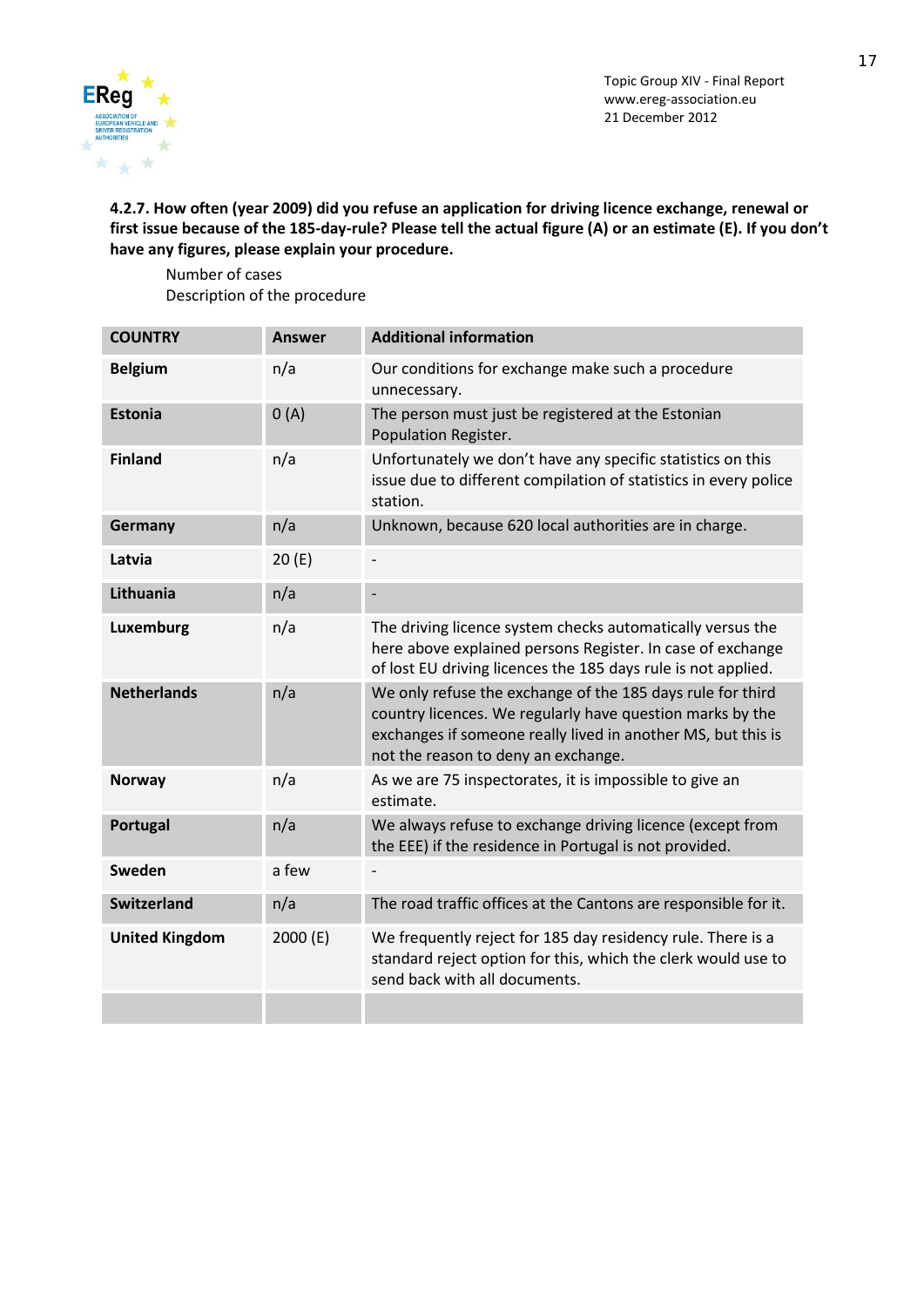

# **5. Recommendations and best practices**

## *5.1. Common definitions and practices*

- **1.** 3rd Directive on Driving Licences is not powerful enough for establishing *normal residence*. For the upcoming 4th Directive on Driving Licences it should be made more strict and clear, how to establish and to check *normal residence*.
- **2.** Lack of common definitions and lack of agreement on common definitions are a problem for MS. As an example, XML-messaging Reference Guide for RESPER<sup>[2](#page-17-0)</sup> includes some definitions.

Terms like *driving licence*, *holder of a driving licence, entitlement, validity, a valid driving licence, document, first issue, calendar year, suspension, driving ban, disqualification* and *withdrawal* should be defined in the 4th Directive on Driving Licences.

**3.** The 4th Directive on Driving Licences should include an "explanatory note" and an "impact assessment" based on public consultation. They would help the MS to understand the reasoning behind the Articles.

In several MS there is always an "explanatory note" distributed with the bill, which is publically available even after the legislation has entered in force.

**4.** The practice of recording the first issue date on the back of the driving licence differs between MS. In some MS the date could also be the "second first issue".

E.g. in Germany, when a new driving licence is issued, a new first issue date ("second first issue") is recorded on the back of the driving licence. E.g. in UK the vehicle insurance rate is the lower the longer the driver has had his/her driving licence, so for these kind of reasons as well it is important to know the real first issue date.

Therefore, as practices vary between MS, recommendation for the future is that the real "first issue date" should be added in RESPER.

## *5.2. Checking the person and his/her residence*

**5.** If the MS has a population register, the register needs to be checked first.

If the applicant is not yet registered (or if there are reasonable grounds to check his/her residence) or the MS does not have a population register, the applicant needs to provide other proofs for the residence (e.g. self declaration, additionally utility bills, working contract, document of studying there for longer than 6 months).

<span id="page-17-0"></span> $2$  RESPER = RESeau PERmis de conduire, a network for exchanging driving licence information between MS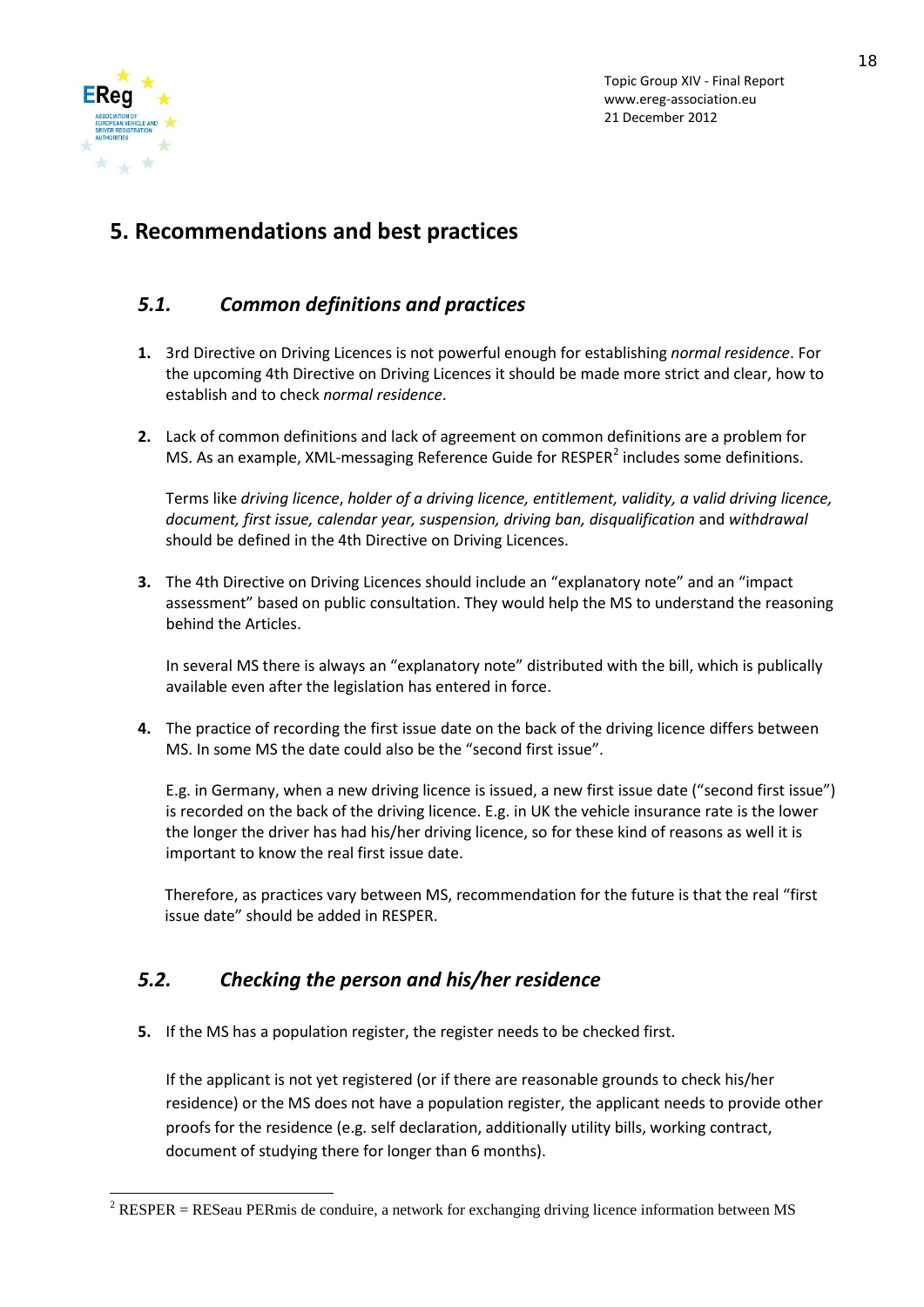

**6.** When the Driving Licence Register shows "too many" driving licence issues for the same address, it needs to be checked first what is going on there before issuing or sending the driving licence(s) to the applicant(s).

An example from the United Kingdom: When it is identified that multiple driving licences have been issued to a single address, a marker is set against the post code within the database, which stops a driving licence being issued to any address within that post code without further investigation.

**7.** In the next version of RESPER there should be implemented additional search methods and keys [local index(es)/unique key(s) in each MS, e.g. passport number, id card number, personal number].

## *5.3. 185-day-rule*

- **8.** "Calendar year" should be waived, instead it should be looked back one year.
- **9.** Establish a strict 185-day-rule for first driving licence issues for each licence category. An intention to live permanently at least for 185 days is not enough, the applicant needs to live first for 185 days in the MS.

However, there are always specific cases and exceptions. The strict rule shall not be applied for driving licence renewals, exchanges etc. Furthermore, the rule shall not obstruct the "free movement" of citizens.

- **10.** If the MS is not issuing a driving licence (because the 185-day-rule is not yet fulfilled), then the applicant shall be given a signed document that a driving licence is not issued. This will make it possible for the other MS to issue the applicant a driving licence even though the 185-day-rule is not yet fulfilled.
- **11.** There are several cases where the person is not able to exchange his/her driving licence or get a new driving licence issued in any other way than starting from the beginning (driver training, exam, medical certification).

E.g. there are a few cases, where a person's driving licence has been withdrawn for medical reasons, until he/she submits a doctor's certificate in Finland. However, the person has now his/her permanent residence in Spain. The person is not able to exchange his/her Finnish driving licence in Spain, because the licence has been withdrawn in Finland until the doctor's certificate is submitted.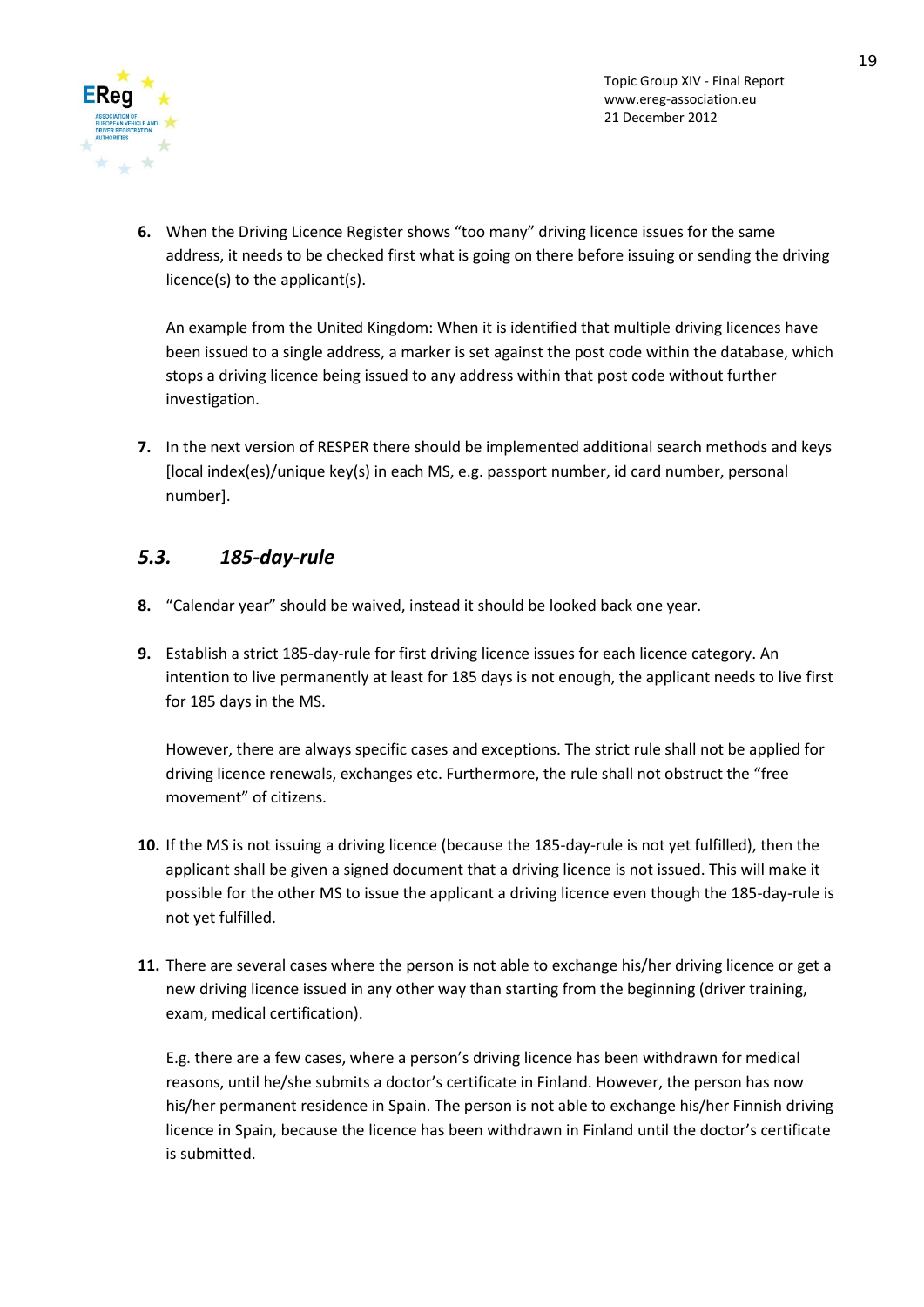

A recommendation is that there should be made a bilateral agreement between the two MS to solve these kind of cases, as the national legislations prevent "reasonable ways" to solve the issue in favor of the driving licence applicant. The meaning of the 3rd Directive on Driving Licences is not meant to be that a person would never get a driving licence issued any more (ref. Articles 7 & 11).

Another recommendation is that the Commission should let the MS know how the Directive should be interpreted in these kind of cases.

## *5.4. Only one EU driving licence*

**12.** A recommendation for the driving licence application: It shall be asked if the applicant has or has had an EU driving licence in another MS, and if yes, in which country/countries. The applicant shall be asked to sign the document as well. This shall be asked at all driving licence cases: first issue, renewal and exchange. If the applicant is not informing about the other licence(s), it is a reason to withdraw the issued driving licence later on.

An example from the Netherlands: At application, on the application form for a driving licence (first issue and new category) the applicant signs for the fact that a) no driving licence has been issued to him/her in another EC/EEA country or Switzerland, and b) no application for a driving licence has been submitted by him/her in another EC/EEA country or Switzerland.

If it is found out that the applicant has several EU driving licences, e.g. in Sweden the applicant may choose which driving licence to hold. The Netherlands has chosen a different practice: the newest driving licence is a valid one.

Another recommendation is to work on the awareness as well: At driving licence application the applicant shall be informed of the legal base, meaning that it is not permitted to apply for several EU driving licences. Other driving licence(s) will be revoked later on and there will also be more serious consequences (depending on the MS e.g. fine, prosecution, offence, crime). The procedure benefits the applicants at the end as well.

**13.** If it is found out that the applicant has a valid or a renewable driving licence, the driving licence needs to be exchanged in connection with the renewal (instead of issuing a new driving licence). The original MS needs to be informed that the driving licence has been exchanged or a new driving licence has been issued.

E.g. in the Netherlands, if the RDW does not exchange a driving licence, the person will go on to the municipality (the issuing authority for driving licences) and apply for a first issue of a driving licence there. This means that RDW is not able to inform the other MS that there is a "second first issue" of a driving licence.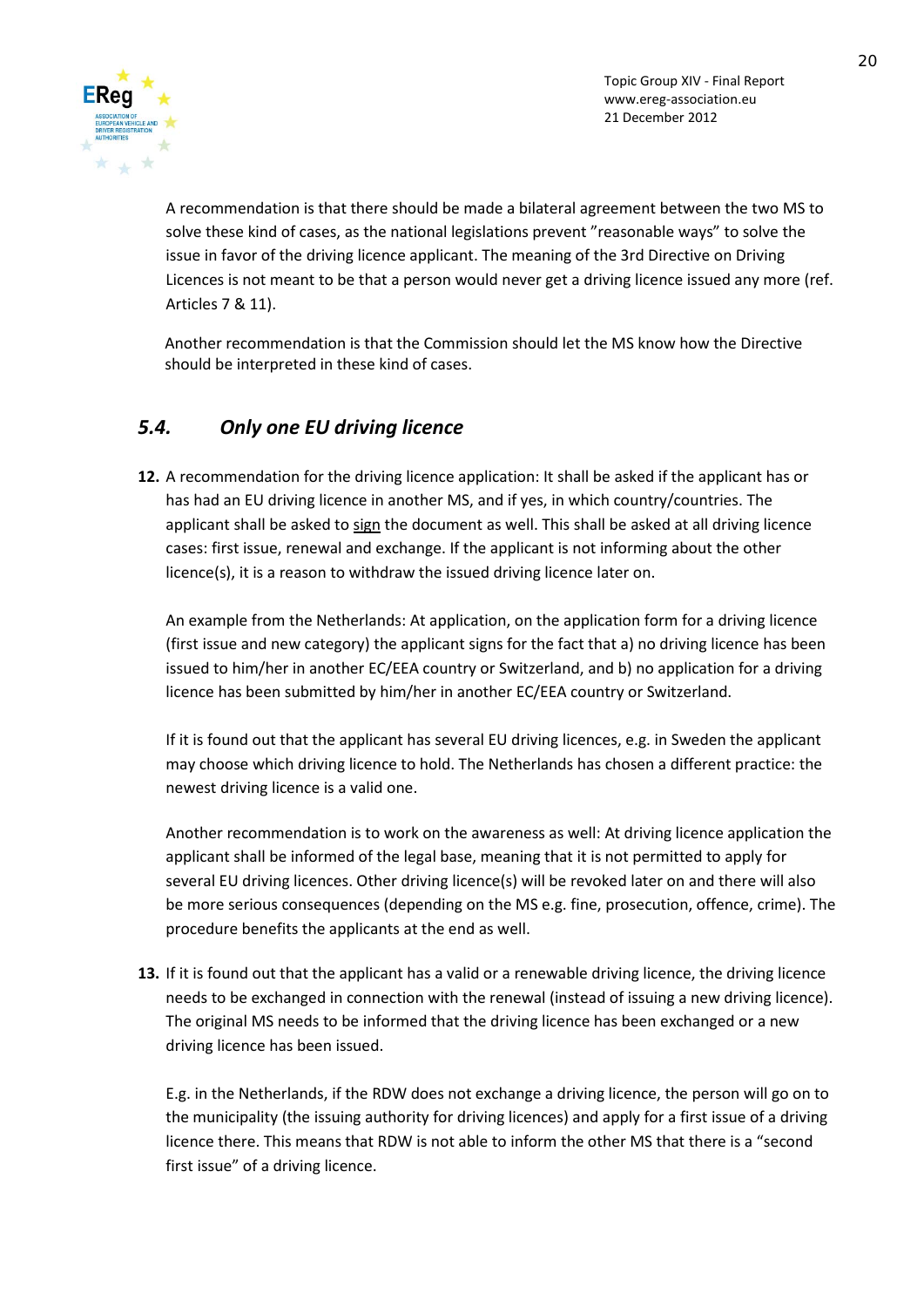

### *5.5. Articles 7 and 11*

**14.** The Articles 7 ("Issue, validity and renewal") and 11 ("Various provisions concerning the exchange, the withdrawal, the replacement and the recognition of driving licences") in the 3rd Directive on Driving Licences should be read in conjunction. For the upcoming 4th Directive on Driving Licences these articles should be combined.

Proposal for a revised text, Articles 7 and 11 combined:

#### *Various provisions concerning the issue, exchange, withdrawal, replacement, renewal and recognition of driving licences*

- *1. Driving licences shall be issued only to those applicants:*
	- *(a) who have passed a test of skills and behaviour and a theoretical test and who meet medical standards, in accordance with the provisions of Annexes II and III;*
	- *(b) who have passed a theory test only as regards category AM;*

*Member States may require applicants to pass a test of skills and behaviour and a medical examination for this category.* 

*For tricycles and quadricycles within this category, Member States may impose a distinctive test of skills and behaviour. For the differentiation of vehicles in category AM, a national code may be inserted on the driving licence;*

- *(c) who have, as regards category A2 or category A, on the condition of having acquired a minimum of 2 years' experience on a motorcycle in category A1 or in category A2 respectively, passed a test of skills and behaviour only, or completed a training pursuant to Annex VI;*
- *(d) who have completed a training or passed a test of skills and behaviour, or completed a training and passed a test of skills and behaviour pursuant to Annex V as regards category B for driving a vehicle combination as defined in the second subparagraph of Article 4(4)(b);*
- *(e) who have their normal residence in the territory of the Member State issuing the licence, or can produce evidence that they have been studying there for at least six months.*
- *2. (a) As from 19 January 2013, licences issued by Member States for categories AM, A1, A2, A, B, B1 and BE shall have an administrative validity of 10 years.*

*A Member State may choose to issue such licences with an administrative validity of up to 15 years;*

*(b) As from 19 January 2013, licences issued by Member States for categories C, CE, C1, C1E, D, DE, D1, D1E shall have an administrative validity of 5 years;*

*(c) The renewal of a driving licence may trigger a new administrative validity period for another category or categories the licence holder is entitled to drive, insofar as this is in conformity with the conditions laid down in this Directive;*

*(d) The presence of a microchip pursuant to Article 1 shall not be a prerequisite for the validity of a driving licence. The loss or unread ability of the microchip, or any other damage thereto, shall not affect the validity of the document.*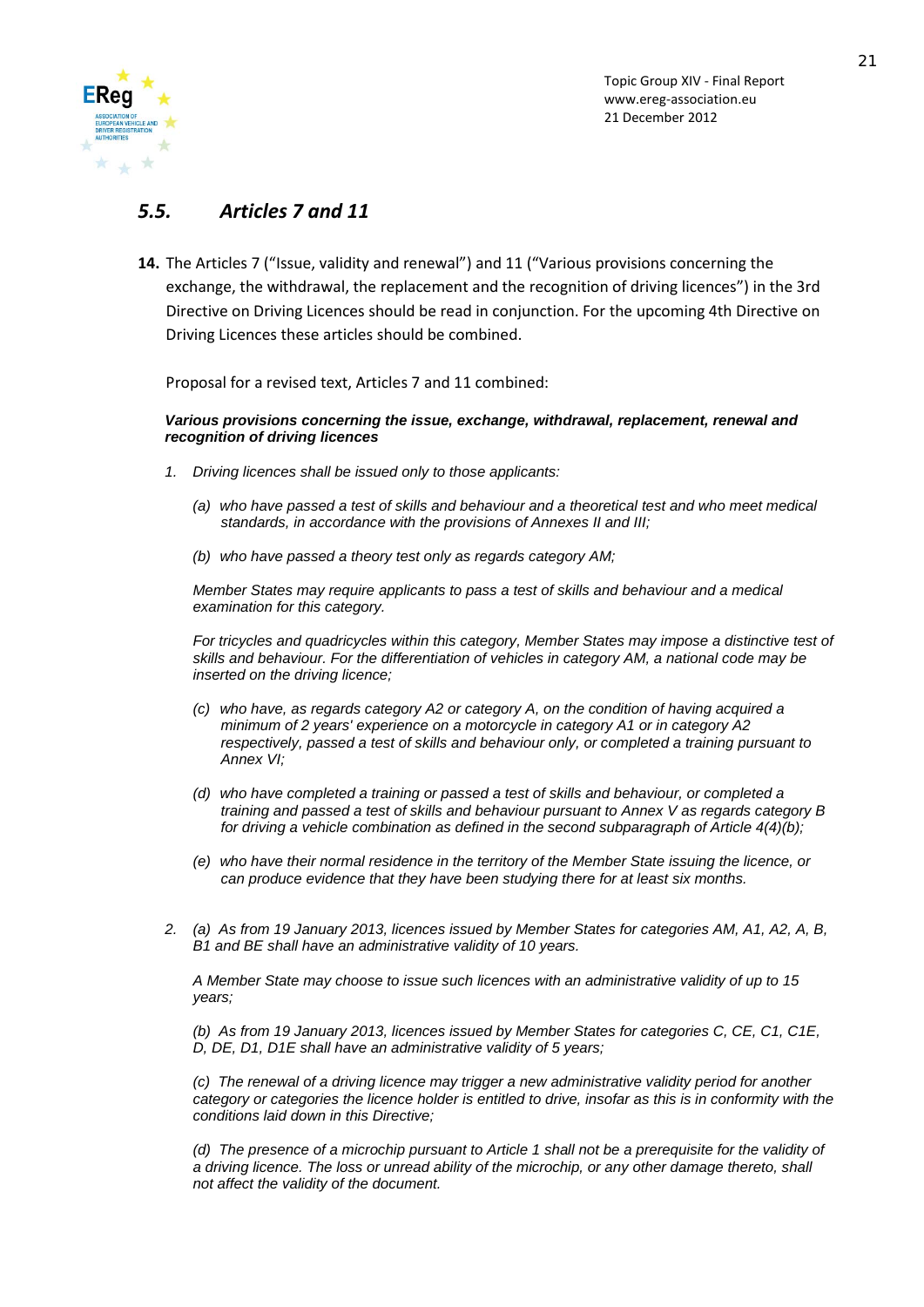

*3. The renewal of driving licences when their administrative validity expires shall be subject to:*

*(a) continuing compliance with the minimum standards of physical and mental fitness for driving set out in Annex III for driving licences in categories C, CE, C1, C1E, D, DE, D1,D1E; and*

*(b) normal residence in the territory of the Member State issuing the licence, or evidence that applicants have been studying there for at least six months.*

*Member States may, when renewing driving licences in categories AM, A, A1, A2, B, B1 and BE, require an examination applying the minimum standards of physical and mental fitness for driving set out in Annex III.*

*Member States may limit the period of administrative validity set out in paragraph 2 of driving licences issued to novice drivers for any category in order to apply specific measures to such drivers, aiming at improving road safety.*

*Member States may limit the period of administrative validity of the first licence issued to novice drivers for categories C and D to 3 years in order to be able to apply specific measures to such drivers, so as to improve their road safety.*

*Member States may limit the period of administrative validity set out in paragraph 2 of individual driving licences for any category in case it is found necessary to apply an increased frequency of medical checks or other specific measures such as restrictions for traffic offenders.*

*Member States may reduce the period of administrative validity set out in paragraph 2 of driving licences of holders residing on their territory having reached the age of 50 years in order to apply an increased frequency of medical checks or other specific measures such as refresher courses. This reduced period of administrative validity can only be applied upon renewing the driving licence.*

- *4. Without prejudice to national criminal and police laws, Member States may, after consulting the Commission, apply to the issuing of driving licences the provisions of their national rules relating to conditions other than those referred to in this Directive.*
- *5. (a) No person may hold more than one driving licence;*

*(b) A Member State shall refuse to issue a licence where it establishes that the applicant already holds a driving licence;*

*(c) Member States shall take the necessary measures pursuant to point (b). The necessary measures as regards the issue, replacement, renewal or exchange of a driving licence shall be to verify with other Member States where there are reasonable grounds to suspect that the applicant is already the holder of another driving licence;*

*(d) In order to facilitate the checks pursuant to point (b), Member States shall use the EU driving licence network once it is operational.*

*Without prejudice to Article 2, a Member State issuing a licence shall apply due diligence to ensure that a person fulfils the requirements set out in paragraph 1 of this Article and shall apply its national provisions on the cancellation or withdrawal of the right to drive if it is established that a licence has been issued without the requirements having been met.*

- *6. Where the holder of a valid national driving licence issued by a Member State has taken up normal residence in another Member State, he may request that his driving licence be exchanged for an equivalent licence. It shall be for the Member State effecting the exchange to check for which category the licence submitted is in fact still valid.*
- *7. Subject to observance of the principle of territoriality of criminal and police laws, the Member State of normal residence may apply its national provisions on the restriction, suspension, withdrawal or*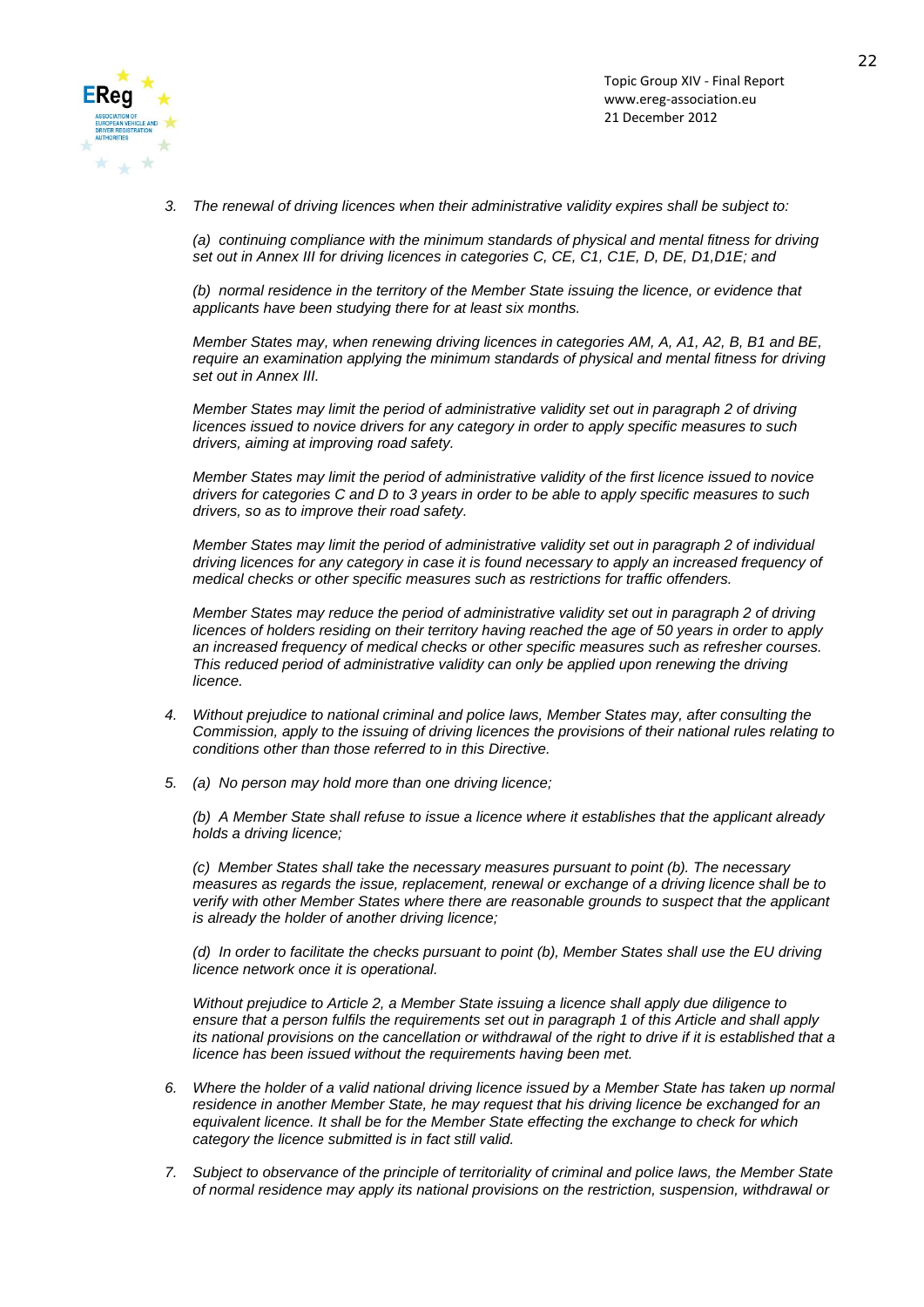

*cancellation of the right to drive to the holder of a driving licence issued by another Member State and, if necessary, exchange the*

- *8. The Member State effecting the exchange shall return the old licence to the authorities of the Member State which issued it and give the reasons for doing so.*
- *9. A Member State shall refuse to issue a driving licence to an applicant whose driving licence is restricted, suspended or withdrawn in another Member State.*

*A Member State shall refuse to recognise the validity of any driving licence issued by another Member State to a person whose driving licence is restricted, suspended or withdrawn in the former State's territory.*

*A Member State may also refuse to issue a driving licence to an applicant whose licence is cancelled in another Member State.*

- *10. A replacement for a driving licence which has, for example, been lost or stolen may only be obtained from the competent authorities of the Member State in which the holder has his normal residence; those authorities shall provide the replacement on the basis of the information in their possession or, where appropriate, proof from the competent authorities of the Member State which issued the original licence.*
- *11. Where a Member State exchanges a driving licence issued by a third country for a Community model driving licence, such exchange shall be recorded on the Community model driving licence as shall any subsequent renewal or replacement.*

*Such an exchange may occur only if the licence issued by the third country has been surrendered to the competent authorities of the Member State making the exchange. If the holder of this licence transfers his normal residence to another Member State, the latter need not apply the principle of mutual recognition set out in Article 2. licence for that purpose.*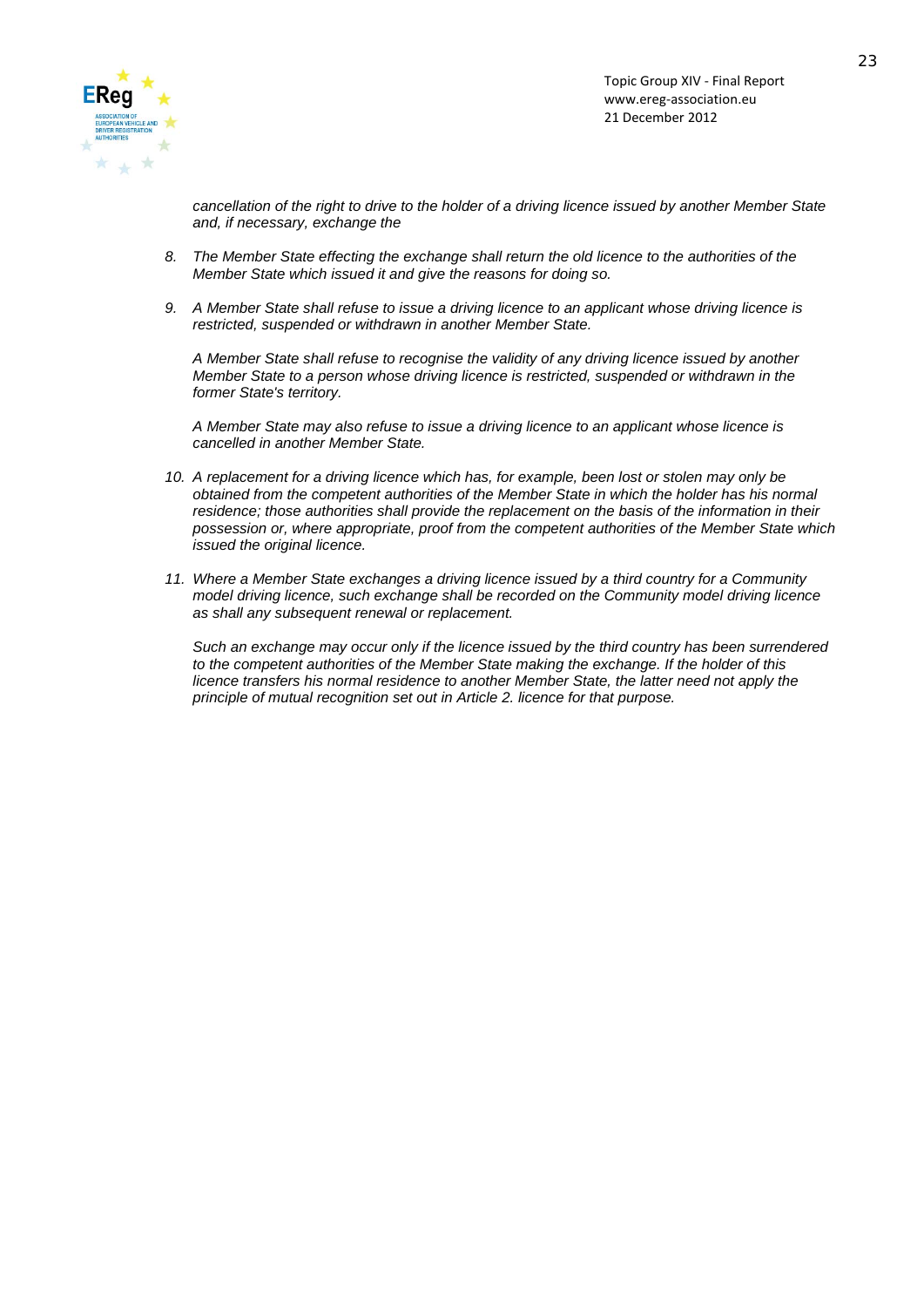

# *Annex 1. Answers from a few of the other EReg members to the questions on Normal Residence (received in May─June 2012; the original questionnaire submitted in summer 2010)*

*[Other = Those members that did not answer the questionnaire in summer 2010.]*

### **4.2.1. How is normal residence established in your country?**

| <b>COUNTRY</b> | <b>Answer</b>                                                                                                                                                                                                                                                                                                                                                                                                                                                                                                                                                                                                                                                                                                                                                                                                                                                                                                                                                                                                                                                                                                                                                                                                                                                                                                                                                                    |
|----------------|----------------------------------------------------------------------------------------------------------------------------------------------------------------------------------------------------------------------------------------------------------------------------------------------------------------------------------------------------------------------------------------------------------------------------------------------------------------------------------------------------------------------------------------------------------------------------------------------------------------------------------------------------------------------------------------------------------------------------------------------------------------------------------------------------------------------------------------------------------------------------------------------------------------------------------------------------------------------------------------------------------------------------------------------------------------------------------------------------------------------------------------------------------------------------------------------------------------------------------------------------------------------------------------------------------------------------------------------------------------------------------|
| <b>Denmark</b> | When applying for a driving licence, the applicant needs to fill out an application form that<br>must be handed in to the municipal authority (kommunen). In this regard the applicant must<br>state his or her current address. According to section 7 of the Danish Government Circular<br>no. 27 of 2 April 2009 on Driving Licences, the municipal authority should only require<br>documentary proof of an applicant's normal residence in cases where it is doubtful whether<br>the applicant meets the requirement of normal residence in Denmark.<br>According to section 6, subsection 1 of the Danish Government Order no. 304 of 2 April 2009<br>on Driving Licences normal residence is determined as the place, where a person usually<br>lives, i.e. at least 185 days in each calendar year as a consequence of the person's personal<br>or occupational ties. If the per on does not have occupational ties, the person must have<br>personal ties, that show close links between the person and the place where he is living.<br>Pursuant to section 6, subsection 2 of the Danish Government Order on Driving Licences the<br>requirement of normal residence is regarded as met at the time where the person takes up<br>residence in Denmark with the intention of meeting the requirement of residence for more<br>than 185 days in the same calendar year. |
| Gibraltar      | ID card - Permit of residence.                                                                                                                                                                                                                                                                                                                                                                                                                                                                                                                                                                                                                                                                                                                                                                                                                                                                                                                                                                                                                                                                                                                                                                                                                                                                                                                                                   |
| <b>Ireland</b> | As in Directive normal residence means the place where a person usually lives, that is for at<br>least 185 days in each year, because of personal and occupational ties, or, in the case of a<br>person with no occupational ties, because of personal ties which show close links between<br>that person and the place where he or she is living. However, the normal residence of a<br>person whose occupational ties are in a different place from his or her personal ties and<br>who consequently lives in turn in different places situated in 2 or more Member States is<br>regarded as being the place of his or her personal ties where the person returns there<br>regularly. This last condition need not be met where the person is living in a Member State<br>in order to carry out a task of a definite duration. Attendance at a university or school does<br>not imply transfer of normal residence.                                                                                                                                                                                                                                                                                                                                                                                                                                                            |
| Romania        | According to the Romanian Emergency Ordinance no.195 of December12th 2002 regarding<br>the traffic on the public roads, the normal residence status is established as it is provided by<br>the article 12 from EU Directive 2006/126/CE on driving licences.                                                                                                                                                                                                                                                                                                                                                                                                                                                                                                                                                                                                                                                                                                                                                                                                                                                                                                                                                                                                                                                                                                                     |
| Slovakia       | According to the Directive.                                                                                                                                                                                                                                                                                                                                                                                                                                                                                                                                                                                                                                                                                                                                                                                                                                                                                                                                                                                                                                                                                                                                                                                                                                                                                                                                                      |
| <b>Hungary</b> | According to the Article No 9. og the COUNCIL DIRECTIVE of 29 July 1991 on driving licences.                                                                                                                                                                                                                                                                                                                                                                                                                                                                                                                                                                                                                                                                                                                                                                                                                                                                                                                                                                                                                                                                                                                                                                                                                                                                                     |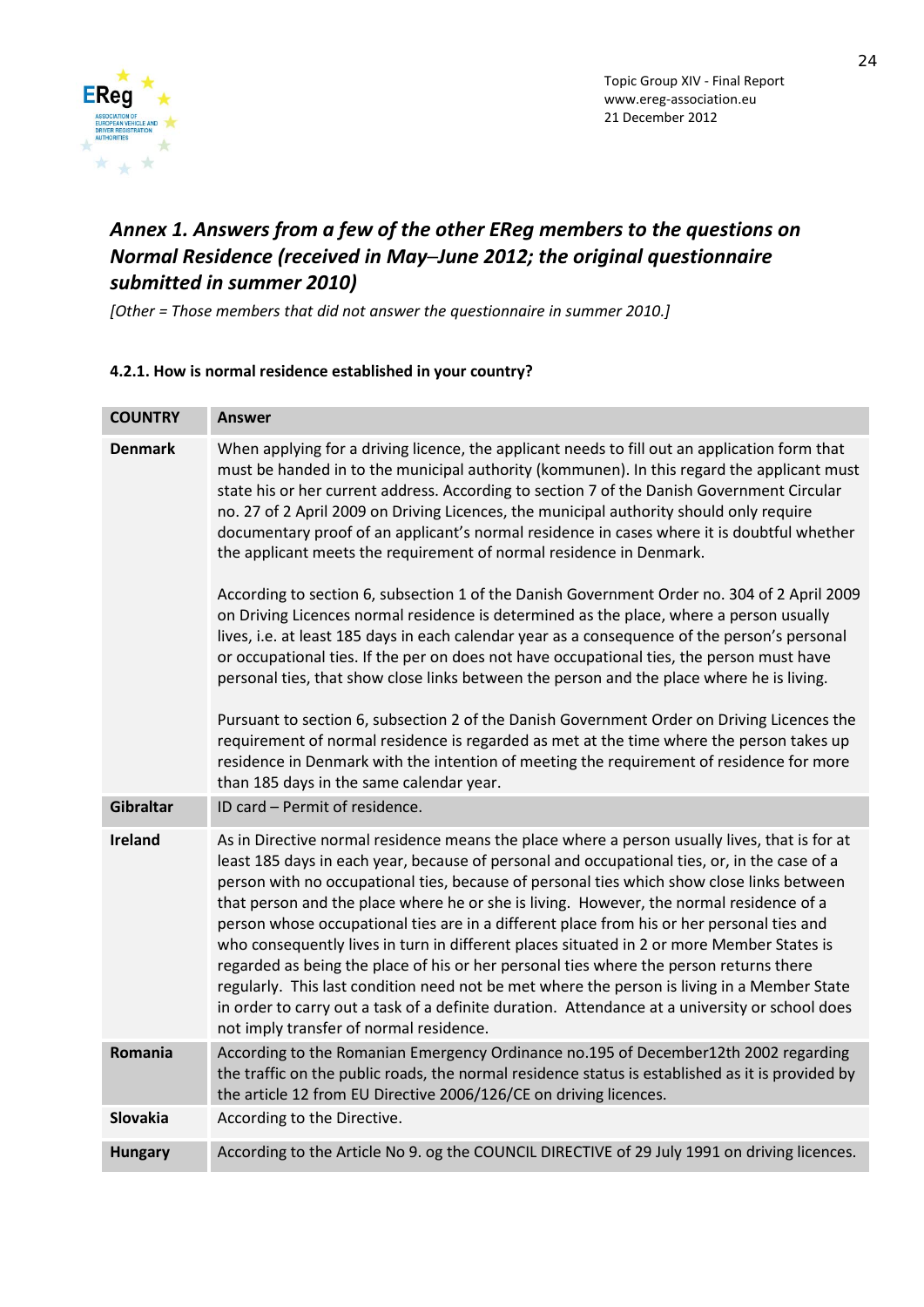



### **4.2.2. Is there a procedure (in your country, including also other authorities, e.g. tax authorities) to check if the person has a bona fide address?**

Yes; please explain the procedure No Other; please explain

| <b>COUNTRY</b>   | <b>Answer</b> | <b>Additional information</b>                                                                                                                                                                                                                                                                                                                                                                                                                                                                                                       |
|------------------|---------------|-------------------------------------------------------------------------------------------------------------------------------------------------------------------------------------------------------------------------------------------------------------------------------------------------------------------------------------------------------------------------------------------------------------------------------------------------------------------------------------------------------------------------------------|
| <b>Denmark</b>   | Yes           | In cases where it is doubtful whether a person meets the requirement of normal<br>residence in Denmark the person will be looked up in the central national<br>register.                                                                                                                                                                                                                                                                                                                                                            |
|                  |               | In assessing whether the mentioned requirement is met, it must be taken into<br>account whether the person in question and the person's household (family) is<br>established in Denmark with a permanent home and whether the person's<br>personal possessions and closest relatives (spouse and children) are in Denmark<br>and if the person in question usually is in Denmark. In this regard temporary<br>departure from Denmark as a result of business travels, study trips or vacations<br>should not be taken into account. |
| <b>Gibraltar</b> | <b>No</b>     |                                                                                                                                                                                                                                                                                                                                                                                                                                                                                                                                     |
| <b>Ireland</b>   | Yes           | If there are doubts about the address, the person is asked for proof of address.                                                                                                                                                                                                                                                                                                                                                                                                                                                    |
| Romania          | Yes           | The legal procedure is established according with the Romanian Government<br>Decision no.1375 of October4th 2006 regarding the legal rules on the citizens<br>residence regime, registration and identity documents. Basicaly, the procedure<br>involves two specialized structures within the Ministery of Administration and<br>Interior, such as the population registration public services (registration, ID<br>issuing authority) and the public order police services (control, investigation).                              |
| Slovakia         | Yes           | If the person being granted a Slovakian Driving License can reliably proove<br>his/her normal residence in Slovakia, by studying here for more then 6 month we<br>demand a statutory declaration, in case of doubts further evidence.                                                                                                                                                                                                                                                                                               |
| <b>Hungary</b>   | Other         | It is possible to check the person has a reported (registered) address in Hungary,<br>but it can not be checked if it is a bona fide address or not.                                                                                                                                                                                                                                                                                                                                                                                |

### **4.2.3. Do you act on requests from another MS to check the bona fide addresses?**

Yes; please explain the procedure No Other; please explain

| <b>COUNTRY</b> | Answer | <b>Additional information</b>                                                                      |
|----------------|--------|----------------------------------------------------------------------------------------------------|
| <b>Denmark</b> | Other  | The Ministry of Justice is not aware of such requests to check bona fide<br>addresses.             |
| Gibraltar      | No.    | $\overline{\phantom{0}}$                                                                           |
| <b>Ireland</b> | Yes.   | If asked whether we issued licence to address, we confirm address to which we<br>issued a licence. |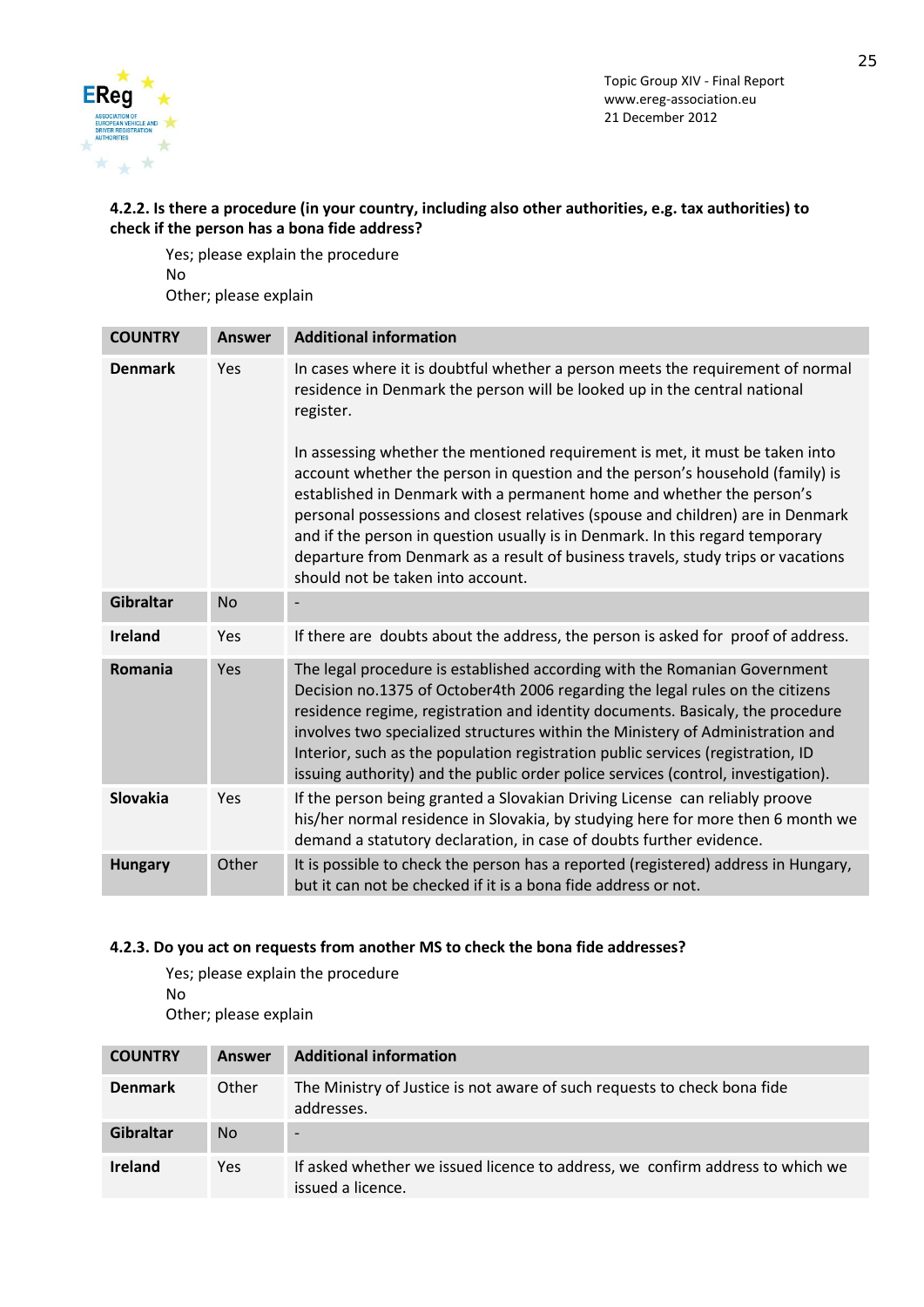

| <b>Romania</b>  | Yes   | Using the Population National Register which is administrated by the Ministry of<br>Administration and Interior.                                     |
|-----------------|-------|------------------------------------------------------------------------------------------------------------------------------------------------------|
| <b>Slovakia</b> | Yes   |                                                                                                                                                      |
| <b>Hungary</b>  | Other | It is possible to check the person has a reported (registered) address in Hungary,<br>but it can not be checked if it is a bona fide address or not. |

**4.2.4. How many false cases (concerning normal residence or suspected false normal residence) do you reveal per year [in 2009, actual figure (A) or an estimate (E)]?**

**4.2.5. How do you deal with a case when a person does not live in any country for 185 days? (2nd Directive Article 9/2; 3rd Directive, Article 12/2)**

| <b>COUNTRY</b>   | <b>Answer 4.2.4.</b>                                                                                                                               | <b>Answer 4.2.5.</b>                                                                                                                                                                                                                                                                                                                                                                                                                                                                                                                                                                                                                                                                                                                                                                                                                                                                                                                                                                                |
|------------------|----------------------------------------------------------------------------------------------------------------------------------------------------|-----------------------------------------------------------------------------------------------------------------------------------------------------------------------------------------------------------------------------------------------------------------------------------------------------------------------------------------------------------------------------------------------------------------------------------------------------------------------------------------------------------------------------------------------------------------------------------------------------------------------------------------------------------------------------------------------------------------------------------------------------------------------------------------------------------------------------------------------------------------------------------------------------------------------------------------------------------------------------------------------------|
| <b>Denmark</b>   | N/A                                                                                                                                                | The Ministry of Justice is not aware of such cases.                                                                                                                                                                                                                                                                                                                                                                                                                                                                                                                                                                                                                                                                                                                                                                                                                                                                                                                                                 |
| <b>Gibraltar</b> | N/A                                                                                                                                                | We do not issue driving licences to these individuals.                                                                                                                                                                                                                                                                                                                                                                                                                                                                                                                                                                                                                                                                                                                                                                                                                                                                                                                                              |
| <b>Ireland</b>   | N/A                                                                                                                                                | The place of personal ties where the person returns<br>there regularly would determine.                                                                                                                                                                                                                                                                                                                                                                                                                                                                                                                                                                                                                                                                                                                                                                                                                                                                                                             |
| Romania          | Less than 100 per year (E),<br>including questions from other<br>MS on Romanian driving<br>holders who applied to<br>exchange the driving licence. | The citizen in case must prove with relevant documents<br>that fulfills the 3rd Directive 12/2 provisions.                                                                                                                                                                                                                                                                                                                                                                                                                                                                                                                                                                                                                                                                                                                                                                                                                                                                                          |
| <b>Slovakia</b>  | N/A                                                                                                                                                | We deprive him of the license.                                                                                                                                                                                                                                                                                                                                                                                                                                                                                                                                                                                                                                                                                                                                                                                                                                                                                                                                                                      |
| <b>Hungary</b>   | N/A                                                                                                                                                | In that case we are considering the following rules:<br>1. Council Directive of 29 July 1991 on driving licences<br>Article 9. : "However, the normal residence of a person<br>whose occupational ties are in a different place from his<br>personal ties and who consequently lives in turn in<br>different places situated in two or more Member States<br>shall be regarded as being the place of his personal ties,<br>provided that such person returns there regularly. This<br>last condition need not be met where the person is living<br>in a Member State in order to carry out a task of a<br>definite duration. Attendance at a university or school<br>shall not imply transfer of normal residence."<br>2. Hungarian Law: that means the six month (185 days) of<br>residency verification is not applied in the following<br>cases:<br>a) Reissue of the Hungarian driving licence for third<br>countries citizens.<br>b) If the foreign driving licence is expired and a Hungarian |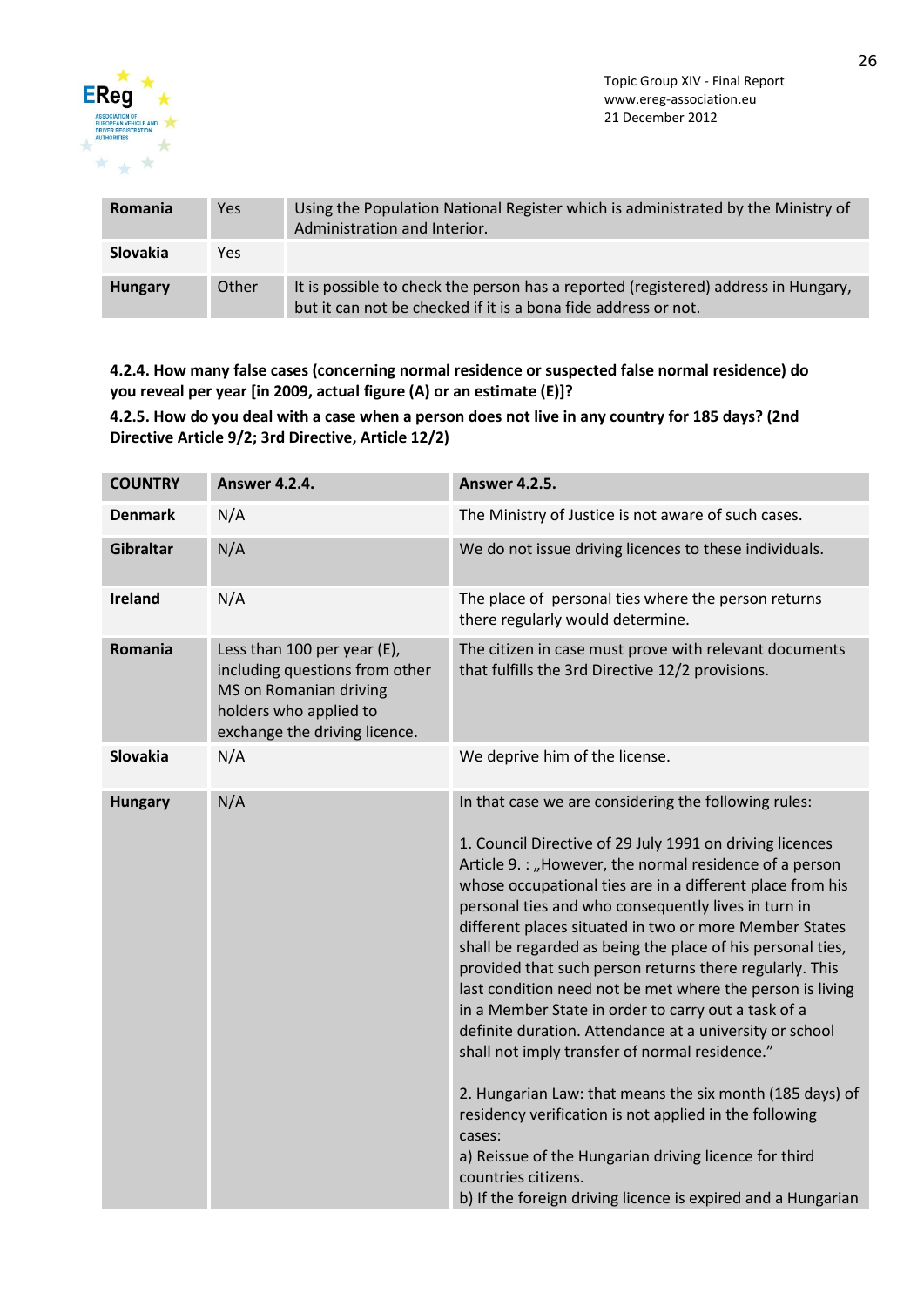

driving licence will be issued (instead of the previous one). In this case the applicant has to present the document of the verification of the residency, and declare that his/her normal residence is in Hungary.

### **4.2.6. Do you communicate with other MS about this issue (ref. question 4.2.5.)?**

Yes; actual number of contacts or an estimate (year 2009)

No

Other; please explain

| <b>COUNTRY</b>  | Answer         | <b>Additional information</b>                                                                                                                                                                                            |
|-----------------|----------------|--------------------------------------------------------------------------------------------------------------------------------------------------------------------------------------------------------------------------|
| <b>Denmark</b>  | Other          | As The Ministry of Justice is not aware of cases regarding the issue mentioned<br>in question 4.2.5 The Ministry is not aware of cases, where Denmark has<br>communicated with other member states regarding that issue. |
| Gibraltar       | N <sub>o</sub> |                                                                                                                                                                                                                          |
| <b>Ireland</b>  |                |                                                                                                                                                                                                                          |
| Romania         | N <sub>o</sub> | If the citizen in case does not fulfill the above mentioned provisions, the<br>request is rejected.                                                                                                                      |
| <b>Slovakia</b> | <b>Yes</b>     |                                                                                                                                                                                                                          |
| <b>Hungary</b>  | N <sub>o</sub> |                                                                                                                                                                                                                          |

### **4.2.7. How often (year 2009) did you refuse an application for driving licence exchange, renewal or first issue because of the 185-day-rule? Please tell the actual figure (A) or an estimate (E). If you don't have any figures, please explain your procedure.**

Number of cases Description of the procedure

| <b>COUNTRY</b>   | <b>Answer</b>                | <b>Additional information</b>                                                                                                                                                                                                                                                                                                                                                                                                                                              |
|------------------|------------------------------|----------------------------------------------------------------------------------------------------------------------------------------------------------------------------------------------------------------------------------------------------------------------------------------------------------------------------------------------------------------------------------------------------------------------------------------------------------------------------|
| <b>Denmark</b>   | N/A                          | The Ministry of Justice is not in possession of any specific statistics on<br>the matter. The Ministry can however inform you that decisions on<br>renewal and first issue of driving licences in general is made by the<br>municipal authority (kommunen) and that it is the local police districts<br>that, in first instance, are in charge of the exchange of foreign driving<br>licences. In second instance it is the National Commissioner of the<br>Danish Police. |
| <b>Gibraltar</b> | N/A                          |                                                                                                                                                                                                                                                                                                                                                                                                                                                                            |
| <b>Ireland</b>   |                              |                                                                                                                                                                                                                                                                                                                                                                                                                                                                            |
| Romania          | Less than 10 per<br>year(E). |                                                                                                                                                                                                                                                                                                                                                                                                                                                                            |
| Slovakia         | N/A                          | We do not have records on exact numbers, but there are not many of<br>them. The nrmal residence of 185 day is being considered in case of                                                                                                                                                                                                                                                                                                                                  |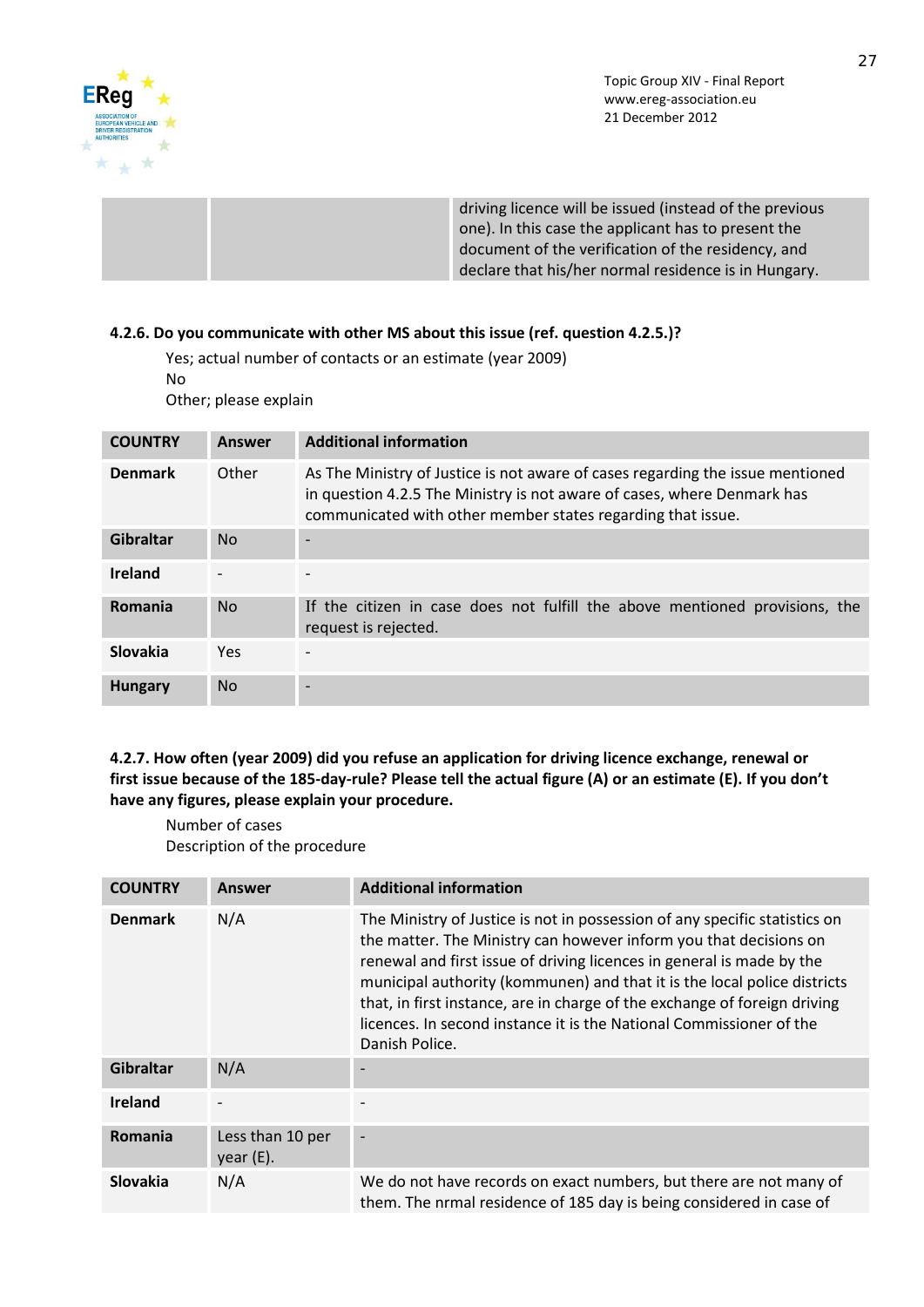

|                |     | granting DI for the first time and also in case of DL exchange. If this<br>precondition is not fulfilled, the issuance of a Slovak DL to a person is<br>denied.                                       |
|----------------|-----|-------------------------------------------------------------------------------------------------------------------------------------------------------------------------------------------------------|
| <b>Hungary</b> | N/A | If the application does not meet the requirements of the normal<br>residency or there is no exception to this rule according to the<br>Hungarian Law, the application automatically will be rejected. |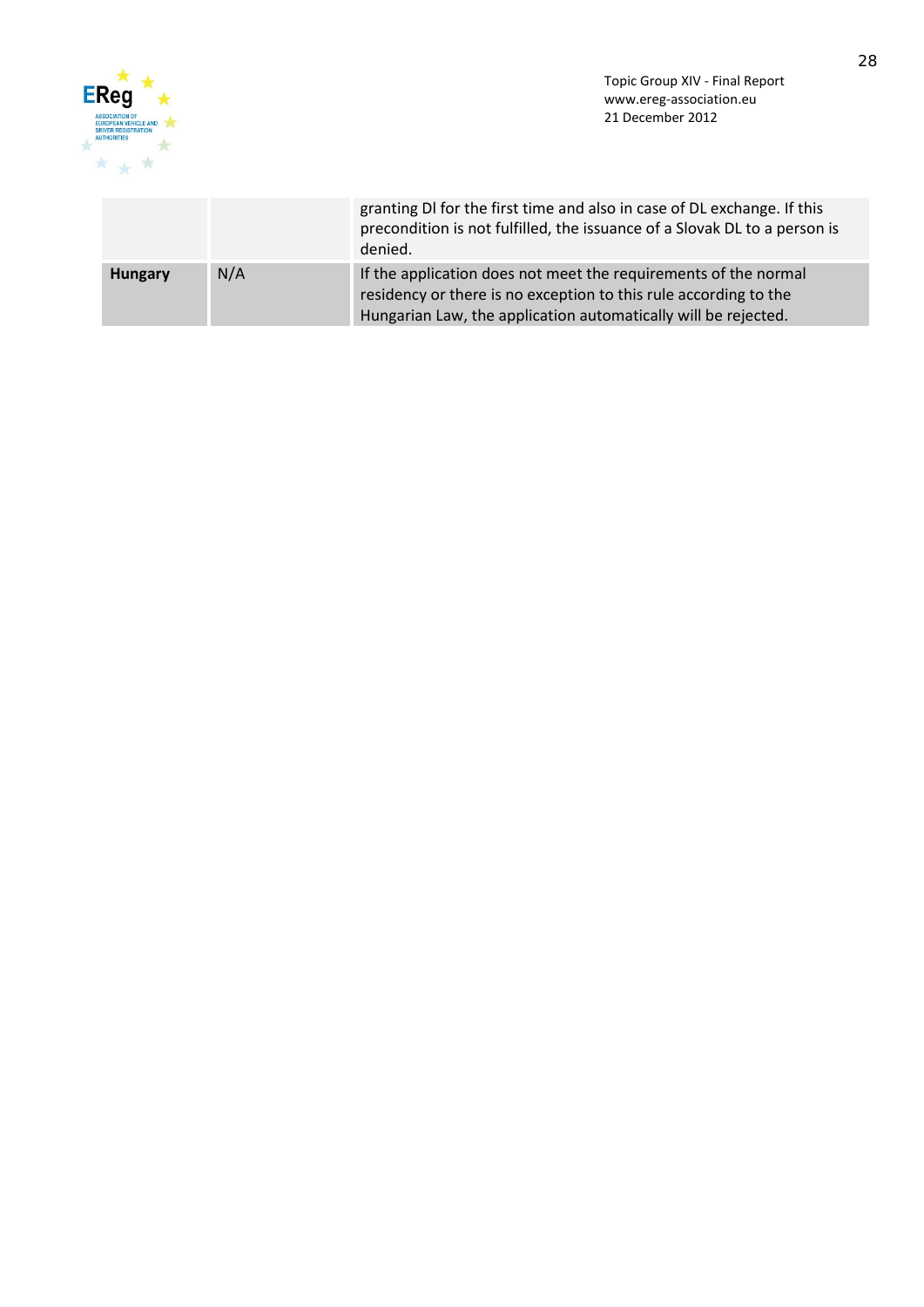

# *Annex 2. Judgement of the Court, 26 April 2012: Refusal by a MS to recognize, in favor of a person whose driving licence was withdrawn on its territory, the validity of a driving licence issued by another MS*

**Court of Justice of the European Union (**[http://curia.europa.eu\)](http://curia.europa.eu/)

#### **JUDGMENT OF THE COURT (Second Chamber) 26 April 2012**

(Directive 2006/126/EC – Mutual recognition of driving licences – Refusal by a Member State to recognise, in favour of a person whose driving licence was withdrawn on its territory, the validity of a driving licence issued by another Member State)

In Case C-419/10,

REFERENCE for a preliminary ruling under Article 267 TFEU, from the Bayerischer Verwaltungsgerichtshof (Germany), made by decision of 16 August 2010, received at the Court on 23 August 2010, in the proceedings

**Wolfgang Hofmann**

**Freistaat Bayern,** 

THE COURT (Second Chamber),

**v**

composed of J.N. Cunha Rodrigues, President of the Chamber, U. Lõhmus, A. Rosas (Rapporteur), A. Ó Caoimh and A. Arabadjiev, Judges, Advocate General: Y. Bot, Registrar: L. Hewlett, Principal Administrator, having regard to the written procedure and further to the hearing on 28 September 2011, after considering the observations submitted on behalf of:

Mr Hofmann, by W. Säftel, Rechtsanwalt,

Freistaat Bayern, by M. Niese, Oberlandesanwalt,

the German Government, by T. Henze and N. Graf Vitzthum, acting as Agents,

the European Commission, by G. Braun and N. Yerrell, acting as Agents, after hearing the Opinion of the Advocate General at the sitting on 10 November 2011 gives the following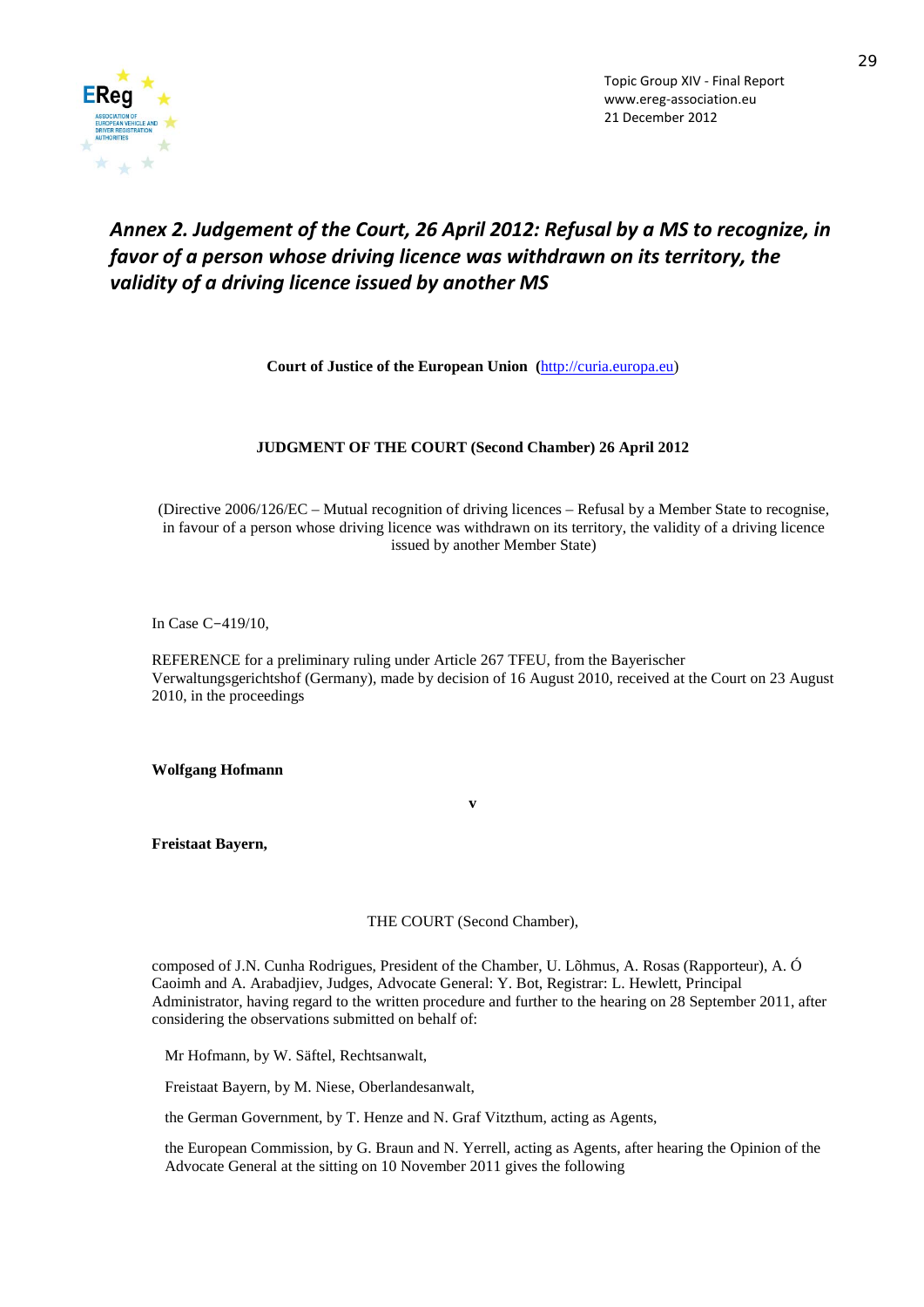

#### **Judgment**

- 1 The reference for a preliminary ruling concerns the interpretation of Articles 2(1) and 11(4), second subparagraph, of European Parliament and Council Directive 2006/126/EC of 20 December 2006 on driving licences (OJ 2006 L 403, p. 18, and amendment OJ 2009 L 19, p. 67).
- 2 The reference has been made in proceedings between Mr Hofmann, a German national residing in Viereth-Trunstadt (Germany) who holds a driving licence issued in the Czech Republic and the Freistaat Bayern (Free State of Bavaria) concerning a decision denying him the right to use his driving licence in the territory of the Federal Republic of Germany.

#### **Legal context**

#### *European Union legislation*

3 According to the second recital of Directive 2006/126:

'The rules on driving licences are essential elements of the common transport policy, contribute to improving road safety, and facilitate the free movement of persons taking up residence in a Member State other than the one issuing the licence. Given the importance of individual means of transport, possession of a driving licence duly recognised by a host Member State promotes free movement and freedom of establishment of persons. ...'

- 4 According to recital 8 of that directive, on road safety grounds, the minimum requirements for the issue of a driving licence should be laid down.
- 5 Recital 15 of the said directive states:

'For reasons connected with road safety, Member States should be able to apply their national provisions on the withdrawal, suspension, renewal and cancellation of driving licences to all licence holders having acquired normal residence in their territory.'

- 6 According to Article 2(1) of Directive 2006/126, '[d]riving licences issued by Member States shall be mutually recognised'.
- 7 Article 7(1) and (5) of that directive provides:
	- '1. Driving licences shall be issued only to those applicants:
	- a) who have passed a test of skills and behaviour and a theoretical test and who meet medical standards, in accordance with the provisions of Annexes II and III;

...

e) who have their normal residence in the territory of the Member State issuing the licence, or can produce evidence that they have been studying there for at least six months.

...

5. (a) No person may hold more than one driving licence.

(b) A Member State shall refuse to issue a licence where it establishes that the applicant already holds a driving licence.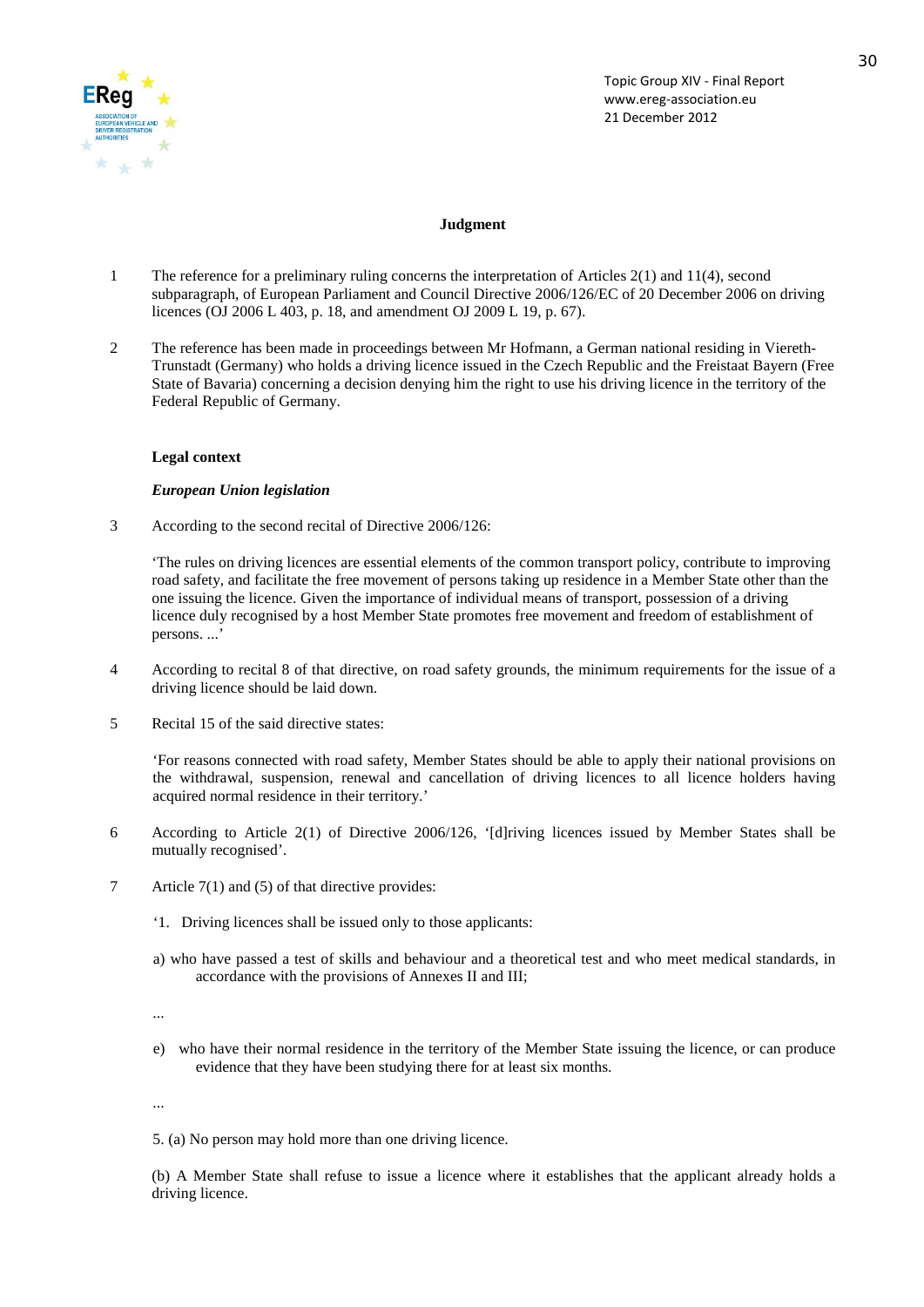![](_page_30_Picture_0.jpeg)

(c) Member States shall take the necessary measures pursuant to point (b). The necessary measures as regards the issue, replacement, renewal or exchange of a driving licence shall be to verify with other Member States where there are reasonable grounds to suspect that the applicant is already the holder of another driving licence.

(d) In order to facilitate the checks pursuant to point (b), Member States shall use the EU driving licence network once it is operational.

Without prejudice to Article 2, a Member State issuing a licence shall apply due diligence to ensure that a person fulfils the requirements set out in paragraph 1 of this Article and shall apply its national provisions on the cancellation or withdrawal of the right to drive if it is established that a licence has been issued without the requirements having been met.'

8 Article 11(4) of Directive 2006/126 reads:

'A Member State shall refuse to issue a driving licence to an applicant whose driving licence is restricted, suspended or withdrawn in another Member State.

A Member State shall refuse to recognise the validity of any driving licence issued by another Member State to a person whose driving licence is restricted, suspended or withdrawn in the former State's territory.

A Member State may also refuse to issue a driving licence to an applicant whose licence is cancelled in another Member State.'

9 Article 13 of that directive provides:

'1. With the agreement of the Commission, Member States shall establish equivalences between entitlements obtained before the implementation of this Directive and the categories defined in Article 4..

After consulting the Commission, Member States may make to their national legislation such adjustments as are necessary for the purpose of implementing the provisions of Article 11(4), (5) and (6).

2. Any entitlement to drive granted before 19 January 2013 shall not be removed or in any way qualified by the provisions of this Directive.'

10 Article 15 of the said directive states:

'Member States shall assist one another in the implementation of this Directive and shall exchange information on the licences they have issued, exchanged, replaced, renewed or revoked. They shall use the EU driving licence network set up for these purposes, once this network is operational.'

11 Article 16(1) and (2) of the same directive provide:

'1. Member States shall adopt and publish, not later than 19 January 2011, the laws, regulations and administrative provisions necessary to comply with Article 1(1), Article 3, Article 4(1), (2), (3) and (4)(b) to (k), Article 6(1), (2)(a), (c), (d) and (e), Article 7(1)(b), (c) and (d), (2), (3) and (5), Article 8, Article 10, Article 13, Article 14, Article 15, and Annexes I, point 2, II, point 5.2 concerning categories A1, A2 and A, IV, V and VI. They shall forthwith communicate to the Commission the text of those provisions.'

2. They shall apply those provisions as from 19 January 2013.

12 Article 17, first paragraph, of Directive 2006/126 provides:

'[Council] Directive 91/439/EEC [of 29 July 1991 on driving licences (OJ 1991 L 237, p. 1)] shall be repealed with effect from 19 January 2013, without prejudice to the obligations of the Member States with regard to the deadlines indicated in Annex VII, Part B for transposing that Directive into national law.'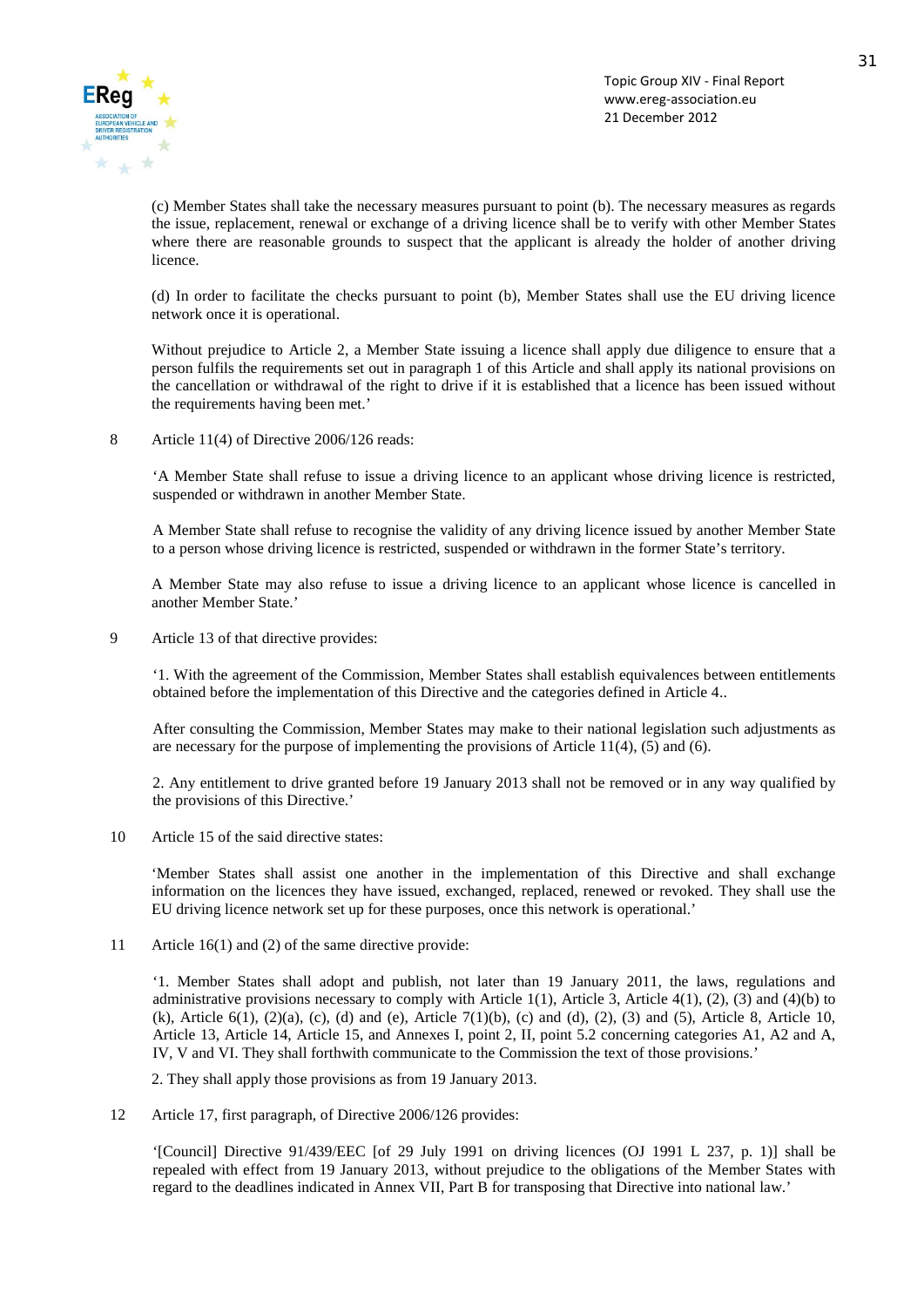![](_page_31_Picture_0.jpeg)

13 Article 18 of Directive 2006/126 reads:

'This Directive shall enter into force on the twentieth day following that of its publication in the Official Journal of the European Union. Article 2(1), Article 5, Article 6(2)(b), Article 7(1)(a), Article 9, Article  $11(1)$ ,  $(3)$ ,  $(4)$ ,  $(5)$  and  $(6)$ , Article 12, and Annexes I, II and III shall apply from 19 January 2009.'

- 14 According to Article 1(2) of Directive 91/439, '[d]riving licences issued by Member States shall be mutually recognised.'
- 15 Article 7(1) of that directive provides: '1. Driving licences shall, moreover, be issued only to those applicants:

(a) who have passed a test of skills and behaviour and a theoretical test and who meet medical standards, in accordance with the provisions of Annexes II and III;

(b) who have their normal residence in the territory of the Member State issuing the licence, or can produce evidence that they have been studying there for at least six months.'

16 Article 8(2) and (4) of the said directive provide:

'2. Subject to observance of the principle of territoriality of criminal and police laws, the Member States of normal residence may apply its national provisions on the restriction, suspension, withdrawal or cancellation of the right to drive to the holder of a driving licence issued by another Member State and, if necessary, exchange the licence for that purpose.

…

4. A Member State may refuse to recognize the validity of any driving licence issued by another Member State to a person who is, in the former State's territory, the subject of one of the measures referred to in paragraph 2.

A Member State may likewise refuse to issue a driving licence to an applicant who is the subject of such a measure in another Member State.'

#### *National legislation*

17 Paragraph 28(1), first sentence, of the regulation on the authorisation of persons to drive on highways [Verordnung über die Zulassung von Personen zum Straßenverkehr (Fahrerlaubnis-Verordnung)], of 18 August 1998 (BGBl. 1998 I, p. 2214), in the version resulting from the regulation of 7 January 2009 (BGBl. 2009 I, p. 29), provides:

'Holders of a valid [European Union] or European Economic Area ('EEA') driving licence having their normal residence, within the meaning of Paragraph 7(1) or (2), in Germany shall be authorised – subject to the restrictions laid down in subparagraphs  $(2)$  to  $(4)$  – to drive motor vehicles in Germany within the limits authorised by their driving licence ...'

18 Article 28(4) of the said regulation provides:

'The authorisation referred to in subparagraph 1 does not apply to holders of a [European Union] or EEA driving licence

...

3. whose driving licence has, in Germany, been provisionally or definitively withdrawn by a court, or has been withdrawn by an immediately enforceable or definitive decision of an administrative authority, who have been definitively refused a driving licence, or whose driving licence has not been withdrawn solely because the licence has been surrendered in the meantime,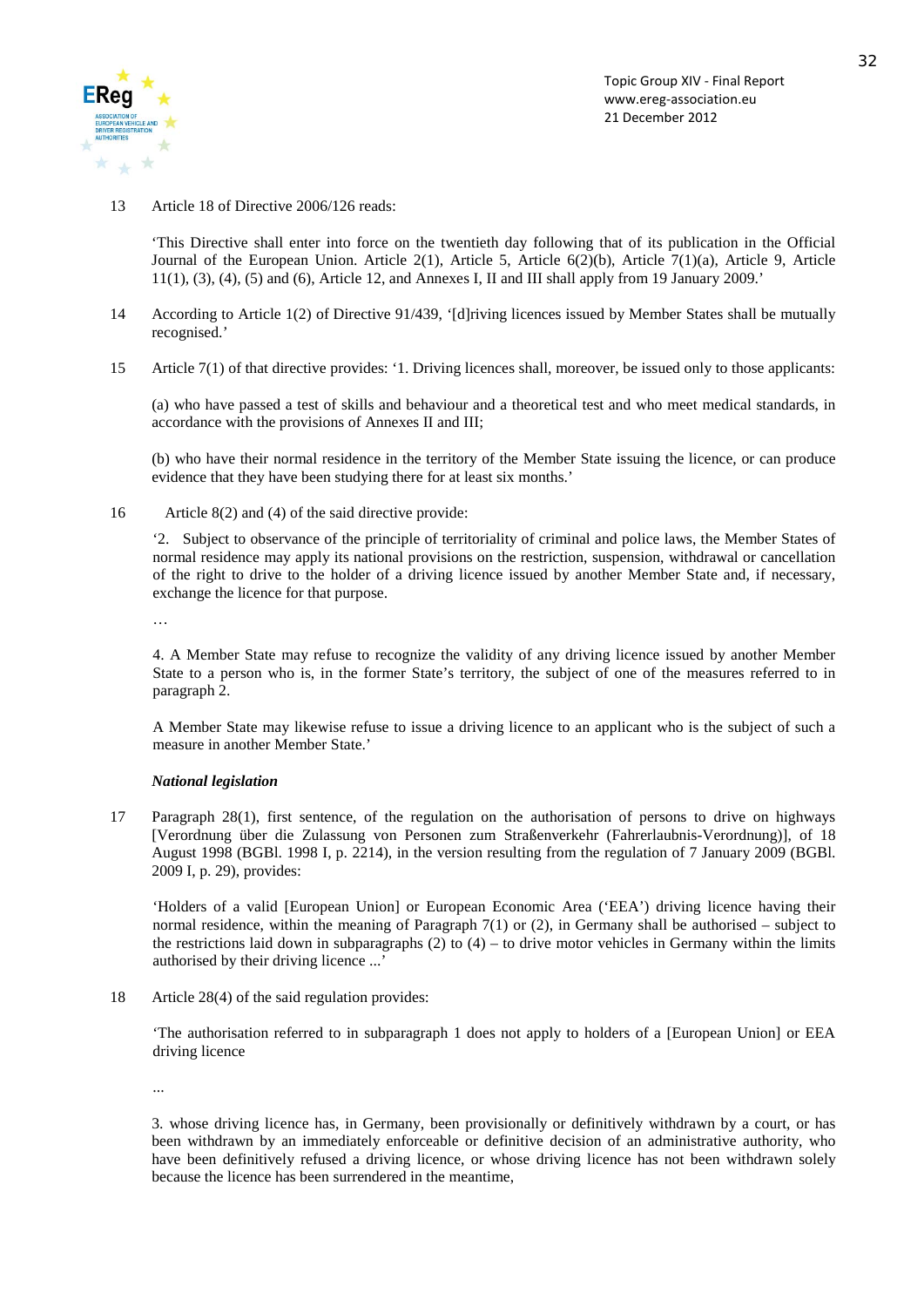![](_page_32_Picture_0.jpeg)

...

Topic Group XIV - Final Report www.ereg-association.eu 21 December 2012

In the cases referred to in the first sentence, points 2 and 3, the competent authority may adopt a measure establishing that the person concerned has no right to drive. The first sentence, points 3 and 4, is applicable only where the measures to which it refers are entered in the central road traffic register and no striking off from the register has taken place pursuant to Paragraph 29 of the Law on Road Traffic (Straßenverkehrsgesetz).'

#### **The dispute in the main proceedings and the question referred for a preliminary ruling**

- 19 By a penal order of 8 May 2007, which became final, Mr Hofmann was fined by the Amtsgericht Memmingen (Local Court, Memmingen) for driving under the influence of alcohol. His driving licence was withdrawn, and he was prohibited from applying for a new licence for a period of 15 months, namely until 7 August 2008. In that respect, it is apparent from the documents before the Court that, before obtaining restitution of that driving licence at the expiry of the period of prohibition, Mr Hofmann had to apply for the issuing of a new licence to the competent German authority, which had to check whether it was necessary to make restitution of the licence subject to a new driving test, in order to establish his capacity to drive, or to a compulsory medicopsychological test, in order to establish his fitness to drive motor vehicles.
- 20 At a routine check on 17 March 2009, the German authorities found that Mr Hofmann was in possession of a Czech driving licence issued on 19 January 2009 and stating as the holder's place of residence Lazany (Czech Republic). That driving licence was seized by the German police at another roadside check carried out on 25 March 2009. The said licence was sent to the German driving licence issuing authority.
- 21 By letter of 20 April 2009, that authority told Mr Hofmann that his Czech driving licence did not entitle him to drive motor vehicles in Germany. If he did not agree to that licence being endorsed to that effect, a declaratory administrative decision would be issued.
- 22 Mr Hofmann having refused such an endorsement, the said authority determined, by a decision of 15 July 2009, that his Czech driving licence did not authorise him to drive motor vehicles in German territory and ordered that the licence be endorsed with a reference to its invalidity in the said territory.
- 23 On 13 August 2009, Mr Hofmann brought an action before the Verwaltungsgericht Augsburg (Administrative Court, Augsburg) for the annulment of that decision.
- 24 By judgment of 11 December 2009, that court dismissed the action. The principle of mutual recognition of driving licences did not prevent the determination that Mr Hoffman was not entitled to use his Czech driving licence in Germany, since Article 11(4), second paragraph, of Directive 2006/126 derogated from Article 2(1) of the said directive. That Article 11(4), second paragraph, did not have to be given a restrictive interpretation in accordance with the Court's case-law on Article 8(2) and (4) of Directive 91/439, arising from the judgments of 26 June 2008 in Joined Cases C-329/06 and C-343/06 Wiedemann and Funk [2008] ECR p. I-4635, and Joined Cases C-334/06 to C-336/06 Zerche [2008] ECR I-4691). To allow exceptions of caselaw origin would be contrary to the strict refusal to recognise the validity of a driving licence henceforth imposed by Article 11(4), second paragraph, of Directive 2006/126 in the conditions defined in that article. The effectiveness of the fight against 'driving licence tourism', which constituted one of the objectives of the said directive, required the prevention of any circumventing of the comparatively strict conditions on fitness applicable in Germany after a withdrawal of the German driving licence.
- 25 By an appeal authorised by the Bayerischer Verwaltungsgerichtshof (Higher Administrative Court, Bavaria), Mr Hofmann sought, in essence, annulment of the judgment of the Verwaltungsgericht and of the decision of the driving licence issuing authority of 15 July 2009, claiming that, as the first issue, the question arose whether Article 11(4) of Directive 2006/126 applied to foreign driving licences issued, as in this case, on 19 January 2009, or on a later date. Only as the second issue did the question arise whether the case-law of the Court of Justice mentioned in the previous paragraph of this judgment was applicable to the provisions of that directive which entered into force on 19 January 2009.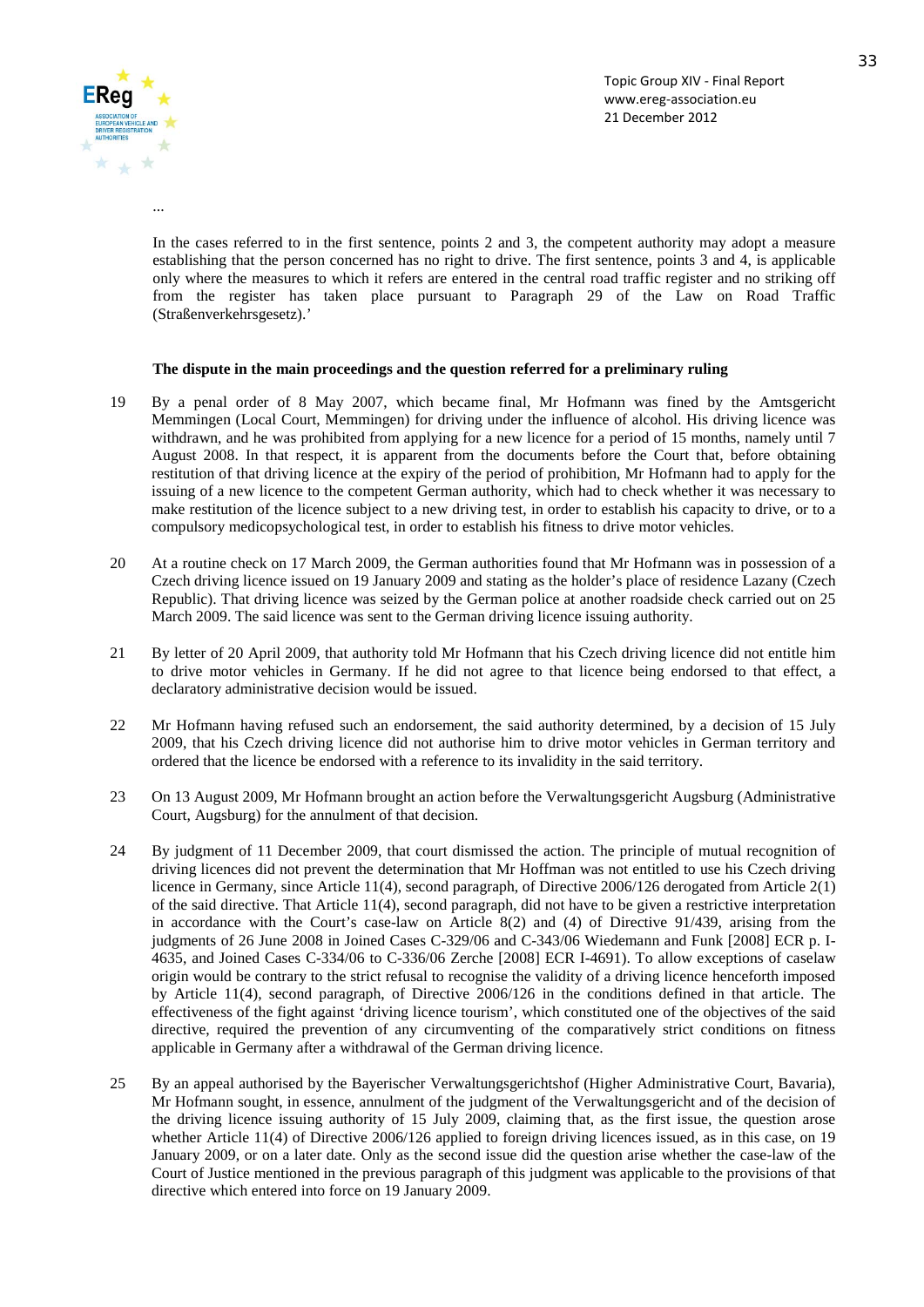![](_page_33_Picture_0.jpeg)

26 Being in doubt as to whether the case-law of the Court of Justice on Articles 1(2) and 8(2) and (4) of Directive 91/439 should be applied to Article 11(4) of Directive 2006/126, the Bayerischer Verwaltungsgerichtshof decided to stay the proceedings and refer the following question to the Court of Justice for a preliminary ruling:

'Are Article 2(1) and Article 11(4), second sentence, of Directive 2006/126 … to be interpreted as meaning that a Member State must refuse to recognise in its territory the validity of a driving licence issued by another Member State to a person outside a period during which that person was prohibited from applying for a new licence, in the case where that person's driving licence had been withdrawn in the national territory of the first Member State and that person's normal place of residence at the time of the issue of the driving licence was in the national territory of the issuing Member State?'

#### **Procedure before the Court**

- 27 By a letter which reached the Court of Justice on 13 September 2011, the referring court informed the Court of Justice that M. Hofmann had been subject to a measure withdrawing his driving licence by a judgment of 5 April 2011 of the Amtsgericht Memmingen, which had become final, and that restitution of the said licence had been excluded for a period of one year and six months. According to the said court, although there was therefore no further need to rule on the finding in the decision of the driving licence issuing authority of 15 July 2009 that Mr Hofmann's Czech driving licence did not authorise him to drive motor vehicles in German territory, it remained necessary for the Court of Justice to rule on the question referred for a preliminary ruling.
- 28 Firstly, Mr Hofmann's guardian *ad litem* was henceforth claiming, in reaction to the conviction of his client, that the judgment of the Verwaltungsgericht Augsburg should be set aside and that the said decision of 15 July 2009 should be held unlawful. For the referring court to be able to rule as to whether the said decision was unlawful, it was necessary for the Court of Justice to reply to the question referred for a preliminary ruling. Moreover, the proceedings brought by Mr Hofmann are only one of many sets of proceedings the outcome of which depends on the reply of the Court of Justice to that question.

#### **The question referred for a preliminary ruling**

29 By its question, the national court asks, in essence, whether, on a proper interpretation of Articles 2(1) and 11 (4), second paragraph, of Directive 2006/126, a Member State is required, outside any period of prohibition from applying for a new driving licence imposed upon the holder of a licence issued by another Member State and even where the condition of normal residence in the territory of the latter has been complied with, to refuse to recognise the validity of that driving licence, where the holder of the said licence has been subject, in the territory of the first Member State, to a measure withdrawing an earlier driving licence.

#### *Preliminary observations*

- 30 As a preliminary, it needs to be determined whether Articles 2(1) and 11(4), second paragraph, of Directive 2006/126 are applicable to the facts in the main proceedings.
- 31 M. Hofmann argues that the effect of Article 16(2) and Article 13(2) of Directive 2006/126, according to which no right to drive issued before 19 January 2013 is withdrawn or accompanied by any restrictions under the terms of the provisions of that directive, that the date of entry into force of Article 11(4), second paragraph of the latter has been determined as 19 January 2013.
- 32 By contrast, the European Commission and the German Government take the view that Articles 2(1) and 11(4), second paragraph, of Directive 2006/126 are applicable to the facts at issue in the main proceedings. The Commission emphasises in particular that that directive entered into force on 19 January 2007 and that the decisive factor, in the present case, is the issuing of a Czech driving licence on 19 January 2009. The German Government argues that Article 13(2) of the said directive does not preclude the application of Article 11(4), second paragraph, of the same directive to driving licences issued before 19 January 2013. That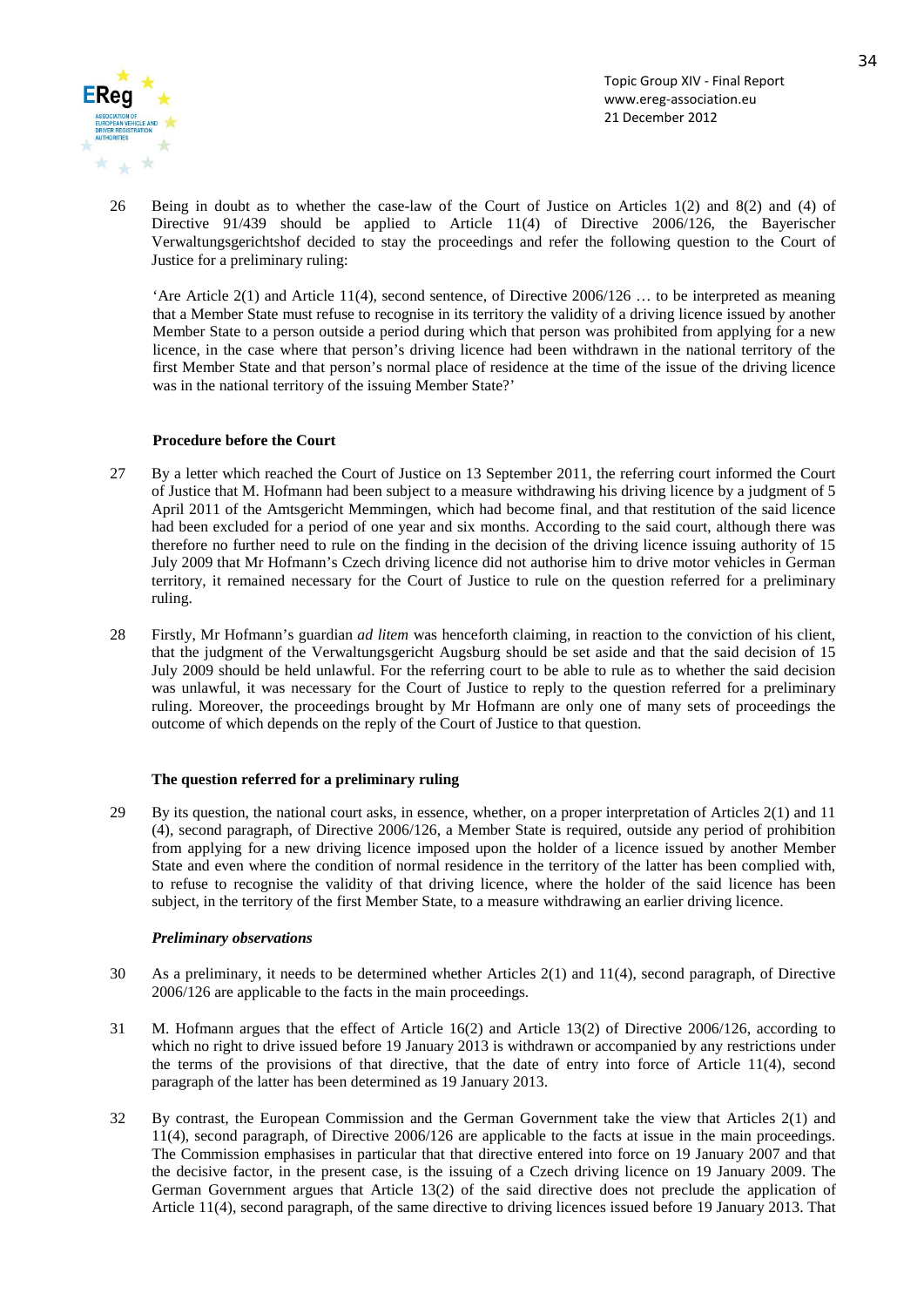![](_page_34_Picture_0.jpeg)

is apparent in particular from the fact that that latter provision is, in accordance with Article 18, second paragraph, of Directive 2006/126, applicable as from 19 January 2009. By contrast, Article 13 of that directive does not apply, according to Article 16(1) and (2) of the latter, until after 19 January 2013. Nor had the Federal Republic of Germany transposed Article 13(2) of the said directive in advance.

- 33 In that regard, it should be noted that, whilst Directive 91/439 will be repealed only with effect from 19 January 2013, Articles 2(1) and 11(4) of Directive 2006/126 are applicable as from 19 January 2009, in accordance with the second subparagraph of Article 18 of that directive (Case C-467/10 Akyüz [2012] ECR I-0000, paragraph 31).
- 34 In this case, it is apparent from the order for reference that Mr Hofmann's Czech driving licence, obtained on 19 January 2009, was seized by the German police on 25 March 2009 and that Mr Hofmann was informed by the German driving licence issuing authority, by letter of 20 April 2009, that the said licence did not authorise him to drive motor vehicles in Germany. That authority then ordered, by a decision of 15 July 2009, that that document be endorsed with a statement that it was invalid in German territory.
- 35 It follows that Articles 2(1) and 11(4) of Directive 2006/126 apply *ratione temporis* to the facts at issue in the main proceedings.
- 36 Mr Hofmann's argument, in essence, that Article 13(2) of Directive 2006/126 precludes the application of Article 11(4), second paragraph, of the said directive does nothing to invalidate that conclusion.
- 37 Except for the provisions referred to in Article 18, second paragraph of Directive 2006/126 and of which Article 11(4) forms part, the other provisions of that directive, and in particular Article 13, are applicable, in accordance with the first paragraph of Article 17 of the directive, only as from 19 January 2013.
- 38 Moreover, as the German Government argues, if Article 13(2) of Directive 2006/126 had to be interpreted as meaning that, generally, a driving licence issued before 19 January 2013 could be neither withdrawn nor be made subject to restrictions, it would no longer be possible to apply Article 11(4) of that directive, for which the second paragraph of Article 18 however makes express provision for application as from 19 January 2009.
- 39 In any event, as the German Government has also observed, the place of Article 13 in the body of Directive 2006/126 demonstrates that the said Article 13(2) refers not to measures restricting, suspending or withdrawing a driving licence but only to acquired rights for the driving of vehicles in particular categories.
- 40 As the Advocate General has pointed out in point 35 of his Opinion, Directive 2006/126 establishes a single model Community driving licence designed to replace the various driving licences in existence in the Member States. Article 4 of that directive prescribes and defines the various categories of driving licence with which the Member States, each of which have defined their own categories of driving licence, must establish equivalences.
- 41 Thus, Article 13 of Directive 2006/126, headed 'Equivalences between non-Community model licences', is designed solely to govern the question of equivalences between rights acquired before the implementation of that directive and the various categories of driving licence defined by the latter.
- 42 That analysis is confirmed by examining the travaux préparatoires of Directive 2006/126, from which it is apparent, as the Advocate General has pointed out in point 37 of his Opinion, that Article 13(2) of that directive was added at the initiative of the European Parliament, which justified the addition stating that the replacement of old driving licences was not, under any circumstances, to result in the loss or restriction of acquired rights with regard to the authorisation to drive different categories of vehicle.

#### *Reply of the Court of Justice*

43 It must be noted that, according to the Court's settled case-law, Article 1(2) of Directive 91/439 provides for the mutual recognition, without any formality, of driving licences issued by Member States. That provision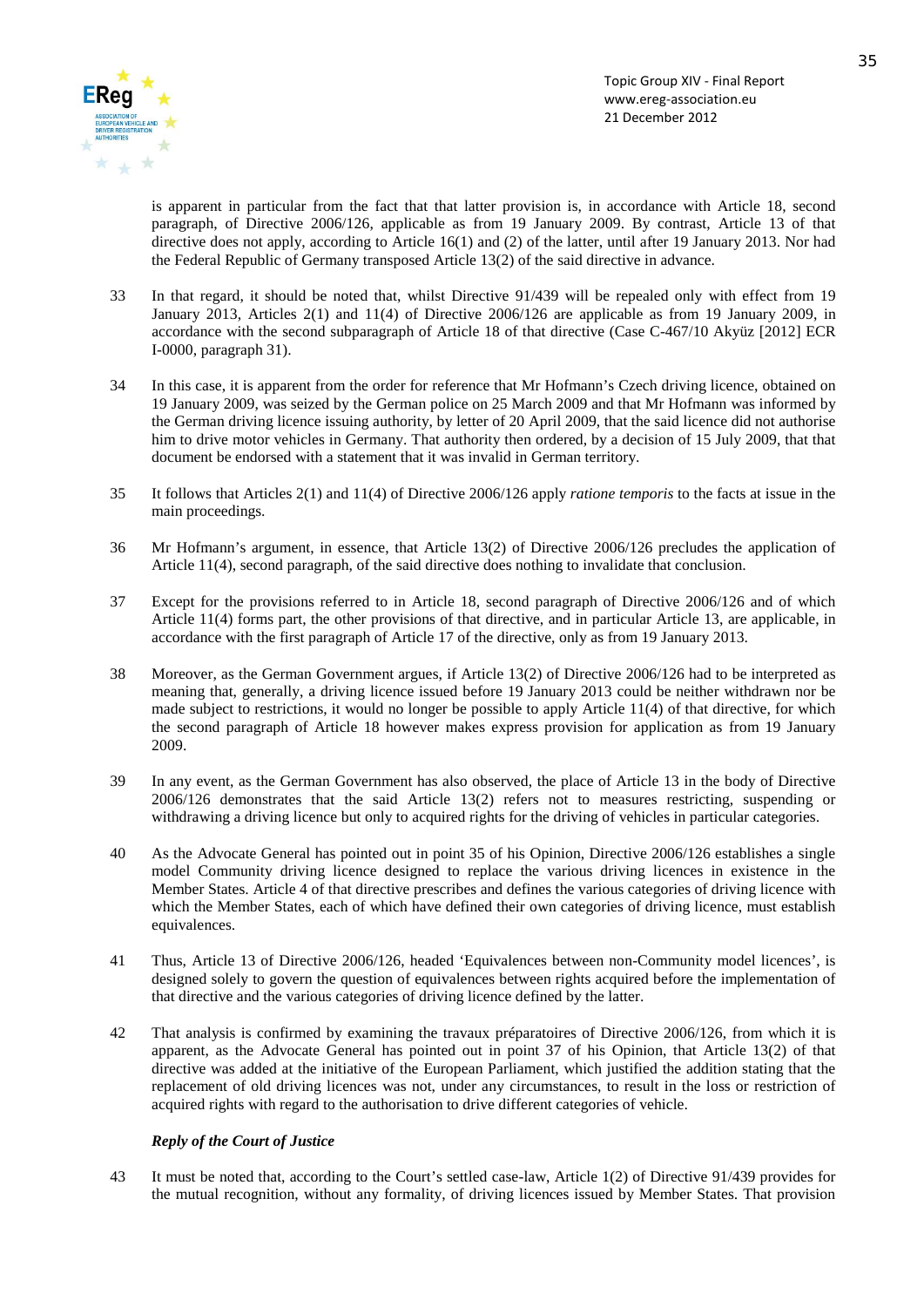![](_page_35_Picture_0.jpeg)

imposes on those Member States a clear and precise obligation which leaves no room for discretion as to the measures to be adopted in order to comply with it (see, inter alia, Case C-321/07 Schwarz [2009] ECR I-1113, paragraph 75, Case C-184/10 Grasser [2011] ECR I-0000, paragraph 19, and Akyüz, paragraph 40).

- 44 As the Court has already held in paragraph 40 of its judgment in *Akyüz*, the same is true as regards Article 2(1) of Directive 2006/126, which has identical wording to that of Article 1(2) of Directive 91/439.
- 45 Moreover, the Court has repeatedly held that it is for the issuing Member State to investigate whether the minimum conditions imposed by European Union law, particularly those relating to residence and fitness to drive laid down in Article 7(1) of Directive 91/439, have been satisfied and, therefore, whether the issuing of a driving licence is justified (see *Schwarz*, paragraph 76, and *Grasser*, paragraph 20).
- 46 Once the authorities of one Member State have issued a driving licence in accordance with Article 1(1) of Directive 91/439, the other Member States are not entitled to investigate whether the conditions for issue laid down by that directive have been met. The possession of a driving licence issued by one Member State has to be regarded as constituting proof that on the day on which that licence was issued, its holder satisfied those conditions (see, inter alia, *Schwarz*, paragraph 77, and *Grasser*, paragraph 21).
- 47 Those considerations are fully transposable to the system established by Directive 2006/126, in which the principle of mutual recognition of driving licences issued in the Member States has been reaffirmed, as is apparent from paragraph 44 of this judgment, in terms identical to those appearing in Directive 91/439.
- 48 Concerning Directive 91/439, the Court has however held, first, that Articles 1(2), 7(1)(b) and 8(2) and (4) of that directive do not preclude a host Member State from refusing to recognise within its territory a driving licence issued in another Member State where it is established, on the basis not of information coming from the host Member State, but of entries appearing on the driving licence itself or of other indisputable information from the issuing Member State, that the normal residence condition laid down by Article 7(1)(b) has not been satisfied (see, to that effect, *Wiedemann and Funk*, paragraph 72, and *Grasser*, paragraph 33). It should also be noted that the fact that the host Member State has not applied any measure under Article 8(2) of Directive 91/439 to the licence holder is irrelevant in that regard (*Grasser*, paragraph 33).
- 49 Moreover, the Court has held that when the person concerned has been subject to a measure withdrawing his driving licence and prohibiting any application for a new licence for a given period, it is not contrary to Articles 1(2) and 8(4) of Directive 91/439 for a Member State to refuse to recognise a new licence issued by another Member State during the period of that prohibition (Wiedemann and Funk, paragraph 65; Schwarz, paragraph 83; Order of 3 July 2008 in Case C-225/07 Möginger, paragraph 38).
- 50 The Court has held in that respect that Article 8(4) may, however, not be used by a Member State as a basis for refusing indefinitely to recognise, in relation to a person who has been subject in its territory to a measure withdrawing or cancelling a previous licence issued by that State, the validity of any licence that may subsequently, that is to say, after the period of prohibition, be issued to him by another Member State (see, to that effect, Case C-476/01 Kapper [2004] ECR I-5205, paragraph 76; Wiedemann and Funk, paragraph 63; Schwarz, paragraph 85; and Order of 6 April 2006 in Case C-227/05 Halbritter, paragraph 28).
- 51 Thus, where a person's driving licence has been withdrawn in a Member State, Article 8(4) does not, in principle, authorise that Member State to refuse to recognise the validity of a driving licence subsequently issued to the same person by another Member State outside a period during which no application may be made by him for the issue of a new driving licence (see, to that effect, *Kapper*, paragraph 76; *Wiedemann and Funk*, paragraph 64; *Schwarz*, paragraph 86, and orders in *Halbritter*, paragraph 27, and *Möginger*, paragraph 44).
- 52 Having regard to the difference in wording between Article 8(4) of Directive 91/439 and the corresponding provision of Directive 2006/126, namely Article 11(4), it needs to be determined whether those two provisions must henceforth be interpreted in a different way, so that the conditions highlighted by the Court's case-law referred to in paragraphs 48 to 51 of this judgment for the application of Article 8(4) of Directive 91/439 are no longer applicable to a situation such as that of Mr Hofmann, which is governed by Directive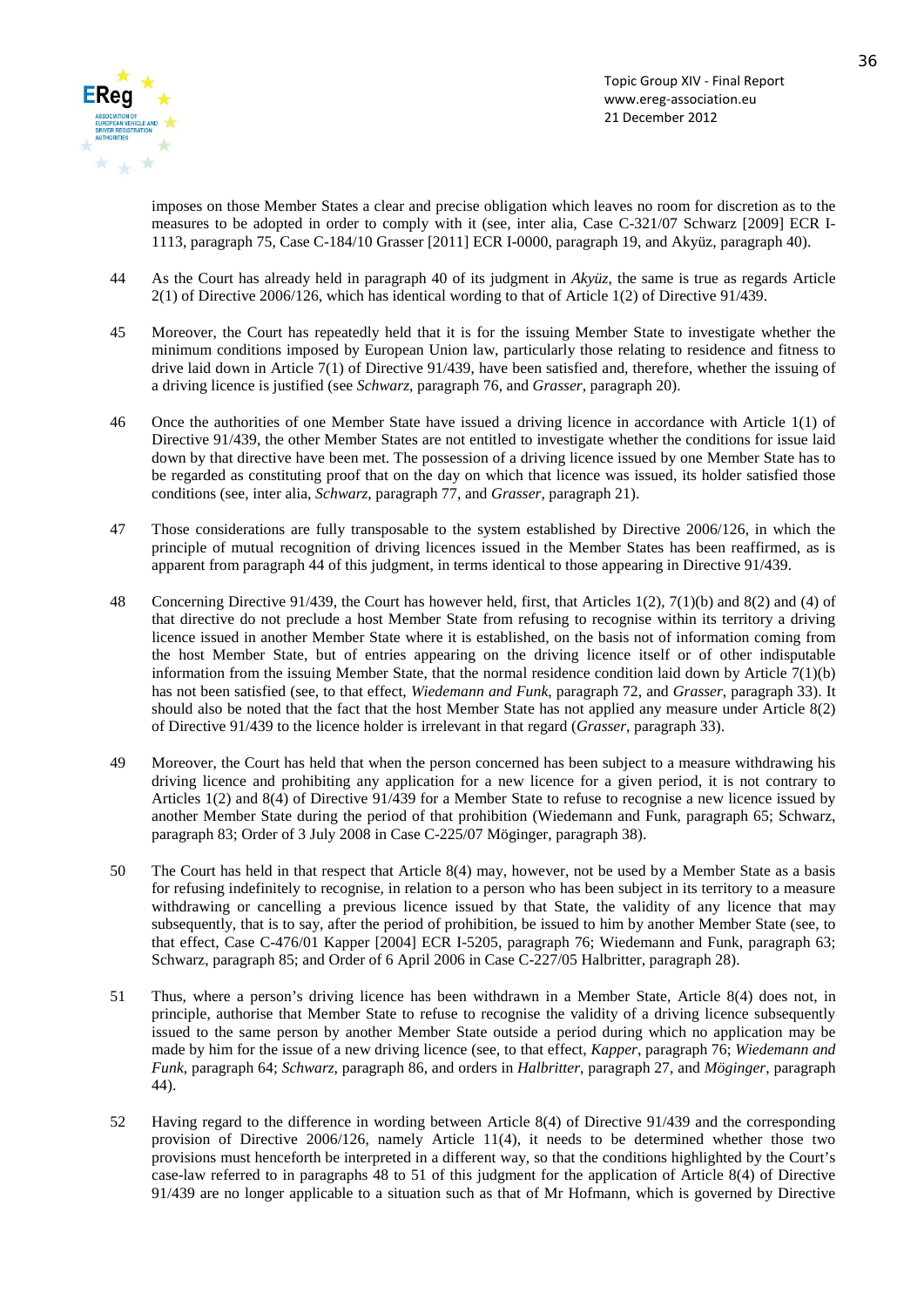![](_page_36_Picture_0.jpeg)

2006/126.

- 53 Whilst Article 8(4) of Directive 91/439 provides that a Member State may refuse to recognise, in favour of a person subject in its territory to restriction, suspension, withdrawal or annulment of the right to drive, the validity of any licence issued by another Member State, Article 11(4), second paragraph of Directive 2006/126 provides that '[a] Member State shall refuse to recognise the validity of any driving licence issued by another Member State to a person whose driving licence is restricted, suspended or withdrawn in the former State's territory'. Thus, the wording of that latter provision henceforth requires Member States to refuse to recognise such a driving licence, whereas Article 8(4) of Directive 91/439 left them a discretion in that regard.
- 54 On that point, Mr Hofmann considers that it can be easily deduced from the identity of the terms used that Article 11(4) of Directive 2006/126 contains the same exceptions to the principle of the mutual recognition of driving licences as those which already existed in application of Article 8(4) of Directive 91/439, as interpreted by the Court of Justice. If the formulation of the principle of mutual recognition appearing in Article 1(2) of Directive 91/439 and in Article 2(1) of Directive 2006/126 has remained unchanged, there is no reason to require the case-law concerning that principle to evolve. The fact of limiting the discretion of the Member States to refuse to recognise a licence issued by another Member State is irrelevant to the conditions for applying Article 11(4) of Directive 2006/126.
- 55 Similarly, the Commission considers that, whilst the new provisions no longer leave a full discretion to the Member States on refusing to recognise a driving licence, but require them to refuse where the conditions for such a refusal are met, the conditions under which recognition of a licence could be refused pursuant to the old provisions or must be refused henceforth have not changed. In the Commission's view, it cannot be inferred from the wording of Article 11(4) of Directive 2006/126 that the relevant judgments of the Court of Justice concerning the conditions which prevailed under Directive 91/439 have lost their relevance. Whilst the travaux préparatoires of Directive 2006/126 place emphasis on the newly created obligation not to issue and not to recognise a driving licence, there has been no reference to a change in the conditions underlying a measure of non-issuance or non-recognition of a licence.
- 56 If it were otherwise, a citizen of the Union would no longer be able to obtain a driving licence other than in the Member State in which that licence was previously subject to restriction, suspension or withdrawal, and that would apply without limitation of time on that restriction.
- 57 The Freistaat Bayern argues, by contrast, that the said conditions have been identified by the case-law of the Court of Justice rendered on the basis of Directive 91/439, and that that case-law now applies to driving licences issued before 19 January 2009.
- 58 Moreover, unlike Article 8(4) of Directive 91/439, the first paragraph of Article 11(4) of Directive 2006/126 henceforth requires a Member State, without leaving it any discretion, to refuse to issue a new driving licence to a person who has been subject to a restriction, suspension or withdrawal measure in another Member State.
- 59 The Freistaat Bayern concludes therefrom that the case-law of the Court of Justice on the interpretation of Article 8(4) of Directive 91/439 cannot be transposed to Article 11(4), first and second subparagraphs, of Directive 2006/126. In its view, under that latter directive, if a Member State refuses to recognise a driving licence issued to a person by a Member State where the latter has been subject to a restriction, suspension or withdrawal measure in its territory, the said State refuses to recognise an act contrary to EU law. Indeed, in accordance with the first subparagraph of Article 11(4) of Directive 2006/126, that other Member State was not authorised to carry out such issuance. Article 11(4) of that directive thus constituted a *lex specialis* in relation to Article 2(1) of the said directive and required Member States to refuse to recognise driving licences which were not issued in conformity with EU law.
- 60 In the view of the Freistaat Bayern, the *travaux préparatoires* of Directive 2006/126 confirm that analysis. The wording of Article 11(4), first and second subparagraphs, of the latter follows from an amendment proposed by the Transport and Tourism commission of the European Parliament, which was clearly aimed at reacting to the *Kapper* judgment and at providing a legislative response to it.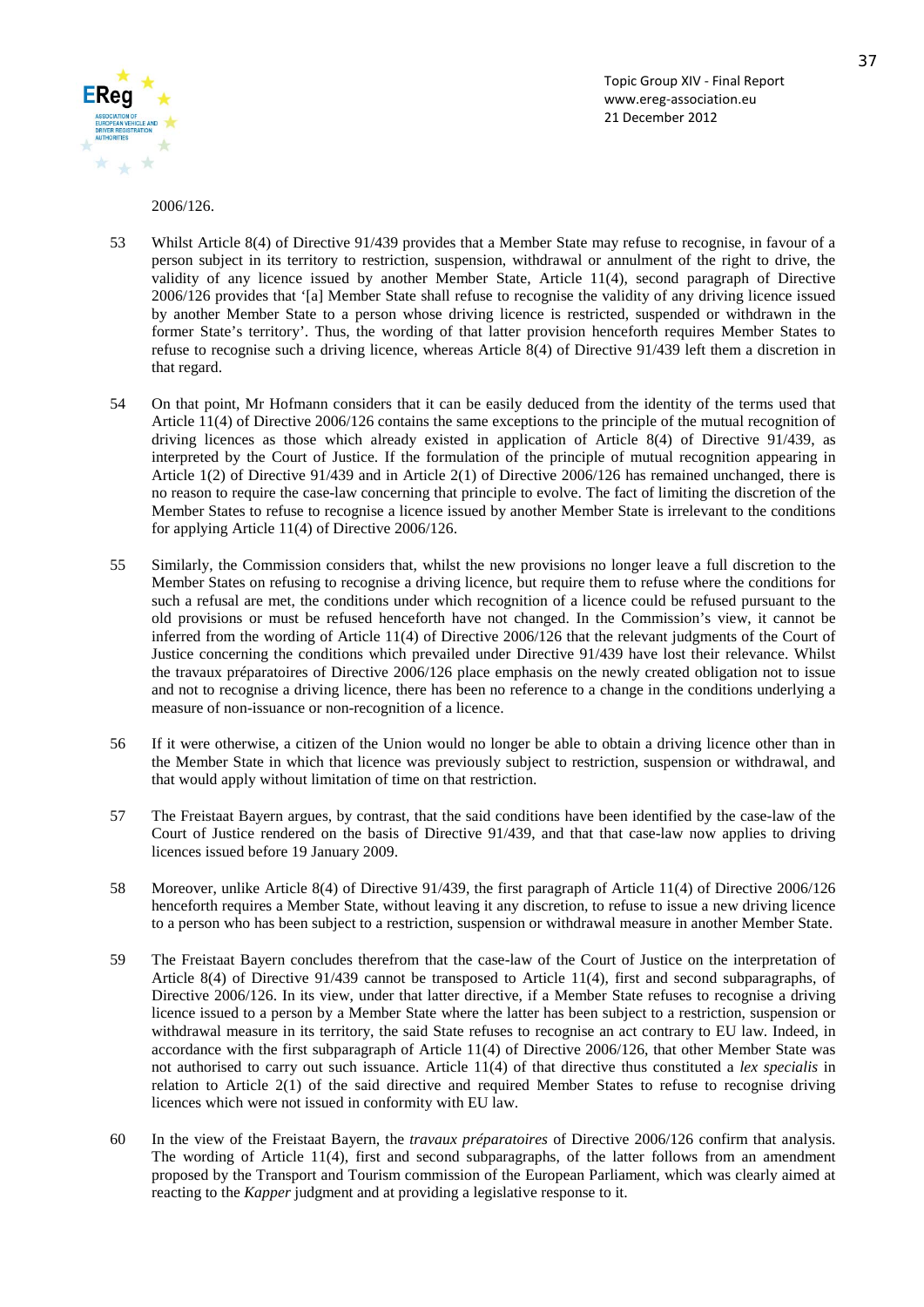![](_page_37_Picture_0.jpeg)

- 61 The German Government argues that, in accordance with its wording, Article 11(4), second subparagraph, of Directive 2006/126 does not concern either a possible infringement of the condition of normal residence in the territory of the Member State issuing the driving licence or the expiry of a possible period of prohibition from obtaining a new licence. Although the present tense is used in both the French-language version of that provision ('à une personne dont le permis de conduire *fait* l'objet, sur son territoire, d'une restriction, d'une suspension ou d'un retrait') and in the English-language version ('to a person whose driving licence *is*  restricted, suspended or withdrawn in the former State's territory'), the wording of the latter allows perfectly for it to be applied to a person whose driving licence has been withdrawn under German law and in relation to whom the period of temporary prohibition from obtaining a new licence has expired. In cases where the German driving licence has not yet been restored to the said person, the latter continues to be 'the subject of a withdrawal'.
- 62 The addition of conditions for application not expressly provided for in Article 11(4), second subparagraph of Directive 2006/126 cannot be justified, in the German Government's submission, by a 'strict interpretation' of that provision. A provision should not be the subject of such an interpretation by reason of the mere fact that it constitutes an exception, in this instance, to the principle of the mutual recognition of driving licences laid down by Article 2(1) of the said directive.
- 63 The German Government adds that the obligation on a Member State to refuse to recognise the validity of driving licences in the cases envisaged by Article 11(4), second subparagraph, of Directive 2006/126 enables road safety to be assured, thereby protecting the right to life, the right to the integrity of the person and the right to property, laid down respectively by Articles 2, 3 and 17 of the Charter of Fundamental Rights of the European Union, which have the same legal value as the fundamental freedoms to which the principle of mutual recognition referred to in Article 2(1) of Directive 2006/126 contributes.
- 64 The German Government also considers that the origins of the second subparagraph of Article 11(4) of that directive show that its authors wished to restore priority to efforts to intensify the fight against 'driving licence tourism' and thus reinforce road safety, in relation to the principle of mutual recognition, underpinned by the concept of freedom of movement, which had hitherto prevailed in the case-law of the Court of Justice. There was, by contrast, nowhere any sign of a hypothetical desire by the entities which participated in the adoption of that directive to make application of the second subparagraph of Article 11(4) of the latter depend on an infringement of the condition of normal residence in the territory of the Member State issuing the driving licence or the non-expiry of the period of prohibition from obtaining a new licence.
- 65 In that regard, it should nevertheless be noted that the difference in wording between Article 8(4) of Directive 91/439 and Article 11(4) of Directive 2006/126 is not of such a kind as to call into question the conditions, as identified by the case-law of the Court of Justice, in which recognition of a driving licence could be refused by virtue of the provisions of Directive 91/439, and must henceforth be refused by virtue of the provisions of Directive 2006/126.
- 66 Indeed, apart from the transformation into an obligation of what was previously merely an option of nonrecognition, and the establishment of a distinction between restriction, suspension and withdrawal, on the one hand, and annulment on the other, the wording of Article 11(4), second subparagraph of Directive 2006/126 has not undergone substantial modification from that of Article 8(4) of Directive 91/439.
- 67 Whilst it is true that some language versions of Article 11(4), second subparagraph, of Directive 2006/126, and particularly the German version ('einer Person ..., deren Führerschein ... eingeschränkt, ausgesetzt oder entzogen *worden ist'*), are formulated in such a way as not to exclude the possibility that the measures mentioned in that provision might have exhausted their effects, the fact remains that a large number of other language versions of Article 11(4), second subparagraph, of Directive 2006/126, such as the French and the English ('à une personne dont le permis de conduire *fait* l'objet, sur son territoire, d'une restriction, d'une suspension ou d'un retrait' and 'to a person whose driving licence *is* restricted, suspended or withdrawn in the former State's territory') express the idea that the said measures must be current for a Member State to be obliged to refuse recognition of a driving licence issued to a person whose licence has been subject, in its territory, to one of those measures.
- 68 According to settled case-law, the wording used in one language version of an EU provision cannot serve as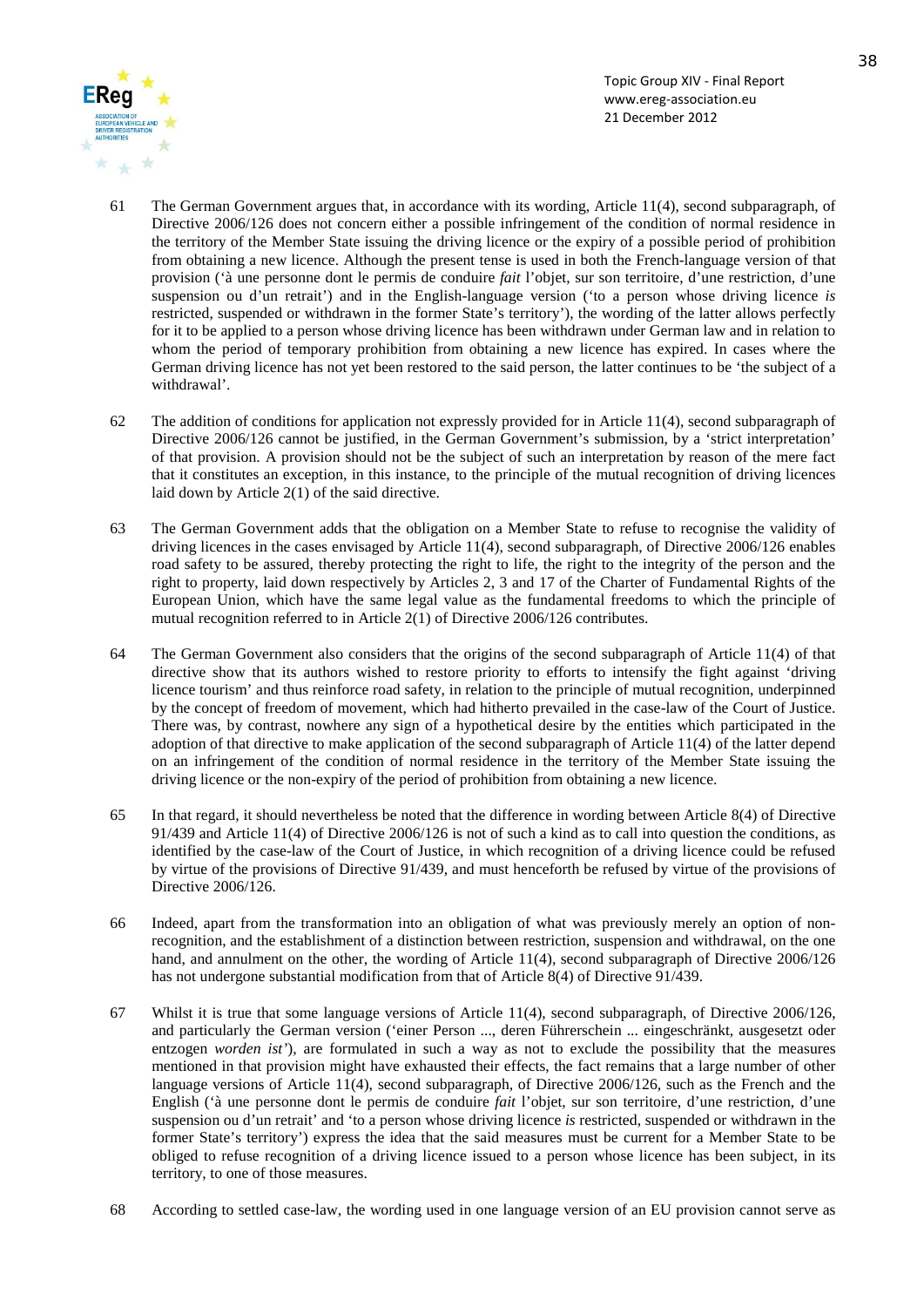![](_page_38_Picture_0.jpeg)

the sole basis for the interpretation of that provision, or be made to override the other language versions in that regard. (see, in particular, Case C-187/07 Endendijk [2008] ECR I-2115, paragraph 23; Case C-239/07 Sabatauskas and Others [2008] ECR I-7523, paragraph 38; Joined Cases C-230/09 and C-231/09 Kurt and Thomas Etling and Others [2011] ECR I-0000, paragraph 60). Moreover, the various language versions of a text of EU law must be given a uniform interpretation and hence, in the case of divergence between the language versions, the provision in question must be interpreted by reference to the purpose and general scheme of the rules of which it forms a part (see, to that effect, Endendijk, at paragraph 24; Case C-340/08 M and Others [2010] ECR I-3913, paragraph 44; Kurt and Thomas Etling, paragraph 60).

- 69 In any event, it should be noted that the German-language version of Article 8(4), first subparagraph, of Directive 91/439 uses the past tense ('einer Person ..., auf die ... eine der in Absatz 2 genannten Maßnahmen angewendet *wurde'*), without that fact preventing the Court of Justice from taking the view that a Member State cannot rely on that provision to refuse indefinitely to recognise, in favour of a person who has been subject in its territory to such a measure, the validity of any licence which might subsequently be issued to him by another Member State.
- 70 Whilst the travaux préparatoires of Directive 2006/126 do show that the EU legislature wanted to reinforce the fight against 'driving licence tourism' by transforming an option not to recognise a driving licence issued by another Member State into an obligation, in order to ensure mutual recognition of restriction, suspension or withdrawal measures, those travaux préparatoires do not show that the conditions in which a Member State is authorised or, in relation to that directive, is required, not to recognise a driving licence issued by another Member State, as identified by the case-law of the Court of Justice, have been called into question.
- 71 Moreover, the Court of Justice has repeatedly stated that the option provided for by Article 8(4) of Directive 91/439 constitutes a derogation from the general principle of mutual recognition of driving licences, and must therefore be interpreted strictly (see, in particular, Case C-1/07 Weber [2008] ECR I-8571, paragraph 29; Schwarz, paragraph 84; Order in Case C-334/09 Scheffler [2010] ECR I-0000, paragraph 63). That finding remains valid in relation to the obligation now appearing in the second subparagraph of Article 11(4) of Directive 2006/126. Indeed, that obligation also constitutes a derogation from the general principle of the mutual recognition of driving licences, reaffirmed in Article 2(1) of the said directive.
- 72 It should be added that the first and second subparagraphs of Article 11(4) of Directive 2006/126 distinguish the hypotheses of issuing and recognition of a driving licence to a person whose driving licence is subject to a restriction, suspension or withdrawal in another Member State. Apart from that distinction, those first and second subparagraphs are similarly worded. Therefore, if the second subparagraph of Article 11(4) of Directive 2006/126 must be interpreted as meaning that that provision lays down an obligation on a Member State not to recognise any driving licence issued by another Member State to a person whose driving licence is subject to a restriction, suspension or withdrawal measure in the first Member State, a similar interpretation must be adopted as regards the first subparagraph of Article 11(4) of that directive, which also lays down an obligation not to issue a driving licence to such a person.
- 73 It is apparent, in that regard, from the travaux préparatoires of Directive 2006/126 that the intention of the EU legislature consisted in reinforcing the principle of the uniform nature of driving licences and preventing a person whose driving licence has been subject to a restriction, suspension or withdrawal measure in a Member State from being able to have a driving licence issued to him in another Member State or able to have the validity of such a licence recognised (see, to that effect, the proposal for an EC directive of the European Parliament and the Council on driving licences (recast), of 21 October 2003, COM(2003) 621 final, presented by the Commission, p. 6).
- 74 It does not, however, follow that a person whose driving licence has been subject to a restriction, suspension or withdrawal measure in a Member State can never again obtain a new driving licence in another Member State, even after the expiry of the period of temporary prohibition from obtaining a new driving licence which may have accompanied such a measure in the first Member State.
- 75 The interpretation of the second subparagraph of Article 11(4) of Directive 2006/126 argued for by the Freistaat Bayern and the German Government would amount to imposing, by virtue of the first subparagraph of Article 11(4) of Directive 2006/126, a permanent prohibition, not limited in time, on the issuing of a new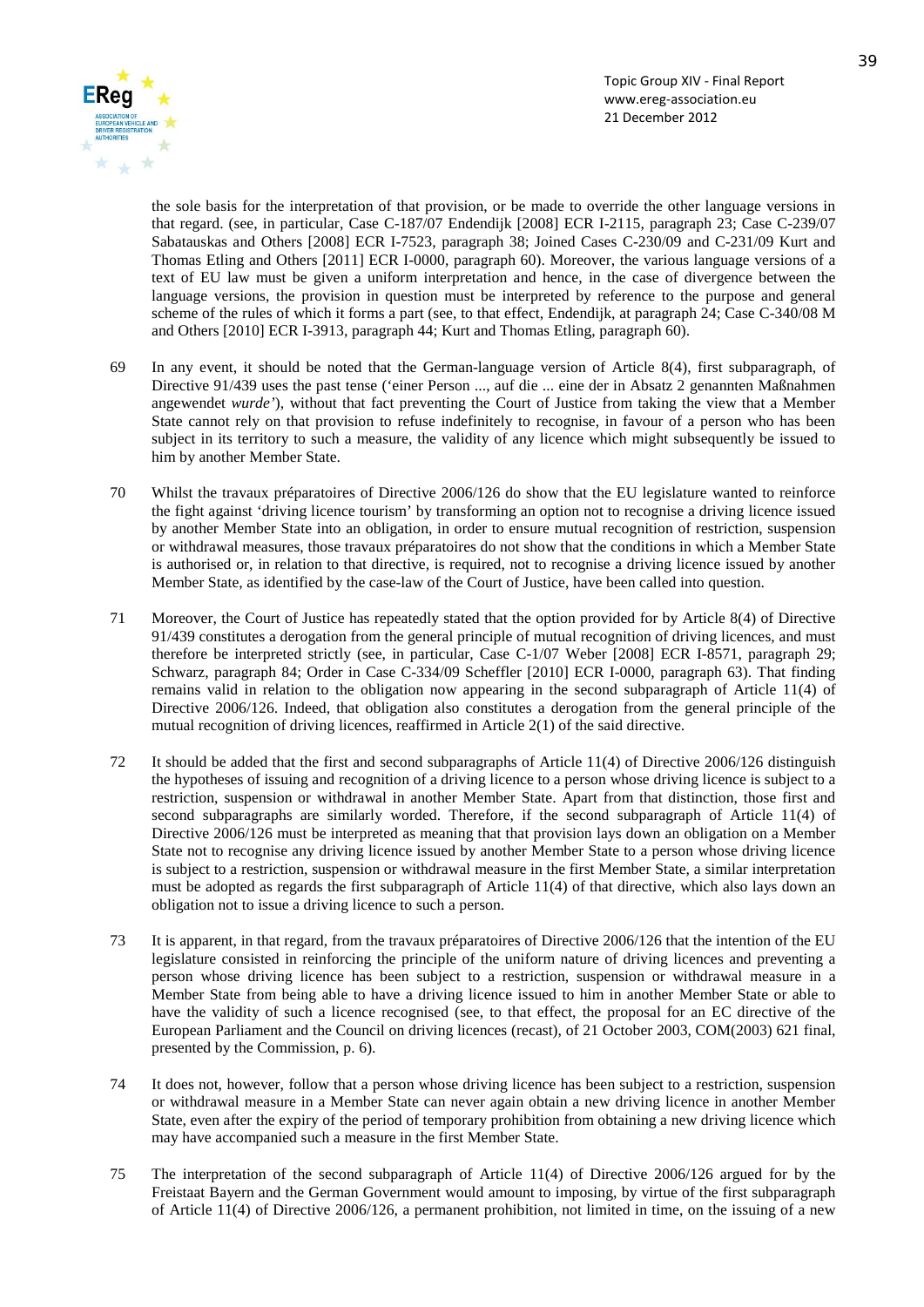![](_page_39_Picture_0.jpeg)

driving licence by a Member State to a person whose driving licence has been subject, in the past, to a restriction, suspension or withdrawal in another Member State.

- 76 In that context, it should be remembered that, by virtue of Article 7(1)(b) of Directive 91/439 and Article 7(1) (e) of Directive 2006/126, a driving licence may be issued only by the Member State in the territory of which the applicant has his normal residence. Thus, the only possibility, for a person whose driving licence has been subject to withdrawal in a Member State and who has subsequently transferred his residence to another Member State, of obtaining a new driving licence in conformity with Directives 91/439 and 2006/126 would be to apply to the competent authorities of the new Member State of residence.
- 77 To interpret Article 11(4) of Directive 2006/126 as meaning that such a person can no longer obtain a driving licence in the new Member State of residence, even after the expiry of any period of prohibition from applying for a new licence, would therefore amount to a hindrance to the right to move and reside freely in the territory of the Member States, conferred on citizens of the Union by Article 21 TFEU and of which Directive 2006/126 is designed to facilitate the exercise.
- 78 Moreover, as the Court of Justice has held as regards Directive 91/439, acknowledgment that a Member State is entitled to rely on its national provisions in order to refuse indefinitely to recognise a licence issued in another Member State would be fundamentally incompatible with the principle of mutual recognition of driving licences which is the linchpin of the system established by Directive 2006/126 (see, to that effect, *Kapper*, paragraph 77, and order in *Halbritter*, paragraph 28).
- 79 It must, however, be stated that, in the course of the hearing, the Freistaat Bayern and the German Government argued, in essence, that, for a person whose driving licence has been withdrawn in a Member State to be able to obtain a new driving licence in another Member State in conformity with Directive 2006/126 and obtain recognition of that new driving licence by the other Member States, it is necessary for the Member State of issuance to cooperate with the Member State which made the withdrawal. According to that government, the Member State of issuance should be informed by that other Member State of the reasons which led to that withdrawal and should verify whether the latter have disappeared.
- 80 That argument cannot be accepted, however.
- 81 It is true that the obligation now appearing in Article 11(4), first subparagraph, of Directive 2006/126 implies cooperation between the Member States with a view to verifying, first, whether the applicant for a driving licence is already the holder of a licence issued in another Member State, where, as envisaged by Article 7(5) (c) of that directive, there are reasonable grounds for suspecting it, and, second, whether that applicant is subject, in the event of withdrawal of his driving licence in another Member State, to a period of prohibition from applying for a new licence. Article 15 of the said directive reaffirms, moreover, the need for mutual assistance and an exchange of information between Member States.
- 82 However, to impose, as a condition for the issuance of a licence by the Member State of residence of the applicant, an absolute obligation for the competent authorities to consult each other and to verify systematically that the reasons which led to the previous withdrawal of a driving licence have disappeared, would require the creation of a complex system for determining whether the applicant for a driving licence has not, even a long time previously, been subject to withdrawal of a driving licence in any Member State. In any event, such a system is not expressly provided for by Directive 2006/126. Even if the driving licence network of the European Union is of such a nature as to facilitate the establishment of such a system, that network is, however, not yet operational and cannot constitute a useful instrument in that regard concerning possible withdrawal measures which may have been adopted in other Member States in a distant past.
- 83 Moreover, the person who makes an application for a driving licence in a Member State may have been subject in the past, in another Member State, to withdrawal of a driving licence for various reasons, in particular for those at issue in the main proceedings, but also for other infringements of the highway code, even minor ones. Verification of the disappearance of some of those reasons for withdrawal could prove difficult, Directive 2006/126, moreover, providing no indication in that respect.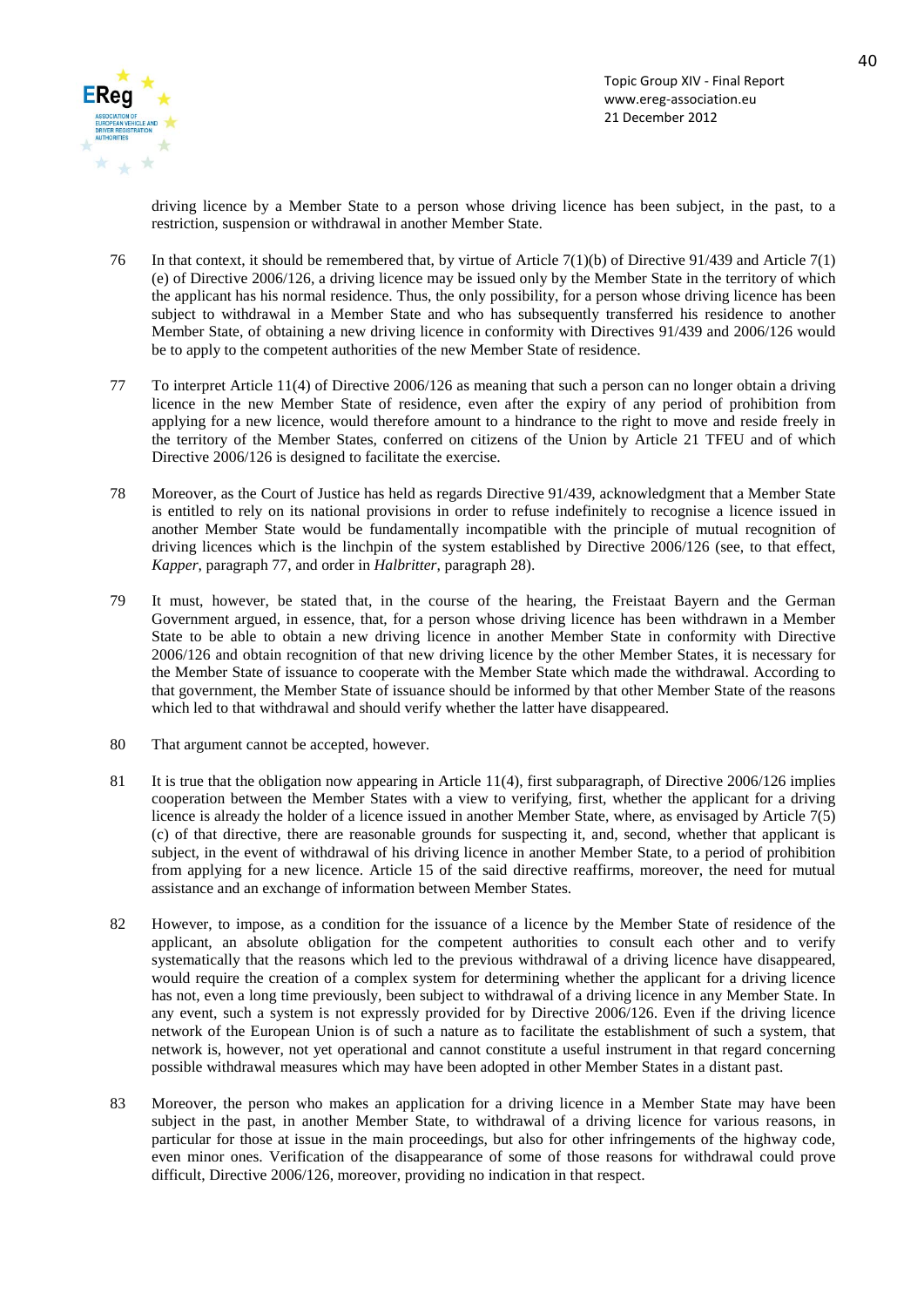![](_page_40_Picture_0.jpeg)

- 84 In that context, it should also be remembered that the Court of Justice has held, concerning Directive 91/439, that a host Member State making the issue of a driving licence subject to stricter domestic conditions, especially after an earlier licence has been withdrawn, may not refuse to recognise a driving licence subsequently issued by another Member State solely on the ground that the holder of that new licence has obtained it pursuant to national legislation that does not impose the same requirements as that host Member State (*Wiedemann and Funk*, paragraph 54). That interpretation is equally valid in relation to Directive 2006/126 which, like Directive 91/439, provides for a minimum degree of harmonisation of the national provisions relating to the conditions under which a driving licence may be issued (see, to that effect, *Akyüz*, paragraph 53) and the linchpin of which remains, as stated in paragraph 78 of this judgment, the principle of the mutual recognition of driving licences issued by the Member States.
- 85 Moreover, the conclusion that the conditions identified by the Court of Justice, referred to in paragraphs 48 to 51 of this judgment, for applying the first subparagraph of Article 8(4) of Directive 91/439 remain applicable as regards the second subparagraph of Article 11(4) of Directive 2006/126 is confirmed by the special regime reserved, in accordance with the third subparagraph of Article 11(4) of Directive 2006/126, for the annulment of a driving licence.
- 86 Indeed, that latter provision provides, like the second subparagraph of Article 8(4) of Directive 91/439, that a Member State may refuse to issue a driving licence to an applicant whose licence has been subject to annulment in another Member State. Thus, a Member State is not required to make such a refusal.
- 87 There is no provision either of Directive 2006/126 or of the *travaux préparatoires* of the latter to indicate that the annulment of a driving licence concerns, as the Freistaat Bayern, the German Government and the Commission have argued at the hearing, only formal requirements concerning the issuance of the driving licence. Moreover, the possibility cannot be excluded that, in certain Member States, annulment of a driving licence may constitute a measure relating to the capacity to drive, more severe than a withdrawal or a suspension, capable of penalising in particular driving under the influence of alcohol, which is at issue in the main proceedings.
- 88 It would thus be paradoxical to interpret the second subparagraph of Article 11(4) of Directive 2006/126 as meaning that, in the case of restriction, suspension or withdrawal of a driving licence, it is no longer possible, by virtue of the first subparagraph of Article 11(4) of the said directive, for the holder to obtain a licence in another Member State, whereas such a possibility still exists in the event of annulment of a licence.
- 89 In the present case, it is apparent from the above considerations that, since the driving licence issued to Mr Hofmann by the Czech authorities on 19 January 2009 was, as is apparent from paragraphs 19 and 20 of this judgment, issued after the expiry of the period of prohibition from applying for a new licence which accompanied the driving licence withdrawal pronounced against Mr Hofmann in Germany, the German authorities are not entitled to refuse to recognise the validity of the licence thus issued.
- 90 It is, however, for the national court to verify, on the basis of the information referred to in paragraph 48 of this judgment and taking into account all the circumstances of the dispute before it (see, to that effect, Akyüz, paragraph 75), whether Mr Hofmann had his normal residence in the Czech Republic at the time of obtaining his driving licence. If that were not the case, the German authorities would be entitled to refuse to recognise the validity of that licence. It is apparent, in that respect, from the order for reference, that the latter is based on the hypothesis that the condition of normal residence in the territory of the Member State which issued the driving licence has been complied with.
- 91 Having regard to all of the above considerations, the answer to the question referred is that Articles 2(1) and 11 (4), second subparagraph, of Directive 2006/126 must be interpreted as precluding a Member State from refusing, outside any period of prohibition on applying for a new driving licence imposed on the holder of a driving licence issued by another Member State and when the condition of normal residence in the territory of the latter has been complied with, to recognise the validity of that driving licence, where the said holder has been subject, in the territory of the first Member State, to a measure withdrawing a previous driving licence.